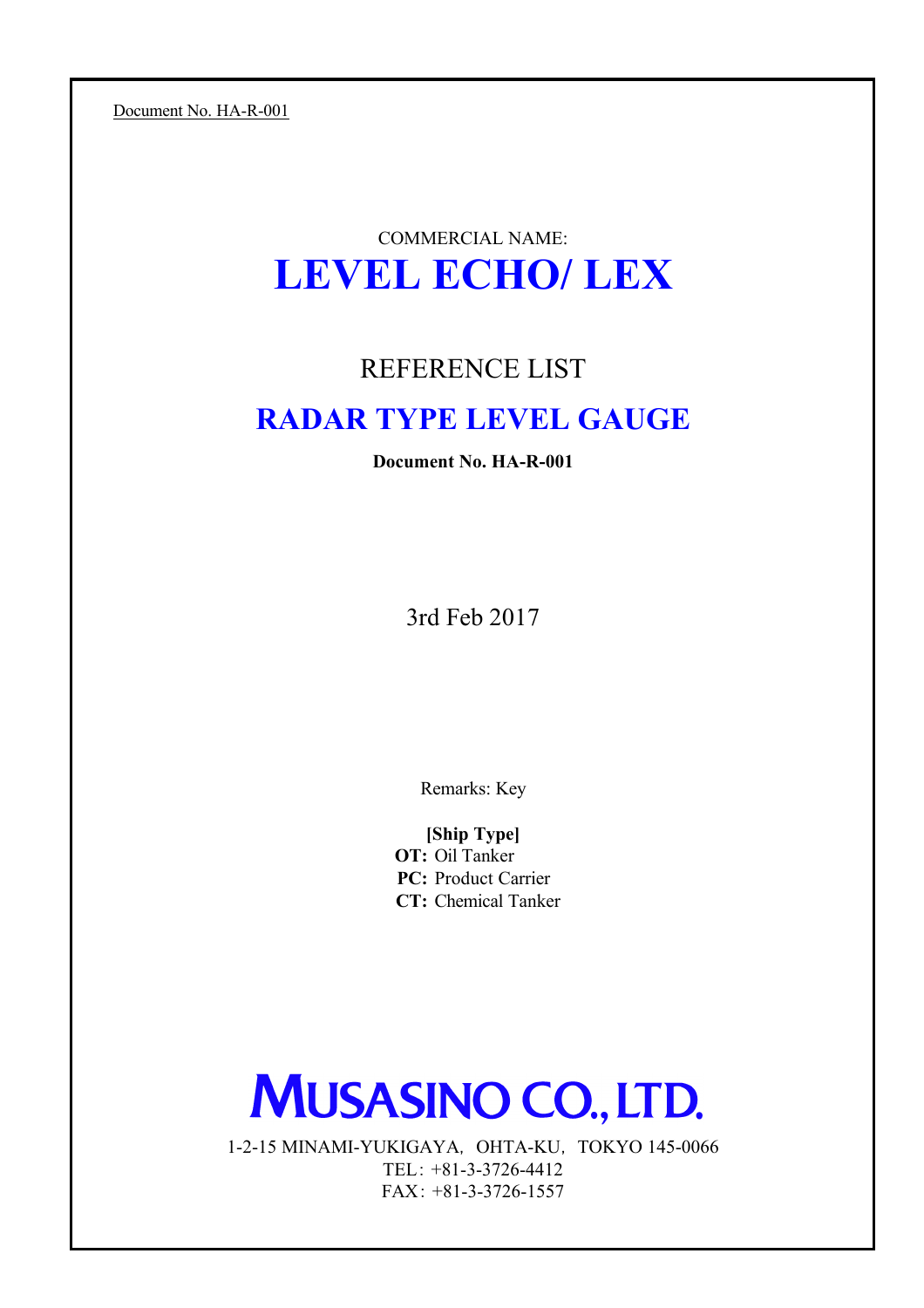| No.      | <b>SHIP OWNER</b>        | <b>SHIP NAME</b>             | <b>SHIP BUILDER</b>      |                          | H. NO        | <b>CLASS</b> | <b>TYPE</b>     | <b>CAPACITY</b>          | QTY      | <b>DEL</b>   |
|----------|--------------------------|------------------------------|--------------------------|--------------------------|--------------|--------------|-----------------|--------------------------|----------|--------------|
| 1        | Fuyo kaiun               | <b>Rich Duke</b>             | Kasado Dock              | <b>JPN</b>               | 358          | <b>NK</b>    | ОТ              | 80,000 dwt               | 1        | 1997         |
| 2        | Tokyo Marine             | Cherry Galaxy                | Shin Kurushima           | <b>JPN</b>               | 2975         | NK           | <b>CT</b>       | 19,000 dwt               | 1        | 1998         |
| 3        | Iino Line                | Ryuho Maru                   | <b>IHI Marine United</b> | <b>JPN</b>               | 3104         | <b>NK</b>    | OT              | <b>VLCC</b>              | 2        | 1999         |
| 4        | Sansho Kaiun             | Southern Orchid              | Asakawa                  | <b>JPN</b>               | 408          | <b>NK</b>    | <b>CT</b>       | 8,500 dwt                | 1        | 1999         |
| 5        | Sansho Kaiun             | Southern Oriental            | Asakawa                  | <b>JPN</b>               | 415          | <b>BV</b>    | CT              | 12,600 dwt               | 24       | 1999         |
| 6        | Tsurumi                  | Kakuyu Maru                  | Shin Kurushima           | <b>JPN</b>               | 2940         | <b>NK</b>    | PC              | 3,900 dwt                | 2        | 1999         |
| 7        | Kitanihon                | <b>Iver Spirit</b>           | Kitanihon                | <b>JPN</b>               | 325          | <b>NK</b>    | <b>CT</b>       | 22,000 dwt               | 12       | 2000         |
| 8        | Krypton Navigation       | Ginga Kite                   | Shin Kurushima           | <b>JPN</b>               | 5071         | <b>NK</b>    | CT              | 19,000 dwt               | 28       | 2000         |
| 9        | <b>Spring Navigation</b> | Ginga Hawk                   | Shin Kurushima           | <b>JPN</b>               | 5070         | <b>NK</b>    | <b>CT</b>       | 19,000 dwt               | 28       | 2000         |
| 10       | MTMM(USA)                | Chembulk Savannah            | Kitanihon                | <b>JPN</b>               | 331          | <b>NK</b>    | <b>CT</b>       | 22,000 dwt               | 24       | 2001         |
| 11       | Saito Kaiun              | <b>Iver Spring</b>           | Kitanihon                | <b>JPN</b>               | 330          | <b>NK</b>    | СT              | 22,000 dwt               | 12       | 2001         |
| 12       | Shintoku Kaiun           | Star Dream                   | Fukuoka                  | <b>JPN</b>               | 1220         | <b>NK</b>    | <b>CT</b>       | 11,500 dwt               | 14       | 2001         |
| 13       | COSCO Dalian             | Da Ming Hu                   | Bohai Shipbuilding       | <b>CHI</b>               | BH508-1      | CCS          | OT              | 159,000 dwt              | 14       | 2002         |
| 14       | COSCO Dalian             | Cosglory Lake                | Hitachi                  | <b>JPN</b>               | 4987         | <b>ABS</b>   | OT              | <b>VLCC</b>              | 17       | 2002         |
| 15       | COSCO Dalian             | Cosgreat Lake                | <b>NACKS</b>             | <b>CHI</b>               | <b>NE011</b> | <b>DNV</b>   | OT              | <b>VLCC</b>              | 17       | 2002         |
| 16       | <b>COSCO Dalian</b>      | Cosbright Lake               | <b>NACKS</b>             | <b>CHI</b>               | <b>NE012</b> | <b>DNV</b>   | OT              | <b>VLCC</b>              | 17       | 2002         |
| 17       | d'Amico                  | Vit Falk                     | Daedong                  | <b>KOR</b>               | 1084         | <b>RINA</b>  | <b>CT</b>       | 45,800 dwt               | 14       | 2002         |
| 18       | Hakuyo Kaiun             | Chemstar Moon                | Usuki                    | <b>JPN</b>               | 1675         | <b>NK</b>    | CT              | 19,500 dwt               | 22       | 2002         |
| 19       | Kitanihon                | Chembulk New York            | Kitanihon                | <b>JPN</b>               | 333          | <b>NK</b>    | <b>CT</b>       | 25,000 dwt               | 20       | 2002         |
| 20       | MTMM(USA)                | Stolt Nanami                 | Kitanihon                | <b>JPN</b>               | 336          | <b>NK</b>    | <b>CT</b>       | 12,000 dwt               | 14       | 2002         |
| 21       | Sansho Kaiun             | Southern Unicorn             | Asakawa                  | <b>JPN</b>               | 427          | <b>NK</b>    | СT              | 12,000 dwt               | 22       | 2002         |
| 22       | Sansho Kaiun             | <b>Bow Wallaby</b>           | Asakawa                  | <b>JPN</b>               | 428          | <b>NK</b>    | <b>CT</b>       | 12,000 dwt               | 22       | 2002         |
| 23       | Sansho Kaiun             | Southern Xiphias             | Fukuoka                  | <b>JPN</b>               | 1228         | <b>NK</b>    | <b>CT</b>       | 11,500 dwt               | 15       | 2002         |
| 24       | <b>Tokyo Marine</b>      | Ginga Lanner                 | Shin Kurushima           | <b>JPN</b>               | 5175         | <b>NK</b>    | <b>CT</b>       | 19,000 dwt               | 28       | 2002         |
| 25       | Tokyo Marine             | Ginga Marlin                 | Shin Kurushima           | <b>JPN</b>               | 5176         | <b>NK</b>    | CT              | 19,000 dwt               | 28       | 2002         |
| 26       | <b>Tokyo Marine</b>      | Ginga Saker                  | Shin Kurushima           | <b>JPN</b>               | 5177         | <b>NK</b>    | СT              | 19,000 dwt               | 28       | 2002         |
| 27       | COSCO Dalian             | Da Yuen Hu                   | Bohai Shipbuilding       | <b>CHI</b>               | BH508-2      | CCS          | OT              | 159,000 dwt              | 14       | 2003         |
| 28       | Torm                     | Torm Camilla                 | <b>STX</b>               | <b>KOR</b>               | 1104         | <b>RINA</b>  | CT              | 45,800 dwt               | 13       | 2003         |
| 29       | <b>Formosa Plastics</b>  | Formosa Petro Empire         | Universal                | <b>JPN</b>               | 5011         | <b>ABS</b>   | OT              | <b>VLCC</b>              | 17       | 2003         |
| 30       | Krypton Navigation       | Ginga Lion                   | Shin Kurushima           | <b>JPN</b>               | 5258         | <b>NK</b>    | CT              | 19,000 dwt               | 28       | 2003         |
| 31       | Samho Shipping           | Samho Prince                 | Samho HI                 | <b>KOR</b>               | 1042         | <b>KR</b>    | СT              | 3,500 dwt                | 10       | 2003         |
| 32       | Sea Fortune              | Sea Fortune                  | <b>NACKS</b>             | <b>CHI</b>               | <b>NE013</b> | <b>DNV</b>   | ОT              | <b>VLCC</b>              | 17       | 2003         |
| 33       | Shoei Kisen              | <b>CSK Valiant</b>           | Imabari                  | <b>JPN</b>               | 8012         | NK           | ОТ              | 107,000 dwt              | 16       | 2003         |
| 34       | Yamamaru Kisen           | <b>Stolt Valor</b>           | Watanabe                 | <b>JPN</b>               | 337          | <b>NK</b>    | <b>CT</b>       | 25,000 dwt               | 28       | 2003         |
| 35       | Zodiack                  | <b>Belsize Park</b>          | Usuki                    | <b>JPN</b>               | 1681         | <b>NK</b>    | CT              | 19,500 dwt               | 22       | 2003         |
| 36       | Columbia Shipmanagement  | Cape Everad                  | Sasaki                   | <b>JPN</b>               | 648          | <b>BV</b>    | CT              | 8,500 dwt                | 18       | 2003         |
| 37       | Torm                     | Torm Carina                  | <b>STX</b>               | <b>KOR</b>               | 1103         | <b>RINA</b>  | <b>CT</b>       | 45,800 dwt               | 13       | 2003         |
| 38       | Iino Marine              | Chemroad Echo                | Shin Kurushima           | <b>JPN</b>               | 5248         | NK           | CT              | 30,000 dwt               | 14       | 2003         |
| 39       | Krypton Navigation       | Ginga Tiger                  | Shin Kurushima           | <b>JPN</b>               | 5257         | <b>NK</b>    | СT              | 19,000 dwt               | 28       | 2003         |
| 40       | Samho Shipping           | Samho Brother                | Samho HI                 | <b>KOR</b>               | 1041         | KR           | CT              | 3,500 dwt                | 10       | 2003         |
| 41       | Samho Shipping           | Samho Victory                | Samho HI                 | <b>KOR</b>               | 1044         | <b>KR</b>    | СT              | 3,500 dwt                | 10       | 2003         |
| 42       | Sansho Kaiun             | Southern York                | Shitanoe<br>Sasaki       | <b>JPN</b>               | 1230         | NK           | <b>CT</b>       | 6,000 dwt                | 12       | 2003         |
| 43       | Unknown<br>Zodiack       | Cape Elizabeth<br>Green Park | Usuki                    | <b>JPN</b><br><b>JPN</b> | 647<br>1682  | <b>BV</b>    | CT<br><b>CT</b> | 8,500 dwt<br>19,500 dwt  | 18<br>22 | 2003<br>2003 |
| 44<br>45 | d'Amico                  | High Endurance               | <b>STX</b>               | <b>KOR</b>               | 1122         | NK<br>BV     | PC              | 47,000 dwt               | 15       | 2004         |
| 46       | d'Amico                  | High Endeavour               | <b>STX</b>               | <b>KOR</b>               | 1123         | <b>BV</b>    | PC              | 47,000 dwt               | 15       | 2004         |
| 47       | d'Amico                  | High Valor                   | <b>STX</b>               | <b>KOR</b>               | 1157         | <b>RINA</b>  | PC              |                          | 15       | 2004         |
| 48       | d'Amico                  | High Courage                 | <b>STX</b>               | <b>KOR</b>               | 1158         | <b>RINA</b>  | PC              | 47,000 dwt<br>47,000 dwt | 15       | 2004         |
| 49       | Sansho Kaiun             | Southern Zebra               | Shitanoe                 | <b>JPN</b>               | 1238         | <b>NK</b>    | <b>CT</b>       | 8,900 dwt                | 16       | 2004         |
| 50       | Chidori Kaiun            | Stolt Virutue                | Watanabe                 | <b>JPN</b>               | 340          | NK           | <b>CT</b>       | 25,000 dwt               | 28       | 2004         |
| 51       | COSCO Dalian             | Dalihu                       | Bohai Shipbuilding       | <b>CHI</b>               | BH508-3      | CCS          | ОТ              | 159,000 dwt              | 14       | 2004         |
|          |                          |                              |                          |                          |              |              |                 |                          |          |              |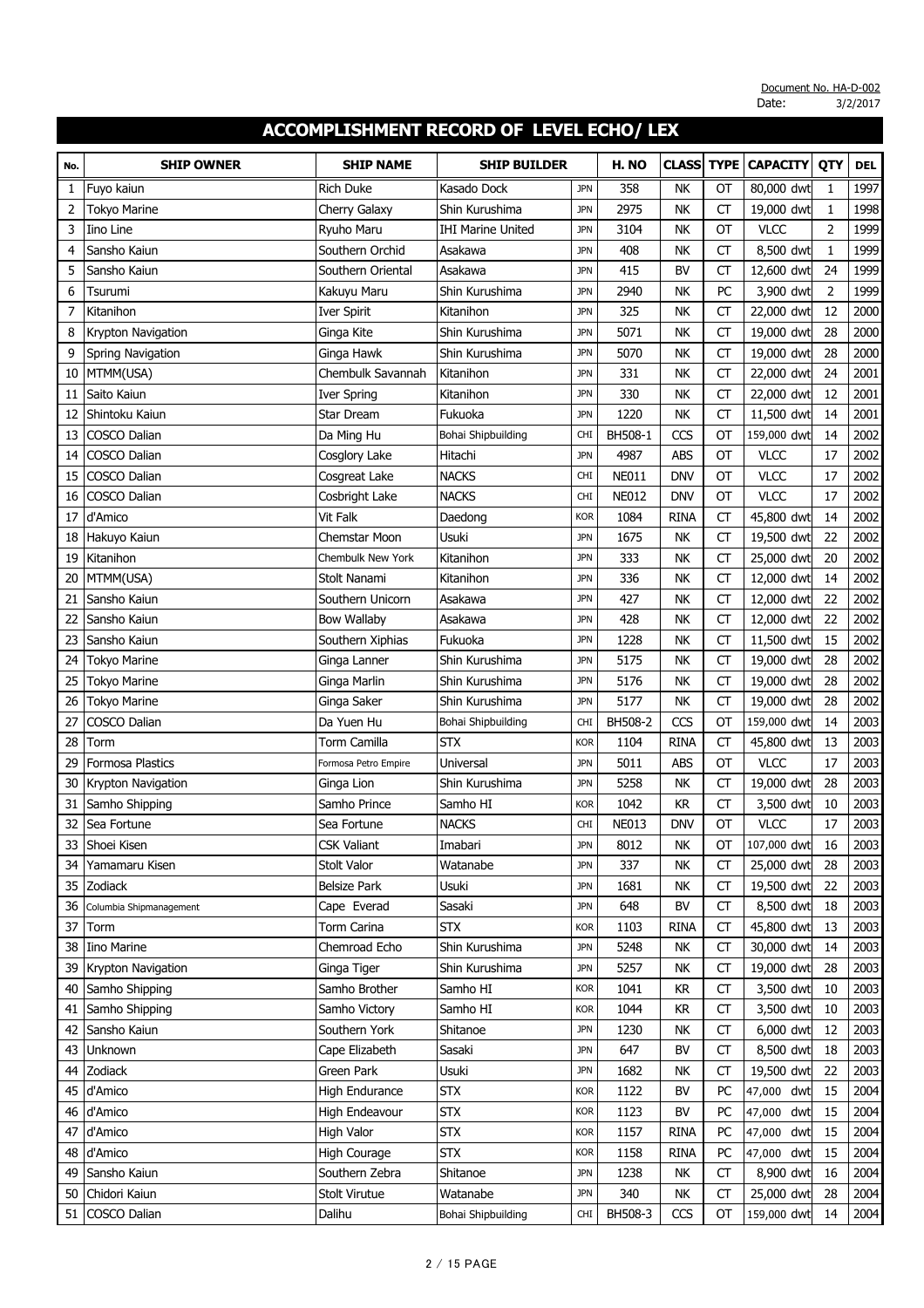| No. | <b>SHIP OWNER</b>       | <b>SHIP NAME</b>      | <b>SHIP BUILDER</b>      |            | H. NO        | <b>CLASS</b> | <b>TYPE</b> | <b>CAPACITY</b>  | QTY | <b>DEL</b> |
|-----|-------------------------|-----------------------|--------------------------|------------|--------------|--------------|-------------|------------------|-----|------------|
| 52  | <b>COSCO Dalian</b>     | Lian Ping Hu          | Dalian New SB HI         | CHI        | T720-1       | CCS          | OT          | 72,000 dwt       | 13  | 2004       |
| 53  | COSCO Dalian            | Lian An Hu            | Dalian New SB HI         | <b>CHI</b> | T720-2       | CCS          | OT          | 72,000 dwt       | 13  | 2004       |
| 54  | COSCO Dalian            | Lian Shun Hu          | Dalian New SB HI         | <b>CHI</b> | T720-3       | CCS          | OT          | 72,000 dwt       | 13  | 2004       |
| 55  | Nihon Marine            | Hokushin              | Nakatani                 | <b>JPN</b> | 598          | NK           | <b>CT</b>   | 3,500 dwt        | 5   | 2004       |
| 56  | Fairfield Japan         | Fairchem Stallion     | Usuki                    | <b>JPN</b> | 1685         | NK           | <b>CT</b>   | 19,500 dwt       | 20  | 2004       |
| 57  | Keymax                  | Stolt Jasmine         | Fukuoka                  | <b>JPN</b> | F1238        | NK           | <b>CT</b>   | 12,400 dwt       | 20  | 2004       |
| 58  | <b>Formosa Plastics</b> | Formosa 12            | Shin Kurushima           | <b>JPN</b> | 5230         | <b>ABS</b>   | PC          | 45,000 dwt       | 17  | 2004       |
| 59  | Formosa Plastics        | Smiti                 | <b>IHI Marine United</b> | <b>JPN</b> | 3178         | ABS          | OT          | <b>VLCC</b>      | 17  | 2004       |
| 60  | <b>Iino Marine</b>      | Chemroad Haya         | Shin Kurushima           | <b>JPN</b> | 5283         | NK           | <b>CT</b>   | 30,000 dwt       | 14  | 2004       |
| 61  | Miyawa Kaiun            | <b>Stolt Vision</b>   | Watanabe                 | <b>JPN</b> | 341          | NK           | <b>CT</b>   | 25,000 dwt       | 28  | 2004       |
| 62  | <b>MOL</b>              | San Fernando          | Minami Nihon             | <b>JPN</b> | M684         | NK           | PC          | 45,000 dwt       | 14  | 2004       |
| 63  | <b>MOL</b>              | Pigeon Point          | Minami Nihon             | <b>JPN</b> | M685         | NK           | PC          | 45,000 dwt       | 14  | 2004       |
| 64  | <b>MOL</b>              | <b>Ruby Express</b>   | Tsuneishi                | <b>JPN</b> | 1264         | <b>NK</b>    | OT          | 107,000 dwt      | 15  | 2004       |
| 65  | Saito Kaiun             | <b>Stolt Vangurd</b>  | Watanabe                 | <b>JPN</b> | 339          | <b>NK</b>    | <b>CT</b>   | 25,000 dwt       | 28  | 2004       |
| 66  | Shintoku Kaiun          | <b>Chemstor Seven</b> | Fukuoka                  | <b>JPN</b> | F1250        | NK           | <b>CT</b>   | 12,400 dwt       | 20  | 2004       |
| 67  | Shokuyu Tanker          | <b>Bow Americs</b>    | Usuki                    | <b>JPN</b> | 1687         | NK           | <b>CT</b>   | 19,500 dwt       | 36  | 2004       |
| 68  | Toda Kisen              | Sichem Palase         | Usuki                    | <b>JPN</b> | 1688         | <b>NK</b>    | <b>CT</b>   | 8,700 dwt        | 12  | 2004       |
| 69  | Unknown                 | <b>Trans Exeter</b>   | Sasaki                   | <b>JPN</b> | 649          | <b>BV</b>    | <b>CT</b>   | 8,500 dwt        | 18  | 2004       |
| 70  | Sea Fortune             | Front Beijing         | <b>NACKS</b>             | <b>CHI</b> | <b>NE037</b> | BV           | OT          | <b>VLCC</b>      | 17  | 2005       |
| 71  | COSCO Dalian            | Cosgrad Lake          | Universal                | <b>JPN</b> | 005          | <b>ABS</b>   | OT          | <b>VLCC</b>      | 17  | 2005       |
| 72  | COSCO Dalian            | Cosgrace Lake         | Universal                | <b>JPN</b> | 006          | <b>ABS</b>   | OT          | <b>VLCC</b>      | 17  | 2005       |
| 73  | d'Amico                 | <b>High Progress</b>  | <b>STX</b>               | <b>KOR</b> | 1170         | <b>RINA</b>  | PC          | dwt<br>47,000    | 13  | 2005       |
| 74  | d'Amico                 | High Performance      | <b>STX</b>               | <b>KOR</b> | 1171         | <b>RINA</b>  | PC          | dwt<br>47,000    | 13  | 2005       |
| 75  | d'Amico                 | <b>High Venture</b>   | <b>STX</b>               | <b>KOR</b> | 1194         | <b>RINA</b>  | PC          | dwt<br>47,000    | 13  | 2005       |
| 76  | Fairfield Japan         | Fairchem Steed        | Usuki                    | <b>JPN</b> | 1692         | <b>NK</b>    | <b>CT</b>   | 19,500 dwt       | 20  | 2005       |
| 77  | Formosa Plastics        | Formosa Petro Giant   | <b>IHI Marine United</b> | <b>JPN</b> | 3179         | ABS          | OT          | <b>VLCC</b>      | 17  | 2005       |
| 78  | Formosa Plastics        | Formosa 13            | Shin Kurushima           | <b>JPN</b> | 5231         | <b>ABS</b>   | <b>CT</b>   | 45,000 dwt       | 14  | 2005       |
| 79  | <b>Formosa Plastics</b> | Formosa 14            | Shin Kurushima           | <b>JPN</b> | 5232         | <b>ABS</b>   | CT          | 45,000 dwt       | 14  | 2005       |
| 80  | <b>Formosa Plastics</b> | Formosa 15            | Shin Kurushima           | <b>JPN</b> | 5233         | ABS          | <b>CT</b>   | 45,000 dwt       | 14  | 2005       |
| 81  | Iino Kaiun              | <b>Bow Arohitect</b>  | Kitanihon                | <b>JPN</b> | 357          | NK           | <b>CT</b>   | dwt<br>19,500    | 28  | 2005       |
| 82  | <b>MOL</b>              | Cabo Negro II         | Shin Kurushima           | <b>JPN</b> | 5362         | <b>NK</b>    | PC          | dwt<br>46,900    | 14  | 2005       |
| 83  | Nisshin Kaiun           | <b>Bow Orania</b>     | Usuki                    | <b>JPN</b> | 1696         | BV           | <b>CT</b>   | dwt<br>19,900    | 20  | 2005       |
|     | 84 Parakou              | St.Michaelis          | <b>STX</b>               | <b>KOR</b> | 1182         | <b>DNV</b>   |             | PC/OT 51,000 dwt | 14  | 2005       |
| 85  | Parakou                 | St.Gabriel            | <b>STX</b>               | <b>KOR</b> | 1183         | <b>DNV</b>   | PC/OT       | 51,000 dwt       | 14  | 2005       |
| 86  | Rivella                 | Stolt Zulu            | Fukuoka                  | <b>JPN</b> | N2003        | ABS          | CT          | 25,000 dwt       | 28  | 2005       |
| 87  | Rivella                 | Stolt Basuto          | Fukuoka                  | <b>JPN</b> | N2005        | ABS          | <b>CT</b>   | 25,000 dwt       | 28  | 2005       |
| 88  | Saitou Kaiun            | Bow Engineer          | Kitanihon                | <b>JPN</b> | 361          | NK           | <b>CT</b>   | 19,500<br>dwt    | 28  | 2005       |
| 89  | Sansho Kaiun            | Southern Atlas        | Shitanoe                 | <b>JPN</b> | 1251         | NΚ           | OT/CT       | 8,900<br>dwt     | 16  | 2005       |
| 90  | Schoeller Holding       | Cape Elewood          | Sasaki                   | <b>JPN</b> | 651          | BV           | <b>CT</b>   | 8,500 dwt        | 18  | 2005       |
| 91  | <b>TB Tankship</b>      | Ginga Puma            | Shin Kurushima           | <b>JPN</b> | 5366         | NΚ           | CT          | 25,000 dwt       | 14  | 2005       |
| 92  | Toda Kisen              | Sichem Peace          | Usuki                    | <b>JPN</b> | 1694         | NΚ           | <b>CT</b>   | 8,700 dwt        | 12  | 2005       |
| 93  | Toda Kisen              | Sichem Pace           | Usuki                    | <b>JPN</b> | 1695         | NΚ           | <b>CT</b>   | 19,500 dwt       | 20  | 2005       |
| 94  | <b>Tokyo Marine</b>     | Ginga Cougar          | Shin Kurushima           | <b>JPN</b> | 5317         | NΚ           | CT          | 19,000 dwt       | 28  | 2005       |
| 95  | <b>Tokyo Marine</b>     | Ginga Jaguar          | Shin Kurushima           | <b>JPN</b> | 5318         | NK           | CT          | 19,000 dwt       | 28  | 2005       |
| 96  | Sea Fortune             | Front Shanghai        | <b>NACKS</b>             | <b>CHI</b> | NE041        | <b>NV</b>    | <b>OT</b>   | <b>VLCC</b>      | 17  | 2006       |
| 97  | Iino Kaiun              | Chemroad Lily         | Shin Kurushima           | <b>JPN</b> | 5396         | NΚ           | CT          | 30,000 dwt       | 14  | 2006       |
| 98  | COSCO Dalian            | Cosmerry Lake         | <b>NACKS</b>             | <b>CHI</b> | <b>NE046</b> | LR           | OT          | <b>VLCC</b>      | 17  | 2006       |
| 99  | Fair Field              | Fairchem Filly        | Usuki                    | <b>JPN</b> | 1702         | NΚ           | СT          | 19,500 dwt       | 20  | 2006       |
|     | 100 Makino Kaiun        | Stolt Ami             | Fukuoka                  | <b>JPN</b> | N2007        | NK           | <b>CT</b>   | 19,900 dwt       | 22  | 2006       |
|     | 101 Santoku Senpaku     | Stolt Swazi           | Fukuoka                  | <b>JPN</b> | F1263        | NΚ           | CT          | 19,900<br>dwt    | 22  | 2006       |
|     | 102 Nisshin Kaiun       | <b>Bow Ophelia</b>    | Usuki                    | <b>JPN</b> | 1697         | BV           | <b>CT</b>   | 19,900 dwt       | 20  | 2006       |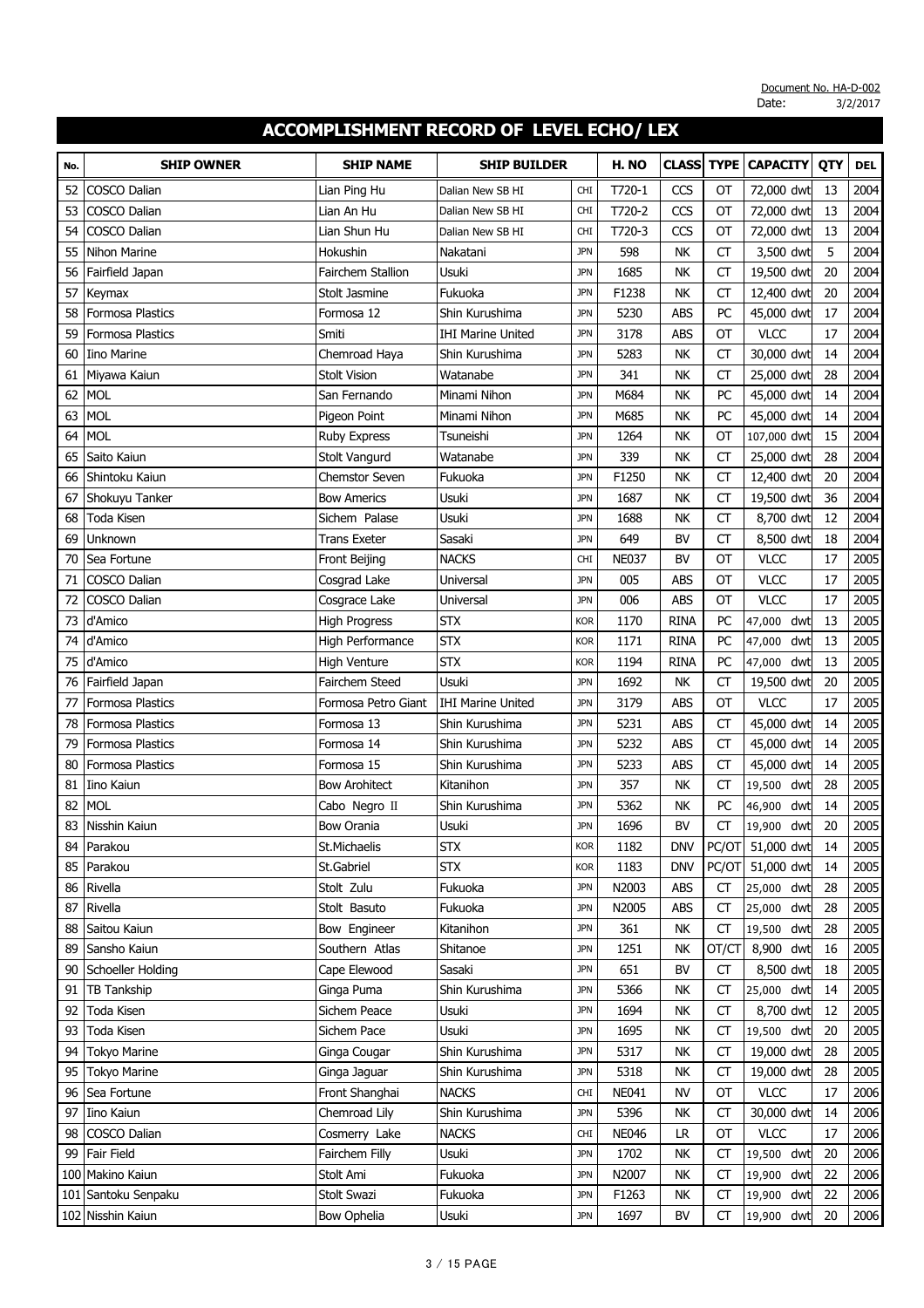| No. | <b>SHIP OWNER</b>                            | <b>SHIP NAME</b>                | <b>SHIP BUILDER</b> |                          | H. NO        | <b>CLASS</b> | <b>TYPE</b> | <b>CAPACITY</b>          | QTY      | <b>DEL</b>   |
|-----|----------------------------------------------|---------------------------------|---------------------|--------------------------|--------------|--------------|-------------|--------------------------|----------|--------------|
| 103 | Parakou                                      | St.Johannis                     | <b>STX</b>          | <b>KOR</b>               | 1203         | <b>DNV</b>   | PC/OT       | 51,000 dwt               | 14       | 2006         |
| 104 | Parakou                                      | St.Marien                       | <b>STX</b>          | <b>KOR</b>               | 1204         | DNV          | PC/OT       | 51,000 dwt               | 14       | 2006         |
| 105 | Iino Kaiun                                   | Pine Galaxy                     | Shin Kurushima      | <b>JPN</b>               | 5395         | <b>NK</b>    | <b>CT</b>   | 30,000 dwt               | 14       | 2006         |
|     | 106 STX POS                                  | Maohi                           | <b>STX</b>          | <b>KOR</b>               | 1225         | <b>BV</b>    | PC/OT       | 51,000 dwt               | 14       | 2006         |
| 107 | <b>STX POS</b>                               | Stx Ace5                        | <b>STX</b>          | <b>KOR</b>               | 1227         | <b>KR</b>    | PC/OT       | 51,000 dwt               | 14       | 2006         |
| 108 | <b>STX POS</b>                               | Stx Ace                         | <b>STX</b>          | <b>KOR</b>               | 1229         | <b>KR</b>    | PC/OT       | 51,000 dwt               | 14       | 2006         |
| 109 | SouthMax                                     | Bow Plata                       | Kitanihon           | <b>JPN</b>               | 365          | <b>NK</b>    | СT          | 19,500<br>dwt            | 22       | 2006         |
| 110 | Yuyo SS                                      | <b>Bow Fuji</b>                 | Kitanihon           | <b>JPN</b>               | 366          | <b>NK</b>    | CT          | 19,500<br>dwt            | 22       | 2006         |
| 111 | Sansho Senpaku                               | Southern Bull                   | Asakawa             | <b>JPN</b>               | 560          | <b>NK</b>    | <b>CT</b>   | 14,000 dwt               | 16       | 2006         |
| 112 | <b>Gulf Navigation</b>                       | <b>Gulf Sheba</b>               | <b>NACKS</b>        | <b>CHI</b>               | <b>NE042</b> | GL           | OT          | <b>VLCC</b>              | 17       | 2006         |
| 113 | Krypton Navigation                           | Ginga Panther                   | Shin Kurushima      | <b>JPN</b>               | 5428         | <b>NK</b>    | <b>CT</b>   | 19,000 dwt               | 28       | 2006         |
| 114 | Parakou                                      | Pretty Jewelry                  | <b>STX</b>          | <b>KOR</b>               | 1220         | <b>DNV</b>   | PC/OT       | 51,000 dwt               | 14       | 2007         |
| 115 | Parakou                                      | Overseas Hercules               | <b>STX</b>          | <b>KOR</b>               | 1223         | <b>DNV</b>   | PC/OT       | 51,000 dwt               | 14       | 2007         |
| 116 | Parakou                                      | Overseas Orion                  | <b>STX</b>          | <b>KOR</b>               | 2022         | <b>DNV</b>   | PC/OT       | 51,000 dwt               | 14       | 2007         |
| 117 | Parakou                                      | <b>Bow Octavia</b>              | <b>STX</b>          | <b>KOR</b>               | 2023         | <b>DNV</b>   | PC/OT       | 51,000 dwt               | 14       | 2007         |
| 118 | Nisshin Kaiun                                | <b>Bow Olivia</b>               | Usuki               | <b>JPN</b>               | 1703         | <b>BV</b>    | <b>CT</b>   | 19,900 dwt               | 20       | 2007         |
| 119 | Nisshin Kaiun                                | As Olivia                       | Usuki               | <b>JPN</b>               | 1705         | <b>BV</b>    | CT          | 19,900<br>dwt            | 20       | 2007         |
| 120 | <b>STX POS</b>                               | Sky Ace2                        | <b>STX</b>          | <b>KOR</b>               | 1221         | <b>KR</b>    | PC          | 47,000<br>dwt            | 13       | 2007         |
| 121 | <b>STX POS</b>                               | <b>STX Ace2</b>                 | <b>STX</b>          | <b>KOR</b>               | 1222         | <b>KR</b>    | PC          | dwt<br>47,000            | 13       | 2007         |
| 122 | Sansho Kaiun                                 | Southern Condor                 | Asakawa             | <b>JPN</b>               | 561          | NK           | CT          | 14,000 dwt               | 16       | 2007         |
| 123 | <b>CIDO Maritime</b>                         | <b>High Saturn</b>              | <b>STX</b>          | <b>KOR</b>               | 2026         | <b>KR</b>    | PC          | 51,000 dwt               | 14       | 2007         |
| 124 | <b>CIDO Maritime</b>                         | <b>High Mars</b>                | <b>STX</b>          | <b>KOR</b>               | 2027         | <b>KR</b>    | PC          | 51,000 dwt               | 14       | 2007         |
| 125 | Krypton Navigation                           | Ginga Cheetah                   | Shin Kurushima      | <b>JPN</b>               | 5470         | <b>NK</b>    | <b>CT</b>   | 19,000 dwt               | 28       | 2007         |
| 126 | <b>Tokyo Marine</b>                          | Aregent Aster                   | Shin Kurushima      | <b>JPN</b>               | 5530         | <b>NK</b>    | <b>CT</b>   | 32,400 dwt               | 14       | 2007         |
| 127 | Shintoku Kaiun                               | Chemroute Sun                   | Shin Kurushima      | <b>JPN</b>               | 5488         | NK           | CT          | 25,000 dwt               | 18       | 2007         |
| 128 | <b>Orient Marine</b>                         | Seven Express                   | Shin Kurushima      | <b>JPN</b>               | 5450         | <b>NK</b>    | PC          | 46,000 dwt               | 14       | 2007         |
| 129 | <b>Teekay Shipping</b>                       | Bow Omaria                      | Bohai Shipbuilding  | <b>CHI</b>               | BH508-4      | <b>LR</b>    | OT          | 159,000 dwt              | 14       | 2007         |
| 130 | Nisshin Kaiun                                | <b>Bow Orelia</b>               | Usuki               | <b>JPN</b>               | 1707         | <b>BV</b>    | <b>CT</b>   | dwt<br>19,900            | 20       | 2007         |
| 131 | Nisshin Kaiun                                | <b>Stanley Park</b>             | Usuki               | <b>JPN</b>               | 1708         | BV           | <b>CT</b>   | dwt<br>19,900            | 20       | 2007         |
| 132 | Zodiack                                      | Sichem Contester                | Usuki               | <b>JPN</b>               | 1710         | <b>NK</b>    | CT          | dwt<br>19,900            | 22       | 2007         |
| 133 | Chidori Kaiun                                | Golten                          | Fukuoka             | <b>JPN</b>               | F1267        | <b>NK</b>    | <b>CT</b>   | dwt<br>19,900            | 20       | 2007         |
| 134 | Chidori Kaiun                                | <b>MTM Southport</b>            | Fukuoka             | <b>JPN</b>               | F1268        | <b>NK</b>    | <b>CT</b>   | dwt<br>19,900            | 20       | 2007         |
|     | 135 HONG LAM MARINE                          | Precedence                      | Guangzhou Hangtong  | CHI                      | HT062005     | BV           | CT          | 9,000 dwt                | 12       | 2007         |
|     | 136 Sansho Kaiun                             | Southan Falcon                  | Shitanoe            | <b>JPN</b>               | 1271         | NK           | <b>CT</b>   | 8,900 dwt                | 16       | 2007         |
|     | 137 Pan-Ocean                                | STX ACE 7                       | <b>STX</b>          | <b>KOR</b>               | 3007         | <b>KR</b>    | PC          | 51,000 dwt               | 14       | 2007         |
|     | 138 Pan-Ocean                                | STX ACE 8                       | <b>STX</b>          | <b>KOR</b>               | 1268         | <b>KR</b>    | PC          | 51,000 dwt               | 14       | 2007         |
|     | 139 Pan-Ocean                                | STX ACE 11                      | <b>STX</b>          | <b>KOR</b>               | 1269         | KR           | PC          | 51,000 dwt               | 14       | 2007         |
| 140 | Pan-Ocean                                    | STX ACE 12                      | <b>STX</b>          | <b>KOR</b>               | 1249         | KR           | PC          | 51,000 dwt               | 14       | 2007         |
|     | 141 Pan-Ocean                                | STX ACE 9                       | <b>STX</b>          | <b>KOR</b>               | 1300         | KR           | PC          | 51,000 dwt               | 14       | 2007         |
|     | 142 Pan-Ocean                                | STX ACE 10                      | <b>STX</b>          | <b>KOR</b>               | 1301         | <b>KR</b>    | PC          | 51,000 dwt               | 14       | 2007         |
|     | 143 Korea Line                               | <b>Blue Coral</b>               | <b>STX</b>          | <b>KOR</b>               | 1245         | <b>KR</b>    | PC          | 51,000 dwt               | 14       | 2007         |
|     | 144 Korea Line                               | <b>Blue Diamond</b>             | <b>STX</b>          | <b>KOR</b>               | 1246         | KR           | PC          | 51,000 dwt               | 14       | 2007         |
|     | 145 Korea Line                               | <b>Blue Emerald</b>             | <b>STX</b>          | <b>KOR</b>               | 1270         | KR           | PC          | 51,000 dwt               | 14       | 2007         |
|     | 146 Korea Line                               | <b>Blue Jade</b>                | <b>STX</b>          | <b>KOR</b>               | 1271         | KR           | PC          | 51,000 dwt               | 14       | 2007         |
|     | 147 Sekwang                                  | E.R.ELBE                        | KY Heavy Industries | <b>KOR</b>               | 104          | <b>KR</b>    | CT          | 13,000 dwt               | 14       | 2007         |
|     | 148 Sekwang                                  | E.R.WESER                       | KY Heavy Industries | <b>KOR</b>               | 105          | <b>KR</b>    | СT          | 13,000 dwt               | 14       | 2007         |
|     | 149 Sekwang                                  | E.R.RHINE                       | KY Heavy Industries | <b>KOR</b>               | 106          | KR           | <b>CT</b>   | 13,000 dwt               | 14       | 2007         |
|     | 150 Pan Oceanic Bulk<br>151 Pan Oceanic Bulk | Oceanic Crimson                 | Jinse               | <b>KOR</b>               | 1001<br>1002 | ABS<br>ABS   | <b>CT</b>   | 13,000 dwt               | 14<br>14 | 2007<br>2007 |
|     | 152 Pan Oceanic Bulk                         | Oceanic Coral<br>Oceanic Cerise | Jinse<br>Jinse      | <b>KOR</b><br><b>KOR</b> | 1003         | ABS          | СT<br>CT    | 13,000 dwt<br>13,000 dwt | 14       | 2007         |
|     | 153 Pan Oceanic Bulk                         |                                 | Jinse               | <b>KOR</b>               | 1004         | ABS          | CT          | 13,000 dwt               | 14       | 2007         |
|     |                                              | Oceanic Cyan                    |                     |                          |              |              |             |                          |          |              |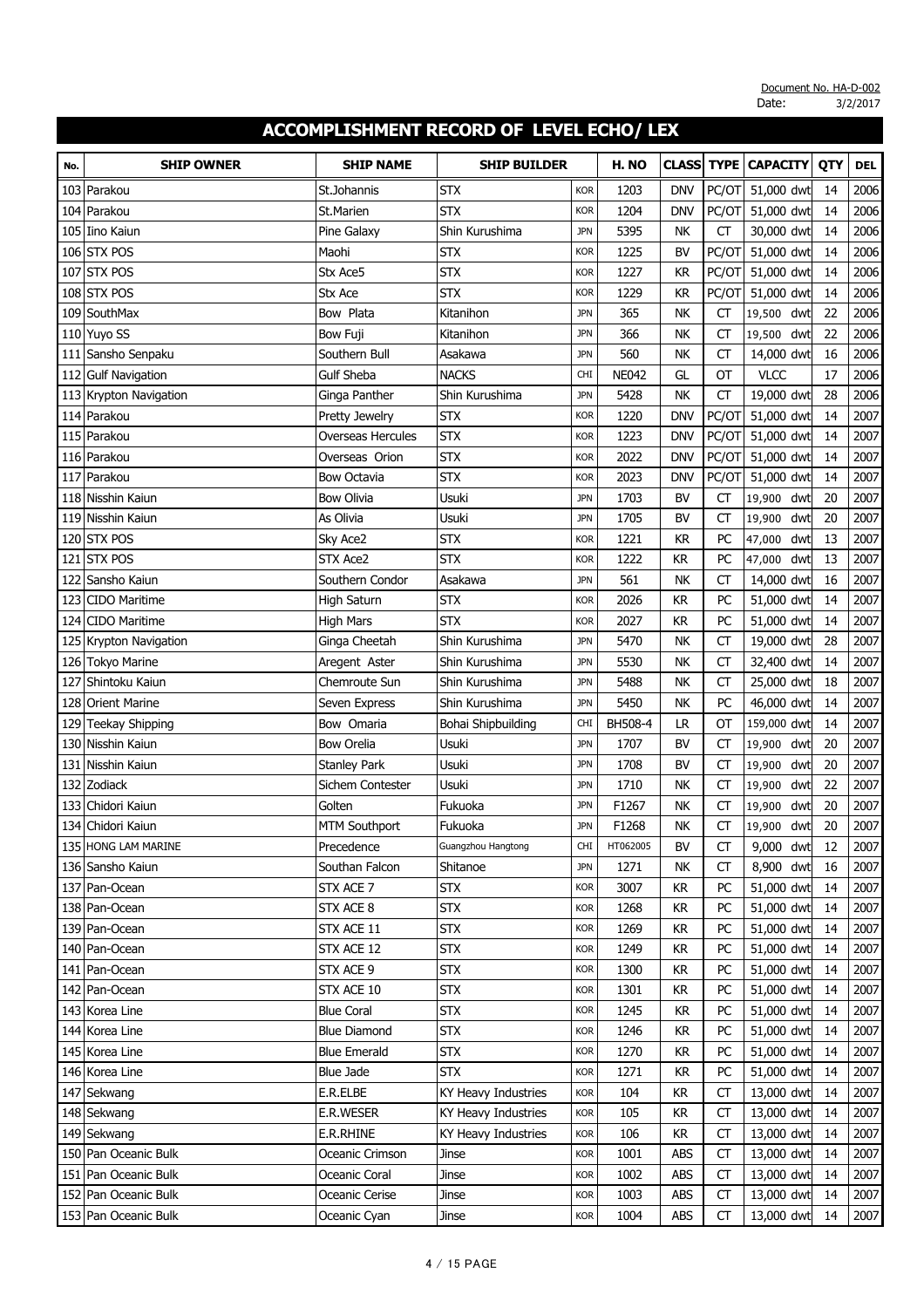| No. | <b>SHIP OWNER</b>    | <b>SHIP NAME</b>       | <b>SHIP BUILDER</b> |            | H. NO   | <b>CLASS</b> | <b>TYPE</b> | <b>CAPACITY</b> | QTY | <b>DEL</b> |
|-----|----------------------|------------------------|---------------------|------------|---------|--------------|-------------|-----------------|-----|------------|
| 154 | Pan Oceanic Bulk     | Oceanic Cobalt         | Jinse               | <b>KOR</b> | 1005    | <b>ABS</b>   | СT          | 13,000 dwt      | 14  | 2007       |
| 155 | Pan Oceanic Bulk     | Oceanic Eagel          | Jinse               | <b>KOR</b> | 1008    | <b>ABS</b>   | <b>CT</b>   | 13,000 dwt      | 14  | 2007       |
| 156 | Pan Oceanic Bulk     | Oceanic Falcon         | Jinse               | <b>KOR</b> | 1009    | <b>ABS</b>   | <b>CT</b>   | 13,000 dwt      | 14  | 2007       |
| 157 | lPan Oceanic Bulk    | Oceanic Hawk           | Jinse               | <b>KOR</b> | 1010    | <b>ABS</b>   | CT          | 13,000 dwt      | 14  | 2007       |
|     | 158 Heung-A          | Heung-A Pioneer        | Nokbong             | <b>KOR</b> | 419     | <b>KR</b>    | <b>CT</b>   | 12,000 dwt      | 16  | 2007       |
| 159 | Heung-A              | Heung-A Pioneer 1      | Nokbong             | <b>KOR</b> | 420     | <b>KR</b>    | <b>CT</b>   | 12,000 dwt      | 16  | 2007       |
|     | 160 Heung-A          | Heung-A Pioneer 2      | Nokbong             | <b>KOR</b> | 421     | <b>KR</b>    | CT          | 12,000 dwt      | 16  | 2007       |
| 161 | Formosa              | FPMC P DUKE            | <b>STX</b>          | <b>KOR</b> | 4001    | <b>ABS</b>   | PC          | 74,000 dwt      | 14  | 2007       |
|     | 162 Formosa          | <b>FPMC P EAGLE</b>    | <b>STX</b>          | <b>KOR</b> | 4002    | <b>ABS</b>   | PC          | 74,000 dwt      | 14  | 2007       |
|     | 163   Formosa        | <b>FPMC P FORTUNE</b>  | <b>STX</b>          | <b>KOR</b> | 4003    | <b>ABS</b>   | PC          | 74,000 dwt      | 14  | 2007       |
| 164 | Formosa              | FPMC O GLORY           | <b>STX</b>          | <b>KOR</b> | 4004    | <b>ABS</b>   | PC          | 74,000 dwt      | 14  | 2007       |
| 165 | Formosa              | FPMC <sub>20</sub>     | <b>STX</b>          | <b>KOR</b> | 1273    | <b>ABS</b>   | PC          | 50,000 dwt      | 14  | 2007       |
| 166 | Formosa              | FPMC <sub>21</sub>     | <b>STX</b>          | <b>KOR</b> | 1277    | <b>ABS</b>   | PC          | 50,000 dwt      | 14  | 2007       |
| 167 | Formosa              | FPMC <sub>22</sub>     | <b>STX</b>          | <b>KOR</b> | 1279    | <b>ABS</b>   | PC          | 50,000 dwt      | 14  | 2007       |
| 168 | Formosa              | FPMC <sub>23</sub>     | <b>STX</b>          | <b>KOR</b> | 1281    | <b>ABS</b>   | PC          | 50,000 dwt      | 14  | 2007       |
| 169 | Formosa              | FPMC <sub>24</sub>     | <b>STX</b>          | <b>KOR</b> | 1283    | <b>ABS</b>   | PC          | 50,000 dwt      | 14  | 2007       |
| 170 | Dong-A Tanker        | DONG-A IRIS            | <b>STX</b>          | <b>KOR</b> | 5030    | KR           | PC          | 13,000 dwt      | 14  | 2007       |
|     | 171 Dong-A Tanker    | DONG-A CALYPSO         | <b>STX</b>          | <b>KOR</b> | 5031    | <b>KR</b>    | PC          | 13,000 dwt      | 14  | 2007       |
|     | 172 Dong-A Tanker    | <b>DONG-A TACHE</b>    | <b>STX</b>          | <b>KOR</b> | 5033    | <b>KR</b>    | PC          | 13,000 dwt      | 14  | 2007       |
|     | 173 Dong-A Tanker    | <b>DONG-A PENEUS</b>   | <b>STX</b>          | <b>KOR</b> | 5035    | <b>KR</b>    | PC          | 13,000 dwt      | 14  | 2007       |
|     | 174 First Shipping   | <b>STX EASTERN</b>     | <b>STX</b>          | <b>KOR</b> | 5036    | <b>KR</b>    | PC          | 13,000 dwt      | 14  | 2007       |
|     | 175 First Shipping   | <b>STX FORTE</b>       | <b>STX</b>          | <b>KOR</b> | 5039    | <b>KR</b>    | PC          | 13,000 dwt      | 14  | 2007       |
|     | 176 Santoku Senpaku  | Pondo                  | Kitanihon           | <b>JPN</b> | 371     | <b>NK</b>    | <b>CT</b>   | 33,000 dwt      | 28  | 2007       |
|     | 177 Yuyo SS          | <b>Bow Kiso</b>        | Kitanihon           | <b>JPN</b> | 375     | <b>NK</b>    | CT          | 33,000 dwt      | 16  | 2007       |
| 178 | Sansho Kaiun         | Southern Dragon        | Shitanoe            | <b>JPN</b> | 1272    | <b>NK</b>    | <b>CT</b>   | 12,500 dwt      | 14  | 2008       |
| 179 | Sansho Kaiun         | Southern Giraffe       | Shitanoe            | <b>JPN</b> | 1273    | <b>NK</b>    | <b>CT</b>   | dwt<br>12,500   | 14  | 2008       |
| 180 | <b>COSCO Dalian</b>  | Cospearl Lake          | Universal           | <b>JPN</b> | 074     | <b>ABS</b>   | OT          | <b>VLCC</b>     | 17  | 2008       |
| 181 | Zodiack              | Millenium Park         | Usuki               | <b>JPN</b> | 1711    | NK           | <b>CT</b>   | dwt<br>19,900   | 22  | 2008       |
|     | 182 Fair Field       | Fairchem Charger       | Usuki               | <b>JPN</b> | 1714    | <b>NK</b>    | CT          | 19,900<br>dwt   | 22  | 2008       |
|     | 183 Tokyo Marine     | Ginga Leopard          | Shin Kurushima      | <b>JPN</b> | 5471    | NK           | <b>CT</b>   | 19,000 dwt      | 28  | 2008       |
| 184 | Thome                | Stolt Megami           | Shin Kurushima      | <b>JPN</b> | 5490    | <b>NK</b>    | <b>CT</b>   | 19,000<br>dwt   | 22  | 2008       |
|     | 185 Tokyo Marine     | <b>Argent Daisy</b>    | Shin Kurushima      | <b>JPN</b> | 5533    | NK           | CT          | 32,400 dwt      | 14  | 2008       |
|     | 186 Ruby Tanker      | Caroni Plain           | Shin Kurushima      | <b>JPN</b> | 5457    | NΚ           | <b>CT</b>   | 37,000 dwt      | 12  | 2008       |
|     | 187 Tabuchi Kaiun    | Rabigh Sunshine        | Fukuoka             | <b>JPN</b> | F1271   | <b>NK</b>    | <b>CT</b>   | 19,900 dwt      | 18  | 2008       |
|     | 188 CIDO Maritime    | <b>High Mercury</b>    | <b>STX</b>          | <b>KOR</b> | 2028    | <b>KR</b>    | PC          | 51,000 dwt      | 14  | 2008       |
|     | 189 CIDO Maritime    | Hgh Jupiter            | <b>STX</b>          | <b>KOR</b> | 2029    | <b>KR</b>    | PC          | 51,000 dwt      | 14  | 2008       |
|     | 190 CIDO Maritime    | Torm Esbjerg           | <b>STX</b>          | <b>KOR</b> | 2030    | KR           | PC          | 51,000 dwt      | 14  | 2008       |
|     | 191 CIDO Maritime    | Torm Nakskov           | <b>STX</b>          | <b>KOR</b> | 2032    | <b>KR</b>    | PC          | 51,000 dwt      | 14  | 2008       |
|     | 192 CIDO Maritime    | <b>Atlantic Muse</b>   | <b>STX</b>          | <b>KOR</b> | 2036    | <b>KR</b>    | PC          | 51,000 dwt      | 14  | 2008       |
|     | 193 CIDO Maritime    | <b>Atlantic Mirage</b> | <b>STX</b>          | <b>KOR</b> | 2038    | <b>KR</b>    | PC          | 51,000 dwt      | 14  | 2008       |
|     | 194 CIDO Maritime    | <b>Adriatic Wave</b>   | <b>STX</b>          | <b>KOR</b> | 2040    | <b>KR</b>    | PC          | 51,000 dwt      | 14  | 2009       |
|     | 195 CIDO Maritime    | Aegean Wave            | <b>STX</b>          | <b>KOR</b> | 2041    | <b>KR</b>    | PC          | 51,000 dwt      | 14  | 2009       |
|     | 196 CIDO Maritime    | Alpine Maya            | <b>STX</b>          | <b>KOR</b> | 2042    | <b>KR</b>    | PC          | 51,000 dwt      | 14  | 2009       |
| 197 | <b>CIDO Maritime</b> | Alpine Melina          | <b>STX</b>          | <b>KOR</b> | 2043    | <b>KR</b>    | PC          | 51,000 dwt      | 14  | 2009       |
|     | 198 Aktif            | Fair Seas              | <b>STX</b>          | <b>KOR</b> | 3001    | <b>KR</b>    | PC          | 51,000 dwt      | 14  | 2008       |
|     | 199 Aktif            | SOUTHPORT              | <b>STX</b>          | <b>KOR</b> | 3002    | <b>KR</b>    | PC          | 51,000 dwt      | 14  | 2008       |
|     | 200 Aktif            | NORDIC BAY             | <b>STX</b>          | <b>KOR</b> | 3003    | KR           | PC          | 51,000 dwt      | 14  | 2008       |
|     | 201 Aktif            | PACIFIC SKY            | <b>STX</b>          | <b>KOR</b> | 3005    | <b>KR</b>    | PC          | 51,000 dwt      | 14  | 2008       |
|     | 202 Aktif            | STX ACE7               | <b>STX</b>          | <b>KOR</b> | 3010    | <b>KR</b>    | PC          | 51,000 dwt      | 14  | 2008       |
|     | 203 Teekay Shipping  | Jiaolong Spirit        | Bohai Shipbuilding  | <b>CHI</b> | BH508-5 | LR           | OT          | 159,000 dwt     | 14  | 2008       |
|     | 204 Teekay Shipping  | Shenlong Spirit        | Bohai Shipbuilding  | CHI        | BH508-6 | LR.          | ОТ          | 159,000 dwt     | 14  | 2008       |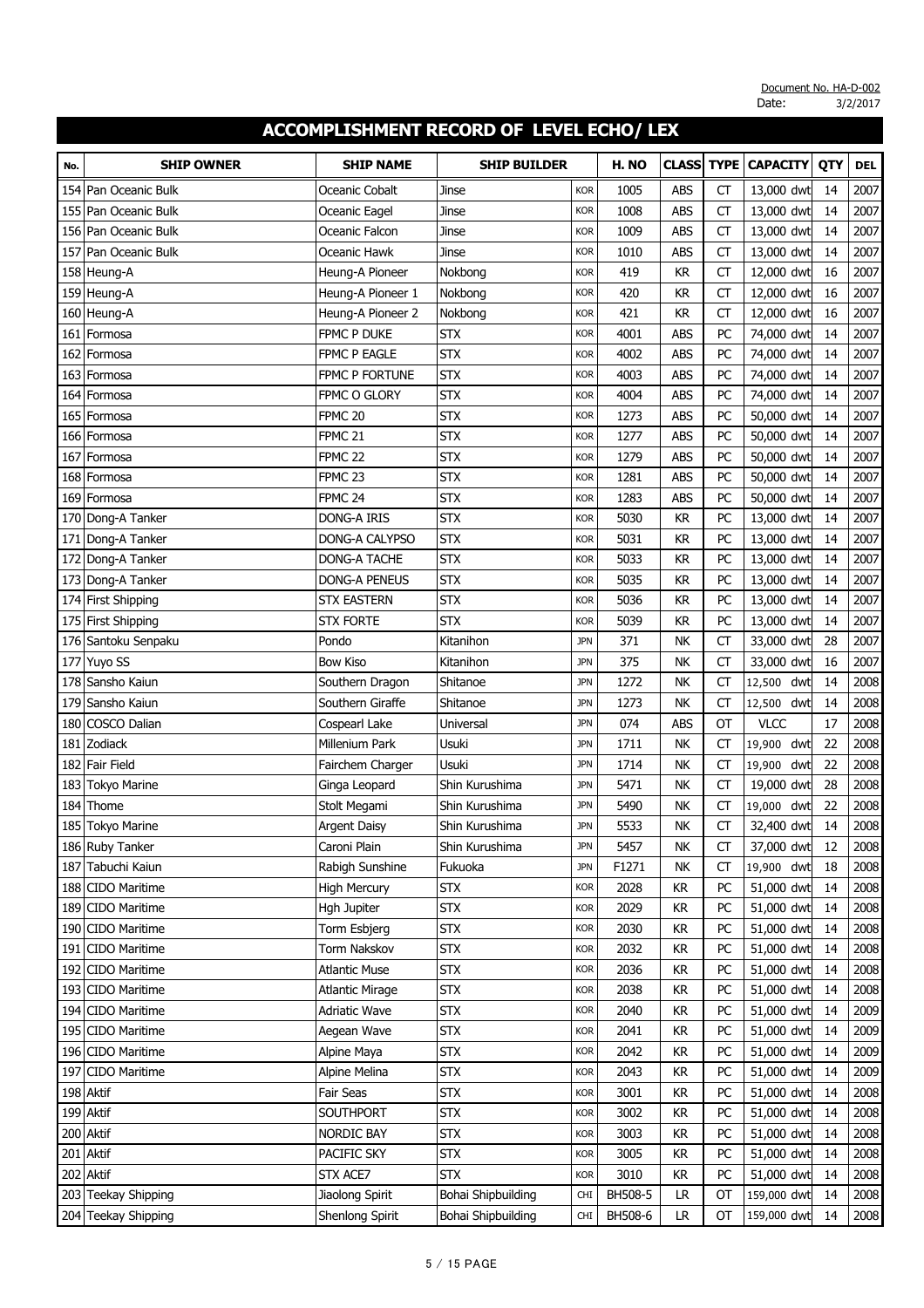| No.   | <b>SHIP OWNER</b>          | <b>SHIP NAME</b>     | <b>SHIP BUILDER</b> |            | H. NO     | <b>CLASS</b> | <b>TYPE</b> | <b>CAPACITY</b> | QTY | <b>DEL</b> |
|-------|----------------------------|----------------------|---------------------|------------|-----------|--------------|-------------|-----------------|-----|------------|
| 205   | COSCO Dalian               | Cosjade Lake         | Universal           | <b>JPN</b> | 075       | ABS          | <b>OT</b>   | <b>VLCC</b>     | 17  | 2008       |
|       | <b>206 HONG LAM MARINE</b> | Verity               | Yangzhou Kejin      | <b>CHI</b> | KJ-07035  | <b>BV</b>    | <b>CT</b>   | dwt<br>11,000   | 14  | 2008       |
| 207   | HONG LAM MARINE            | Vitesse              | Yangzhou Kejin      | <b>CHI</b> | KJ-07036  | <b>BV</b>    | <b>CT</b>   | dwt<br>11,000   | 14  | 2008       |
| 208   | <b>Formosa Plastics</b>    | FPMC <sub>17</sub>   | Jinling             | <b>CHI</b> | JLZ060513 | <b>ABS</b>   | <b>CT</b>   | 46,000<br>dwt   | 14  | 2008       |
|       | 209 Formosa Plastics       | FPMC <sub>18</sub>   | Jinling             | <b>CHI</b> | JLZ060514 | ABS          | <b>CT</b>   | 46,000<br>dwt   | 14  | 2008       |
|       | 210 Formosa Plastics       | FPMC 19              | <b>Jinling</b>      | <b>CHI</b> | JLZ060515 | ABS          | СT          | dwt<br>46,000   | 14  | 2008       |
| 211   | <b>IMC</b>                 | Shan Ren             | Chuan Dong          | <b>CHI</b> | HT0105    | CCS          | <b>CT</b>   | 5,500<br>dwt    | 10  | 2008       |
|       | 212 IMC                    | Shan Xin             | Chuan Dong          | <b>CHI</b> | HT0106    | CCS          | CT          | 5,500<br>dwt    | 10  | 2008       |
| 213   | Sansho Kaiun               | Southern Hawk        | Asakawa             | <b>JPN</b> | 567       | NK           | CT          | 14,000 dwt      | 16  | 2008       |
|       | 214 Clio marine            | Orient Sunshine      | Shin Kurushima      | <b>JPN</b> | 5451      | NK           | PC          | 46,000 dwt      | 14  | 2008       |
|       | 215 Doun Kisen Co., Itd    | High Enterprise      | Shin Kurushima      | <b>JPN</b> | 5452      | <b>NK</b>    | PC          | 46,000 dwt      | 14  | 2008       |
|       | 216 Iino Marine            | Chemroute Brilliant  | Shin Kurushima      | <b>JPN</b> | 5561      | <b>NK</b>    | СT          | 25,000 dwt      | 18  | 2008       |
| 217   | Kokka Sangyo               | <b>Jose Progress</b> | Shin Kurushima      | <b>JPN</b> | 5546      | <b>NK</b>    | PC          | 46,000 dwt      | 14  | 2008       |
|       | 218 Nagashiki Kisen        | Clipper Makishio     | Fukuoka             | <b>JPN</b> | N2021     | <b>NK</b>    | <b>CT</b>   | 19,900<br>dwt   | 18  | 2008       |
|       | 219 Santoku Senpaku        | <b>Bow Harmony</b>   | Kitanihon           | <b>JPN</b> | 377       | <b>NK</b>    | <b>CT</b>   | 33,000<br>dwt   | 16  | 2008       |
|       | 220 Yuyo SS                | <b>Bow Sagami</b>    | Kitanihon           | <b>JPN</b> | 380       | <b>NK</b>    | СT          | dwt<br>33,000   | 16  | 2008       |
| 221   | Suzuki                     | <b>JBU Onyx</b>      | Kitanihon           | <b>JPN</b> | 381       | <b>NK</b>    | <b>CT</b>   | dwt<br>19,000   | 16  | 2008       |
| 222   | Keymax/Tokyo Marine        | Argent Bloom         | Kitanihon           | <b>JPN</b> | 382       | <b>NK</b>    | CT          | 33,000<br>dwt   | 16  | 2008       |
|       | 223 Keymax/Tokyo Marine    | Argent Cosmos        | Kitanihon           | <b>JPN</b> | 385       | <b>NK</b>    | <b>CT</b>   | dwt<br>33,000   | 16  | 2008       |
|       | 224 Yuyo SS                | <b>Bow Tone</b>      | Kitanihon           | <b>JPN</b> | 388       | <b>NK</b>    | <b>CT</b>   | 33,000<br>dwt   | 16  | 2008       |
|       | 225 Nisshin kisen          | <b>JBU Sincerity</b> | Imabari-Iwaki       | <b>JPN</b> | Z281      | <b>NK</b>    | СT          | dwt<br>48,000   | 19  | 2008       |
|       | 226 Keymax                 | Eastern Force        | Imabari-Iwaki       | <b>JPN</b> | Z280      | <b>NK</b>    | <b>CT</b>   | dwt<br>48,000   | 19  | 2008       |
| 227   | Sido kaiun                 | Pacific Jewel        | Imabari-Iwaki       | <b>JPN</b> | Z282      | <b>KR</b>    | <b>CT</b>   | dwt<br>48,000   | 19  | 2008       |
| 228   | Daishinn Technos           | High Pearl           | Imabari-Iwaki       | <b>JPN</b> | Z268      | <b>NK</b>    | <b>CT</b>   | dwt<br>48,000   | 19  | 2008       |
|       | 229 Formosa Plastics       | FPMC C HONOR         | Universal           | <b>JPN</b> | 080       | BV           | OT          | <b>VLCC</b>     | 17  | 2008       |
|       | 230 Unique Shipping        | <b>Rainbow Star</b>  | Onomichi            | <b>JPN</b> | 539       | NΚ           | PC          | 47,000<br>dwt   | 15  | 2008       |
| 231   | Eitzen Chemical            | Sichme Mississippi   | Sasaki              | <b>JPN</b> | 664       | <b>BV</b>    | <b>CT</b>   | 12,000<br>dwt   | 20  | 2008       |
| 232   | Stolt-Nielsen              | <b>Stolt Quetzal</b> | Sasaki              | <b>JPN</b> | 665       | BV           | <b>CT</b>   | 12,000<br>dwt   | 20  | 2008       |
| 233   | <b>Tokyo Marine</b>        | Ginga Lynk           | Shin Kurushima      | <b>JPN</b> | 5493      | <b>NK</b>    | CT          | 19,000 dwt      | 28  | 2008       |
|       | 234 T.S.C of India Ltd.    | Spectrum             | <b>Jinling</b>      | <b>CHI</b> | JLZ070501 | <b>LR</b>    | PC          | 47,000<br>dwt   | 14  | 2008       |
| 235 I | T.S.C of India Ltd.        | Swarna Pushp         | <b>Jinling</b>      | <b>CHI</b> | JLZ070502 | <b>LR</b>    | PC          | dwt<br>47,000   | 14  | 2009       |
|       | 236 Tokyo Marine           | Ginga Caracal        | Shin Kurushima      | <b>JPN</b> | 5560      | <b>NK</b>    | <b>CT</b>   | 19,000 dwt      | 28  | 2009       |
|       | 237 Tokyo Marine           | Ginga Bobcat         | Shin Kurushima      | <b>JPN</b> | 5562      | NK           | СT          | 19,000 dwt      | 28  | 2009       |
|       | 238 Kowa                   | <b>JBU Opal</b>      | Kitanihon           | <b>JPN</b> | 501       | NK           | <b>CT</b>   | 19,000 dwt      | 16  | 2009       |
|       | 239 Daiichi Chuo Kisen     | <b>JBU Sapphire</b>  | Kitanihon           | <b>JPN</b> | 502       | NK           | <b>CT</b>   | 19,000<br>dwt   | 16  | 2009       |
|       | 240 Yaegawa Kaiun          | <b>JBU Saprise</b>   | Kitanihon           | <b>JPN</b> | 503       | NΚ           | СT          | 19,000<br>dwt   | 16  | 2009       |
| 241   | Santoku Senpaku            | Argent Eyebright     | Kitanihon           | <b>JPN</b> | 505       | NΚ           | CT          | 33,000<br>dwt   | 16  | 2009       |
|       | 242 Suzuki Jitsugyo        | <b>JBU Oslo</b>      | Kitanihon           | <b>JPN</b> | 506       | NΚ           | CT          | 33,000<br>dwt   | 16  | 2009       |
|       | 243 M.O.L.                 | Sakhara Lotus        | Kitanihon           | <b>JPN</b> | 387       | <b>NK</b>    | MT          | 32,000<br>dwt   | 12  | 2009       |
|       | 244 Teekay Shipping        | <b>Dilong Spirit</b> | Bohai Shipbuilding  | <b>CHI</b> | BH508-7   | LR.          | OT          | 159,000 dwt     | 14  | 2009       |
|       | 245 Iino Marine            | Chemstar Masa        | Shin Kurushima      | <b>JPN</b> | 5491      | NΚ           | СT          | 19,000 dwt      | 22  | 2009       |
|       | 246 Iino Marine            | Chemroad Dita        | Shin Kurushima      | <b>JPN</b> | 5535      | NΚ           | <b>CT</b>   | 33,000 dwt      | 28  | 2009       |
|       | 247 Iino Marine            | Chemroad Journey     | Shin Kurushima      | <b>JPN</b> | 5536      | NΚ           | СT          | 33,000 dwt      | 16  | 2009       |
|       | 248 Ultragas Navieras      | Alpaca 1             | Shin Kurushima      | <b>JPN</b> | 5537      | NK           | <b>CT</b>   | 33,000 dwt      | 14  | 2009       |
|       | 249 Fair Field Japan       | Fairchem Friesian    | Usuki               | <b>JPN</b> | 1715      | NK           | CT          | 19,900<br>dwt   | 16  | 2009       |
|       | 250 Semua Group            | Semua Muhibbah       | Yangzhou Kejin      | <b>CHI</b> | KJ-07067  | <b>BV</b>    | PC          | 12,000<br>dwt   | 12  | 2009       |
| 251   | Semua Group                | Semua Mutiara        | Yangzhou Kejin      | <b>CHI</b> | KJ-07068  | BV           | PC          | 12,000<br>dwt   | 12  | 2009       |
|       | 252 Kirk Kapital           | Christine Kirk       | Shin Kurushima      | <b>JPN</b> | 5556      | NΚ           | PC          | 53,000 dwt      | 12  | 2009       |
|       | 253 Lauritzen J            | Freja Nordica        | Shin Kurushima      | <b>JPN</b> | 5557      | NK           | PC          | 53,000 dwt      | 12  | 2009       |
|       | 254 CLIPPER                | Clipper Mari         | Fukuoka             | <b>JPN</b> | F1278     | NK           | СT          | 19,900<br>dwt   | 20  | 2009       |
|       | 255 Sansho Kaiun           | Southern Ibis        | Fukuoka             | <b>JPN</b> | N2023     | NΚ           | СT          | 19,900 dwt      | 20  | 2009       |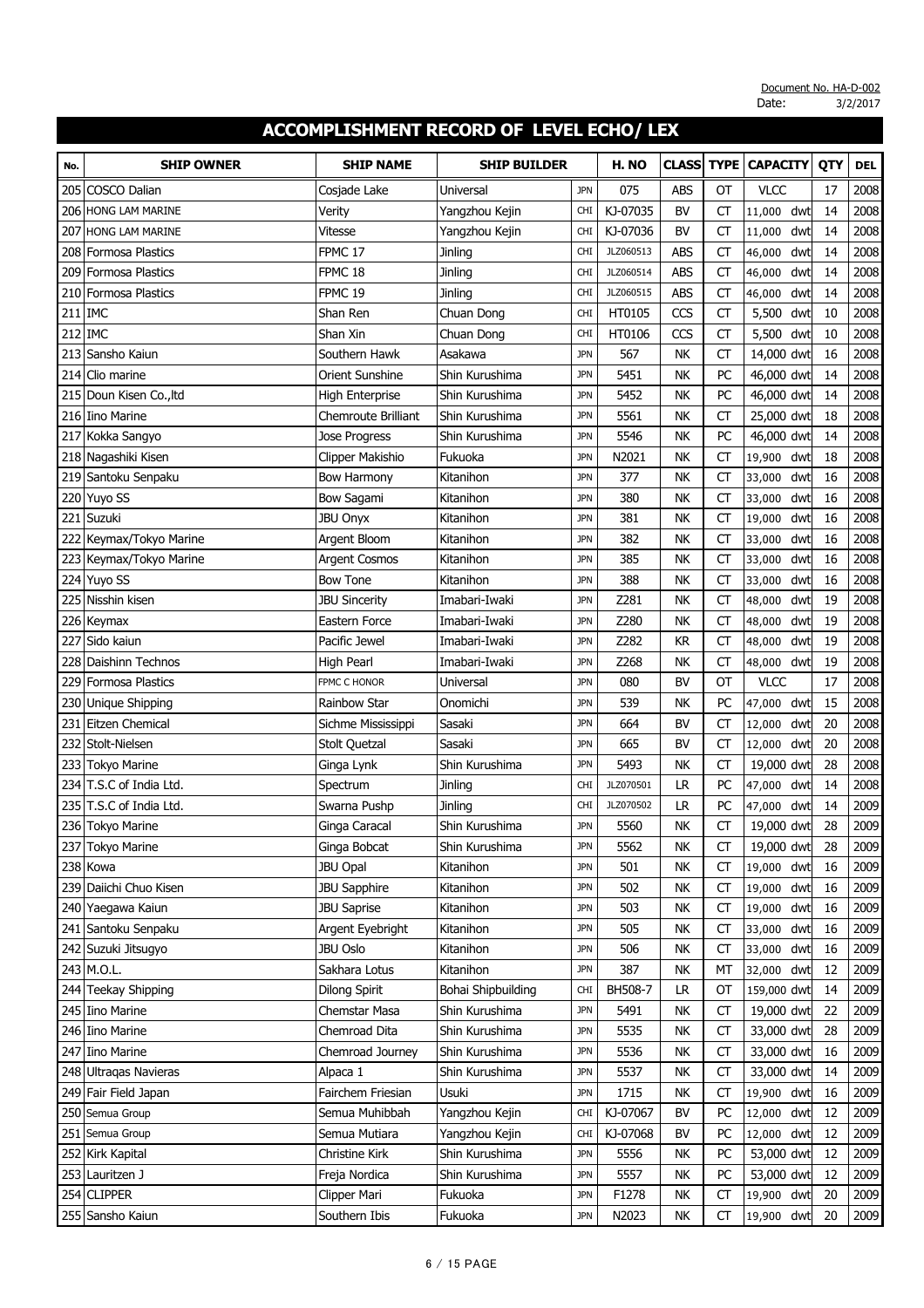| No.       | <b>SHIP OWNER</b>       | <b>SHIP NAME</b>       | <b>SHIP BUILDER</b> |            | H. NO  | <b>CLASS</b> | <b>TYPE</b> | <b>CAPACITY</b> | QTY | <b>DEL</b> |
|-----------|-------------------------|------------------------|---------------------|------------|--------|--------------|-------------|-----------------|-----|------------|
| 256       | Fair Field Japan        | Fairchem Birdie        | Fukuoka             | <b>JPN</b> | N2027  | <b>NK</b>    | СT          | 25,000<br>dwt   | 22  | 2009       |
| 257       | <b>Tokyo Marine</b>     | <b>Agent Freesia</b>   | Fukuoka             | <b>JPN</b> | N2025  | NΚ           | CT          | 33,700<br>dwt   | 16  | 2009       |
| 258       | Toda Kisen              | Wawasan Ruby           | Usuki               | <b>JPN</b> | 1720   | <b>NK</b>    | <b>CT</b>   | 19,900<br>dwt   | 20  | 2009       |
| 259       | So.co.mar. srl          | Emerald                | Onomichi            | <b>JPN</b> | 546    | <b>BV</b>    | PC          | 47,000<br>dwt   | 15  | 2009       |
|           | 260   So.co.mar. srl    | Zapphire               | Onomichi            | <b>JPN</b> | 547    | BV           | PC          | dwt<br>47,000   | 15  | 2009       |
| 261       | <b>Unique Shipping</b>  | Unique Developer       | Onomichi            | <b>JPN</b> | 551    | <b>NK</b>    | PC          | 47,000<br>dwt   | 15  | 2009       |
|           | 262 Eitzen Chemical     | Stolt Aguila           | Sasaki              | <b>JPN</b> | 666    | BV           | <b>CT</b>   | 12,000<br>dwt   | 20  | 2009       |
|           | 263 Eitzen Chemical     | Stolt Flamenco         | Sasaki              | <b>JPN</b> | 667    | BV           | CT          | 12,000<br>dwt   | 20  | 2009       |
|           | 264 IMC                 |                        | Chuan Dong          | <b>CHI</b> | HT0109 | CCS          | <b>CT</b>   | dwt<br>5,500    | 10  | 2009       |
|           | 265 IMC                 |                        | Chuan Dong          | <b>CHI</b> | HT0110 | CCS          | CT          | 5,500<br>dwt    | 10  | 2009       |
| 266       | Capital Ship Management | Alexander The Great    | Universal           | <b>JPN</b> | 093    | <b>ABS</b>   | OT          | <b>VLCC</b>     | 17  | 2009       |
| 267       | Capital Ship Management | <b>ACHILEAS</b>        | Universal           | <b>JPN</b> | 094    | <b>ABS</b>   | OT          | <b>VLCC</b>     | 17  | 2009       |
|           | 268 BLT                 | Wilutama               | Shin Kurushima      | <b>JPN</b> | 5710   | <b>NK</b>    | <b>CT</b>   | 25,000 dwt      | 18  | 2009       |
| 269       | <b>Tokyo Marine</b>     | Fuji Galaxy            | Shin Kurushima      | <b>JPN</b> | 5711   | <b>NK</b>    | <b>CT</b>   | 25,000 dwt      | 18  | 2009       |
| 270       | <b>SCI</b>              |                        | <b>STX</b>          | <b>KOR</b> | 1291   | LR           | CT          | 60,000 dwt      | 14  | 2009       |
| $271$ SCI |                         | <b>DL Diamond</b>      | <b>STX</b>          | <b>KOR</b> | 1293   | LR           | CT          | 60,000 dwt      | 14  | 2009       |
| 272 SCI   |                         | Swarna Brahmaputra     | <b>STX</b>          | <b>KOR</b> | 1294   | LR           | <b>CT</b>   | 60,000 dwt      | 14  | 2009       |
| 273 SCI   |                         | Swarna Godavari        | <b>STX</b>          | <b>KOR</b> | 1295   | <b>LR</b>    | <b>CT</b>   | 60,000 dwt      | 14  | 2009       |
| 274       | <b>SCI</b>              | Swarna Krishna         | <b>STX</b>          | <b>KOR</b> | 1296   | <b>LR</b>    | <b>CT</b>   | 60,000 dwt      | 14  | 2009       |
| 275 SCI   |                         | Swarna Kaveri          | <b>STX</b>          | <b>KOR</b> | 1297   | LR           | <b>CT</b>   | 60,000 dwt      | 14  | 2009       |
|           | 276 ADNOC               | Bani Yas               | <b>STX</b>          | <b>KOR</b> | 4010   | <b>LR</b>    | <b>CT</b>   | 74,000 dwt      | 14  | 2009       |
|           | 277 ADNOC               | Diyyinah I             | <b>STX</b>          | <b>KOR</b> | 4013   | LR           | <b>CT</b>   | 74,000 dwt      | 14  | 2009       |
|           | 278 ADNOC               | Yamilah I              | <b>STX</b>          | <b>KOR</b> | 4015   | <b>LR</b>    | <b>CT</b>   | 74,000 dwt      | 14  | 2009       |
| 279       | <b>ADNOC</b>            |                        | <b>STX</b>          | <b>KOR</b> | 4016   | <b>LR</b>    | <b>CT</b>   | 74,000 dwt      | 14  | 2009       |
|           | 280 IMC                 |                        | Chuan Dong          | <b>CHI</b> | HT0117 | CCS          | <b>CT</b>   | 5,500 dwt       | 10  | 2010       |
| 281       | <b>Tokyo Marine</b>     | Amagi Galaxy           | Shin Kurushima      | <b>JPN</b> | 5712   | <b>NK</b>    | <b>CT</b>   | 25,000 dwt      | 18  | 2010       |
| 282 BLT   |                         | Widawati               | Shin Kurushima      | <b>JPN</b> | 5715   | <b>NK</b>    | <b>CT</b>   | 25,000 dwt      | 18  | 2010       |
| 283       | Fair Field Japan        |                        | Fukuoka             | <b>JPN</b> | N2028  | <b>NK</b>    | CT          | 25,000<br>dwt   | 22  | 2010       |
| 284       | Iino Marine             | Chemroad Quest         | Shin Kurushima      | <b>JPN</b> | 5541   | <b>NK</b>    | <b>CT</b>   | 34,000 dwt      | 16  | 2010       |
| 285       | <b>MMS</b>              | <b>Orient Star</b>     | Shin Kurushima      | <b>JPN</b> | 5602   | NΚ           | PC          | 46,000 dwt      | 14  | 2010       |
| 286       | Yamamura Kisen          | Prime Express          | Shin Kurushima      | <b>JPN</b> | 5603   | <b>NK</b>    | PC          | 46,000 dwt      | 14  | 2010       |
|           | 287 Yamamura Kisen      | Sunlight Express       | Shin Kurushima      | <b>JPN</b> | 5606   | <b>NK</b>    | PC          | 46,000 dwt      | 14  | 2010       |
|           | 288 Iino Marine         | Jipro Neftis           | Shin Kurushima      | <b>JPN</b> | 5543   | NΚ           | CT          | 34,000 dwt      | 16  | 2010       |
|           | 289 Suzuki Jitsugyo     | Siva Mumbai            | Kitanihon           | <b>JPN</b> | 515    | BV           | <b>CT</b>   | 33,000 dwt      | 16  | 2010       |
|           | 290 Doun Kisen Co., Itd | Chemroute Sky          | Kitanihon           | <b>JPN</b> | 393    | NΚ           | CT          | 25,000 dwt      | 18  | 2010       |
|           | 291 Suzuka Kisen        | Siva Singapura         | Kitanihon           | <b>JPN</b> | 513    | NΚ           | CT          | 19,000<br>dwt   | 16  | 2010       |
|           | 292 CLIPPER             | Clipper Ann            | Fukuoka             | <b>JPN</b> | F1283  | NK           | СT          | 14,800<br>dwt   | 26  | 2010       |
|           | 293 CLIPPER             | Clipper Aki            | Fukuoka             | <b>JPN</b> | F1285  | NΚ           | СT          | 14,800<br>dwt   | 26  | 2010       |
|           | 294 Fuyo kaiun          | Maersk Murotsu         | Onomichi            | <b>JPN</b> | 552    | NΚ           | PC          | 50,000<br>dwt   | 15  | 2010       |
|           | 295 Unique Shipping     | Unique Explorer        | Onomichi            | <b>JPN</b> | 553    | NΚ           | PC          | 50,000<br>dwt   | 15  | 2010       |
|           | 296 Unique Shipping     | Unique Fidelity        | Onomichi            | <b>JPN</b> | 554    | NΚ           | PC          | 50,000<br>dwt   | 15  | 2010       |
|           | 297 Samos Stemship      | Mariposa               | Onomichi            | <b>JPN</b> | 555    | ABS          | PC          | 50,000<br>dwt   | 15  | 2010       |
|           | 298 Orix Corp.          | Axel                   | Onomichi            | <b>JPN</b> | 556    | NK           | PC          | 50,000<br>dwt   | 15  | 2010       |
|           | <b>299 MOL</b>          | <b>Emerald Express</b> | Onomichi            | <b>JPN</b> | 557    | NΚ           | PC          | 50,000<br>dwt   | 15  | 2010       |
|           | 300 Fuyo kaiun          | Sunshine Express       | Onomichi            | <b>JPN</b> | 558    | NK           | PC          | 50,000<br>dwt   | 15  | 2010       |
|           | 301 Tokyo Marine        | <b>Agent Iris</b>      | Shin Kurushima      | <b>JPN</b> | 5542   | NK           | CT          | 34,000<br>dwt   | 16  | 2010       |
|           | 302 Iino Marine         | Chemroute Oasis        | Shin Kurushima      | <b>JPN</b> | 5563   | NK           | СT          | 25,000<br>dwt   | 18  | 2010       |
|           | 303 Santoku Senpaku     | Eagle Matsuyama        | Shin Kurushima      | <b>JPN</b> | 5605   | NK           | PC          | 46,000<br>dwt   | 14  | 2010       |
|           | 304 Epic Shipping       | Justice Express        | Shin Kurushima      | <b>JPN</b> | 5607   | NΚ           | PC          | 46,000<br>dwt   | 14  | 2010       |
|           | 305 Fair Field Japan    | Fairchem Kiso          | Usuki               | <b>JPN</b> | 1723   | NΚ           | СT          | 21,000<br>dwt   | 20  | 2010       |
|           | 306 Formosa Plastics    | FMPC 25                | Onomichi            | <b>JPN</b> | 560    | <b>BV</b>    | PC          | 50,000<br>dwt   | 15  | 2010       |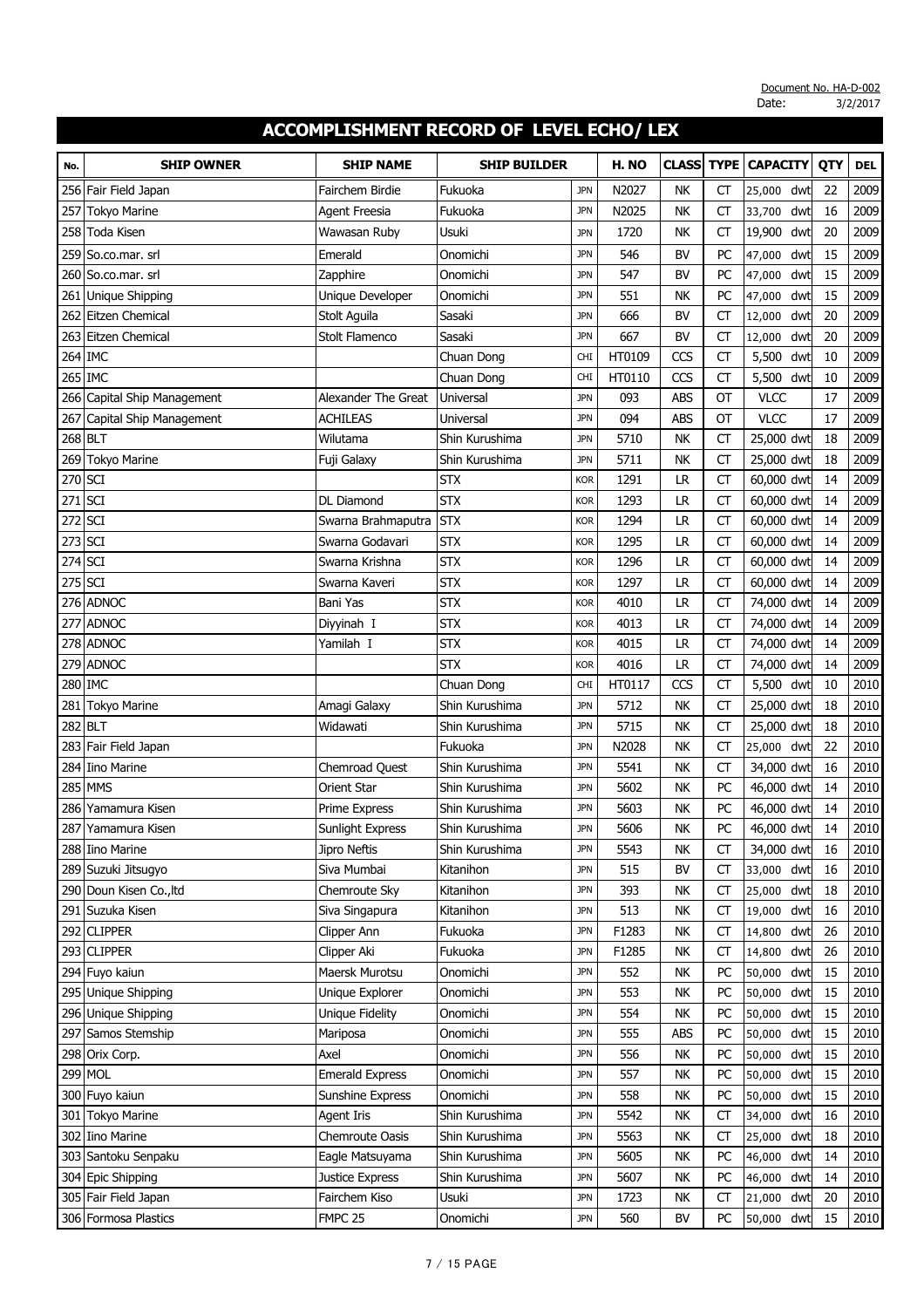| No. | <b>SHIP OWNER</b>               | <b>SHIP NAME</b>                             | <b>SHIP BUILDER</b>            |                          | H. NO        | <b>CLASS</b>           | <b>TYPE</b>            | <b>CAPACITY</b>      | QTY      | <b>DEL</b>   |
|-----|---------------------------------|----------------------------------------------|--------------------------------|--------------------------|--------------|------------------------|------------------------|----------------------|----------|--------------|
|     |                                 |                                              |                                |                          |              |                        |                        |                      |          |              |
| 307 | <b>IMC</b>                      |                                              | Chuan Dong                     | <b>CHI</b>               | HT0118       | CCS                    | СT                     | 5,500<br>dwt         | 10       | 2011<br>2009 |
| 308 | Nisshin kisen                   | <b>JBU Sincerity</b><br><b>Eastern Force</b> | Imabari-Iwaki<br>Imabari-Iwaki | <b>JPN</b><br><b>JPN</b> | Z281<br>Z280 | NK<br><b>NK</b>        | <b>CT</b><br><b>CT</b> | dwt<br>48,000<br>dwt | 19<br>19 | 2009         |
| 309 | Keymax<br>Sido kaiun            | Pacific Jewel                                | Imabari-Iwaki                  |                          | Z282         | <b>KR</b>              | <b>CT</b>              | 48,000               | 19       | 2009         |
| 310 |                                 |                                              |                                | <b>JPN</b><br><b>JPN</b> |              |                        |                        | dwt<br>48,000        |          |              |
| 311 | Daishinn Technos                | High Pearl                                   | Imabari-Iwaki                  | <b>JPN</b>               | Z268<br>Z283 | <b>NK</b><br><b>NK</b> | <b>CT</b><br>PC        | dwt<br>48,000<br>dwt | 19<br>19 | 2009<br>2009 |
|     | 312 Fukujin Kisen<br>Sido kaiun | <b>Alpine Marie</b><br>Nord Imagination      | Imabari-Iwaki<br>Imabari-Iwaki | <b>JPN</b>               | Z270         | NK                     | PC                     | 48,000<br>dwt        | 19       | 2009         |
| 313 | 314 Hisafuku Kisen              | Leopard                                      | Imabari-Iwaki                  | <b>JPN</b>               | Z274         | <b>NK</b>              | PC                     | 48,000<br>dwt        | 19       | 2009         |
|     |                                 |                                              |                                |                          |              |                        |                        | 48,000               |          |              |
|     | 315 Fukujin Kisen               | <b>Future Properity</b>                      | Imabari-Iwaki                  | <b>JPN</b>               | Z284         | <b>NK</b>              | PC                     | 48,000<br>dwt        | 19       | 2009         |
| 316 | Daishinn Technos                | Nord Intelligence                            | Imabari-Iwaki                  | <b>JPN</b>               | Z269         | <b>NK</b>              | PC                     | dwt<br>48,000        | 19       | 2009<br>2010 |
| 317 | Shoei Kisen                     | <b>Bright Fortune</b>                        | Imabari-Iwaki                  | <b>JPN</b>               | Z277         | <b>NK</b>              | PC                     | dwt<br>48,000        | 19       |              |
|     | 318 Yuyo SS<br>319 Shoei Kisen  | Nord Inspiration                             | Imabari-Iwaki                  | <b>JPN</b>               | Z275<br>Z278 | NK                     | PC                     | 48,000<br>dwt        | 19       | 2010<br>2010 |
|     |                                 | New Breeze                                   | Imabari-Iwaki                  | <b>JPN</b>               |              | NK                     | PC                     | dwt<br>48,000        | 19       |              |
|     | 320 Shoei Kisen                 | Nord Integrity                               | Imabari-Iwaki                  | <b>JPN</b>               | Z272         | NΚ                     | PC                     | 48,000<br>dwt        | 19       | 2010         |
| 321 | Hisamoto kisen                  | Nord Independence                            | Imabari-Iwaki                  | <b>JPN</b>               | Z273         | <b>NK</b>              | PC                     | dwt<br>48,000        | 19       | 2010         |
| 322 | <b>Tanker Pacific</b>           | Pacific Diamond                              | Imabari-Iwaki                  | <b>JPN</b>               | Z290         | <b>NK</b>              | PC                     | 48,000<br>dwt        | 19       | 2010         |
| 323 | Daishinn Technos                | Carina                                       | Imabari-Iwaki                  | <b>JPN</b>               | Z292         | <b>NK</b>              | PC                     | dwt<br>48,000        | 19       | 2010         |
| 324 | Hisafuku Kisen                  | Nord Innovation                              | Imabari-Iwaki                  | <b>JPN</b>               | Z271         | <b>NK</b>              | PC                     | dwt<br>48,000        | 19       | 2009         |
|     | 325 Keymax                      | Maersk Misaki                                | Imabari-Iwaki                  | <b>JPN</b>               | Z289         | <b>NK</b>              | PC                     | 48,000<br>dwt        | 19       | 2010         |
| 326 | <b>Tanker Pacific</b>           | Pacific Garnet                               | Imabari-Iwaki                  | <b>JPN</b>               | Z291         | <b>NK</b>              | PC                     | dwt<br>48,000        | 19       | 2011         |
| 327 | Unknown                         | Pacific Quartz                               | Imabari-Iwaki                  | <b>JPN</b>               | Z293         | <b>NK</b>              | PC                     | dwt<br>48,000        | 19       | 2011         |
| 328 | Unknown                         | Fedelity II                                  | Imabari-Iwaki                  | <b>JPN</b>               | Z300         | NK                     | PC                     | 48,000<br>dwt        | 19       | 2011         |
| 329 | Yamatokisen                     | Pacific Sapphire                             | Imabari-Iwaki                  | <b>JPN</b>               | Z294         | <b>NK</b>              | PC                     | dwt<br>48,000        | 19       | 2011         |
|     | 330 Keymax                      | Maersk Miyajima                              | Imabari-Iwaki                  | <b>JPN</b>               | Z288         | NK                     | PC                     | 48,000<br>dwt        | 19       | 2011         |
| 331 | <b>CIDO Maritime</b>            |                                              | Universal                      | <b>JPN</b>               | 124          | <b>ABS</b>             | OT                     | <b>VLCC</b>          | 17       | 2011         |
| 332 | CIDO Maritime                   |                                              | Universal                      | <b>JPN</b>               | 125          | ABS                    | OT                     | <b>VLCC</b>          | 17       | 2011         |
| 333 | Asahi Tanker                    | Akatsukimaru                                 | Shin Kurushima                 | <b>JPN</b>               | 5608         | <b>NK</b>              | PC                     | 46,000<br>dwt        | 14       | 2011         |
|     | 334 Nagashiki Kisen             |                                              | Shin Kurushima                 | <b>JPN</b>               | 5658         | NK                     | PC                     | dwt<br>46,000        | 14       | 2011         |
|     | 335 Nagashiki Kisen             |                                              | Shin Kurushima                 | <b>JPN</b>               | 5660         | <b>NK</b>              | PC                     | 46,000<br>dwt        | 14       | 2011         |
|     | 336 NYK                         |                                              | Shin Kurushima                 | <b>JPN</b>               | 5661         | <b>NK</b>              | PC                     | 46,000<br>dwt        | 14       | 2011         |
| 337 | Unknown                         | Stellar Wisteria                             | Kitanihon                      | <b>JPN</b>               | 396          | <b>NK</b>              | <b>CT</b>              | dwt<br>12,500        | 18       | 2011         |
|     | 338 Unknown                     |                                              | Kitanihon                      | <b>JPN</b>               | 397          | NK                     | <b>CT</b>              | 12,500<br>dwt        | 18       | 2011         |
|     | 339 Doun Kisen Co., Itd         | Chemroad Sea                                 | Kitanihon                      | <b>JPN</b>               | 520          | NΚ                     | СT                     | 33,000 dwt           | 18       | 2011         |
|     | 340 Unknown                     |                                              | Kitanihon                      | <b>JPN</b>               | 521          | <b>NK</b>              | <b>CT</b>              | 19,000 dwt           | 16       | 2011         |
|     | 341 Unknown                     |                                              | Kitanihon                      | <b>JPN</b>               | 522          | NΚ                     | <b>CT</b>              | 33,000 dwt           | 18       | 2011         |
|     | 342 Unknown                     |                                              | Kitanihon                      | <b>JPN</b>               | 523          | NK                     | CT                     | 19,000<br>dwt        | 16       | 2011         |
|     | 343 Formosa Plastics            | FMPC <sub>26</sub>                           | Onomichi                       | <b>JPN</b>               | 561          | <b>BV</b>              | PC                     | 50,000<br>dwt        | 15       | 2011         |
|     | 344 Intership                   | Himalaya                                     | Onomichi                       | <b>JPN</b>               | 562          | ABS                    | <b>CT</b>              | 50,000<br>dwt        | 15       | 2011         |
|     | 345 Tokyo Marine                |                                              | Shin Kurushima                 | <b>JPN</b>               | 5716         | NK                     | CT                     | 25,000<br>dwt        | 14       | 2011         |
|     | 346 Tokyo Marine                |                                              | Shin Kurushima                 | <b>JPN</b>               | 5717         | NΚ                     | <b>CT</b>              | 25,000 dwt           | 14       | 2011         |
|     | 347 Iino Marine                 |                                              | Shin Kurushima                 | <b>JPN</b>               | 5718         | NK                     | <b>CT</b>              | 25,000<br>dwt        | 14       | 2011         |
|     | 348 Unknown                     |                                              | Yangzhou Kejin                 | <b>CHI</b>               | KJ-09087     | CCS                    | OT                     | 28,000<br>dwt        | 14       | 2011         |
|     | 349 Unknown                     |                                              | Yangzhou Kejin                 | <b>CHI</b>               | KJ-09088     | CCS                    | OT                     | 28,000<br>dwt        | 14       | 2011         |
|     | 350 Unknown                     |                                              | Yangzhou Kejin                 | <b>CHI</b>               | KJ-09089     | CCS                    | OT                     | 28,000 dwt           | 14       | 2011         |
|     | 351 Unknown                     |                                              | Yangzhou Kejin                 | <b>CHI</b>               | KJ-09090     | CCS                    | OT                     | 28,000 dwt           | 14       | 2011         |
|     | 352 Unknown                     |                                              | Yangzhou Kejin                 | <b>CHI</b>               | KJ-09091     | CCS                    | OT                     | 28,000 dwt           | 14       | 2011         |
|     | 353 Unknown                     |                                              | Yangzhou Kejin                 | <b>CHI</b>               | KJ-09092     | CCS                    | ОТ                     | 28,000 dwt           | 14       | 2011         |
|     | 354 Formosa Plastics            |                                              | Universal                      | <b>JPN</b>               | 129          | ABS                    | OT                     | <b>VLCC</b>          | 17       | 2011         |
|     | 355 Formosa Plastics            |                                              | Universal                      | <b>JPN</b>               | 130          | ABS                    | OT                     | <b>VLCC</b>          | 17       | 2011         |
|     | 356 Siva shipping               |                                              | Usuki                          | <b>JPN</b>               | 1731         | NΚ                     | <b>CT</b>              | 19,000 dwt           | 20       | 2012         |
|     | 357 Unknown                     |                                              | Usuki                          | <b>JPN</b>               | 1734         | NK                     | CT                     | 7,000 dwt            | 5        | 2012         |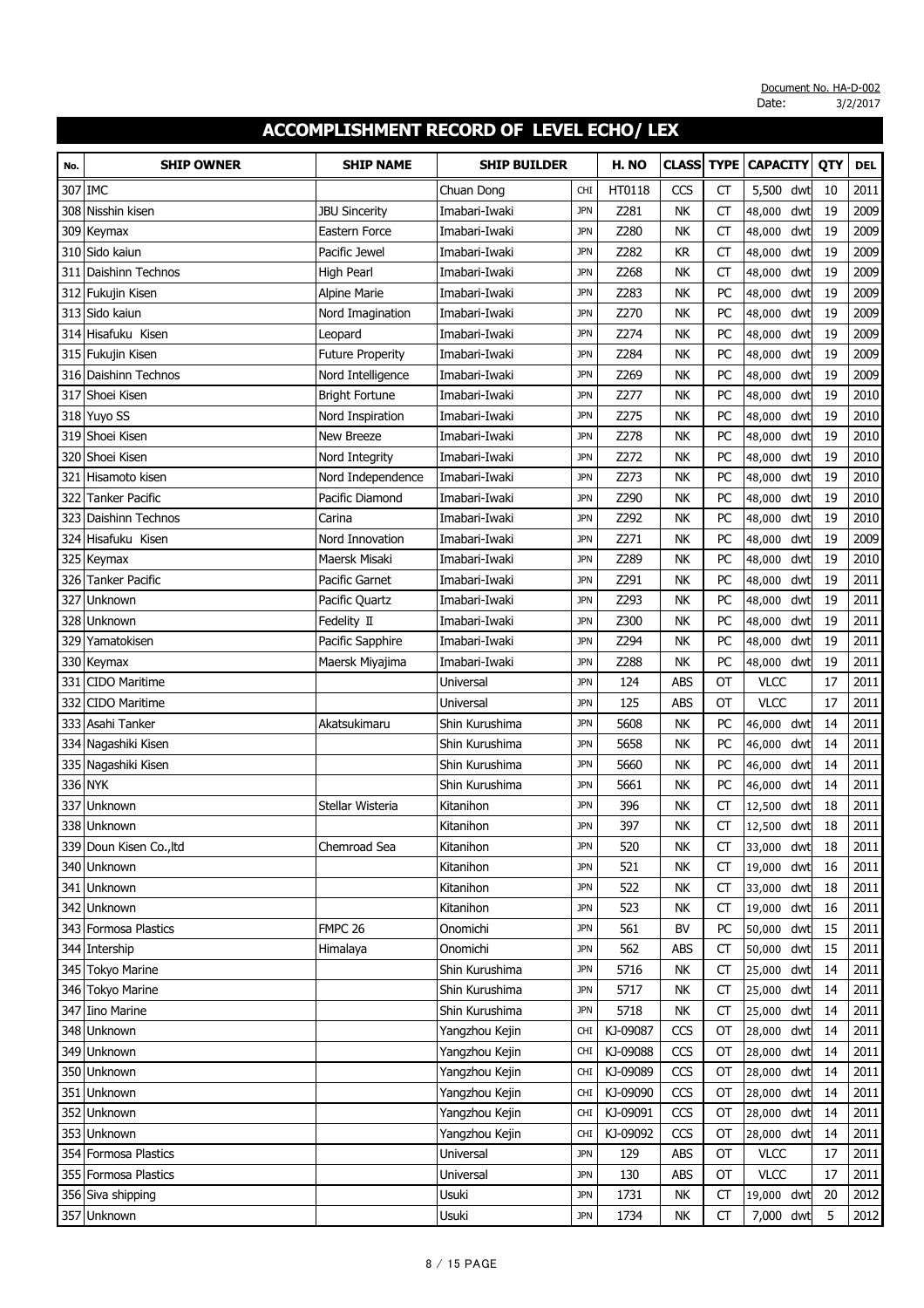| No. | <b>SHIP OWNER</b>                       | <b>SHIP NAME</b> | <b>SHIP BUILDER</b>         |            | H. NO    | <b>CLASS</b> | <b>TYPE</b> | <b>CAPACITY</b> |     | QTY | <b>DEL</b> |
|-----|-----------------------------------------|------------------|-----------------------------|------------|----------|--------------|-------------|-----------------|-----|-----|------------|
| 358 | China Shipping                          |                  | Guangzhou S/Y Internaitonal | CHI        | 10130013 | CCS          | PC          | 48,000          | dwt | 14  | 2011       |
| 359 | China Shipping                          |                  | Guangzhou S/Y Internaitonal | <b>CHI</b> | 10130014 | CCS          | PC          | 48,000          | dwt | 14  | 2011       |
| 360 | China Shipping                          |                  | Guangzhou S/Y Internaitonal | <b>CHI</b> | 10130015 | CCS          | PC          | 48,000          | dwt | 14  | 2011       |
| 361 | China Shipping                          |                  | Guangzhou S/Y Internaitonal | <b>CHI</b> | 10130016 | CCS          | PC          | 48,000          | dwt | 14  | 2011       |
| 362 | China Shipping                          |                  | Guangzhou S/Y Internaitonal | CHI        | 10130017 | CCS          | PC          | 48,000          | dwt | 14  | 2011       |
| 363 | Formosa Plastics                        |                  | Universal                   | <b>JPN</b> | 131      | ABS          | OT          | <b>VLCC</b>     |     | 17  | 2012       |
| 364 | <b>Tokyo Marine</b>                     |                  | Shin Kurushima              | <b>JPN</b> | 5696     | <b>NK</b>    | CT          | 25,000          | dwt | 14  | 2012       |
| 365 | China Shipping                          |                  | Guangzhou S/Y Internaitonal | <b>CHI</b> | 10130018 | CCS          | PC          | 48,000          | dwt | 14  | 2012       |
|     | 366 China Shipping                      |                  | Guangzhou S/Y Internaitonal | <b>CHI</b> | 10130019 | CCS          | PC          | 48,000          | dwt | 14  | 2012       |
| 367 | China Shipping                          |                  | Guangzhou S/Y Internaitonal | <b>CHI</b> | 10130020 | CCS          | PC          | 48,000          | dwt | 14  | 2012       |
| 368 | <b>Iino Marine</b>                      |                  | Hyundai Heavy Industries    | <b>KOR</b> | 2493     | <b>KR</b>    | PC          | 105,000         | dwt | 15  | 2012       |
| 369 | <b>KLPL</b>                             |                  | Kitanihon                   | <b>JPN</b> | 525      | <b>NK</b>    | СT          | 25,000          | dwt | 18  | 2011       |
|     | 370 KLPL                                |                  | Kitanihon                   | <b>JPN</b> | 532      | <b>NK</b>    | <b>CT</b>   | 25,000          | dwt | 18  | 2012       |
|     | <b>371 KLPL</b>                         |                  | Kitanihon                   | <b>JPN</b> | 535      | NΚ           | СT          | 25,000          | dwt | 18  | 2012       |
| 372 | Zodiack                                 |                  | Kitanihon                   | <b>JPN</b> | 538      | <b>NK</b>    | <b>CT</b>   | 19,000          | dwt | 16  | 2011       |
| 373 | Zodiack                                 |                  | Kitanihon                   | <b>JPN</b> | 556      | <b>NK</b>    | СT          | 19,000          | dwt | 16  | 2012       |
| 374 | Zodiack                                 |                  | Kitanihon                   | <b>JPN</b> | 560      | <b>NK</b>    | CT          | 19,000          | dwt | 16  | 2012       |
|     | 375 Zodiack                             |                  | Kitanihon                   | <b>JPN</b> | 531      | <b>NK</b>    | CT          | 19,000          | dwt | 16  | 2012       |
|     | 376 Zodiack                             |                  | Kitanihon                   | <b>JPN</b> | 533      | <b>NK</b>    | CT          | 19,000          | dwt | 16  | 2013       |
| 377 | Zodiack                                 |                  | Kitanihon                   | <b>JPN</b> | 562      | <b>NK</b>    | СT          | 19,000          | dwt | 16  | 2013       |
| 378 | Zodiack                                 |                  | Kitanihon                   | <b>JPN</b> | 565      | NK           | <b>CT</b>   | 19,000          | dwt | 16  | 2013       |
| 379 | Zodiack                                 |                  | Kitanihon                   | <b>JPN</b> | 573      | <b>NK</b>    | СT          | 19,000          | dwt | 16  | 2014       |
| 380 | Nord                                    |                  | SHI-ME                      | <b>JPN</b> | 1366     | <b>LR</b>    | OT          | 100,000         | dwt | 15  | 2012       |
|     | 381 Nord                                |                  | SHI-ME                      | <b>JPN</b> | 1376     | LR           | OT          | 100,000         | dwt | 15  | 2012       |
| 382 | Nord                                    |                  | Shi-me                      | <b>JPN</b> | 1377     | <b>LR</b>    | ОТ          | 100,000         | dwt | 15  | 2012       |
| 383 | PERTAMINA                               |                  | SHI-ME                      | <b>JPN</b> | 1378     | LR           | OT          | 100,000         | dwt | 15  | 2013       |
| 384 | Lundqvist - Finland                     |                  | SHI-ME                      | <b>JPN</b> | 1379     | LR           | OT          | 100,000         | dwt | 15  | 2014       |
| 385 | Lundqvist - Finland                     |                  | SHI-ME                      | <b>JPN</b> | 1380     | LR           | OT          | 100,000         | dwt | 15  | 2014       |
|     | 386 Iino Marine                         |                  | Shin Kurushima              | <b>JPN</b> | 5683     | <b>NK</b>    | СT          | 25,000          | dwt | 16  | 2013       |
| 387 | China Shipping                          |                  | Guangzhou S/Y Internaitonal | <b>CHI</b> | 11131011 | CCS          | PC          | 48,000          | dwt | 12  | 2013       |
| 388 | Global Shipmanagement International     |                  | SHANGHAI WAIGAOQIAO         | <b>CHI</b> | H1258    | <b>ABS</b>   | OT          | 4,200           | dwt | 10  | 2013       |
| 389 | Global Shipmanagement International     |                  | SHANGHAI WAIGAOQIAO         | CHI        | H1259    | <b>ABS</b>   | OT          | 4,200           | dwt | 10  | 2013       |
|     | 390 GLOBAL ENERGY INTERNATIONAL         |                  | <b>AVIC DING HENG</b>       | CHI        | AD0011   | ABS          | ОT          | 4,200 dwt       |     | 10  | 2013       |
|     | 391 GLOBAL ENERGY INTERNATIONAL         |                  | <b>AVIC DING HENG</b>       | <b>CHI</b> | AD0012   | ABS          | <b>OT</b>   | 4,200 dwt       |     | 10  | 2013       |
|     | 392 TANKER SHIP                         |                  | Onomichi                    | <b>JPN</b> | 575      | ABS          | PC          | 50,000 dwt      |     | 15  | 2012       |
|     | 393 TANKER SHIP                         |                  | Onomichi                    | <b>JPN</b> | 576      | ABS          | PC          | 50,000          | dwt | 15  | 2013       |
|     | 394 TANKER SHIP                         |                  | Onomichi                    | <b>JPN</b> | 577      | ABS          | PC          | 50,000          | dwt | 15  | 2013       |
|     | 395 TANKER SHIP                         |                  | Onomichi                    | <b>JPN</b> | 578      | <b>ABS</b>   | PC          | 50,000          | dwt | 15  | 2013       |
|     | 396 Unique Shipping                     |                  | Onomichi                    | <b>JPN</b> | 569      | NΚ           | СT          | 50,000          | dwt | 15  | 2013       |
| 397 |                                         |                  | <b>CSBC</b>                 | TWN        | 1025     | NK           | ОТ          | 11,000 dwt      |     | 11  | 2014       |
|     | 398 Global Shipmanagement International |                  | SHANGHAI WAIGAOQIAO         | CHI        | H1258    | ABS          | ОТ          | 4,200           | dwt | 10  | 2014       |
|     | 399 Global Shipmanagement International |                  | SHANGHAI WAIGAOQIAO         | CHI        | H1259    | ABS          | ОТ          | 4,200           | dwt | 10  | 2014       |
|     | 400 Aegean Shipping Mgt S.A.            |                  | DAESUN SHIPBUILDING   KOR   |            | 570      | LR           | PC          | 50,000          | dwt | 15  | 2014       |
|     | 401 Aegean Shipping Mgt S.A.            |                  | DAESUN SHIPBUILDING   KOR   |            | 571      | <b>LR</b>    | PC          | 50,000 dwt      |     | 15  | 2014       |
|     | 402 Aegean Shipping Mgt S.A.            |                  | DAESUN SHIPBUILDING KOR     |            | 572      | GL           | PC          | 50,000 dwt      |     | 15  | 2014       |
|     | 403 Aegean Shipping Mgt S.A.            |                  | DAESUN SHIPBUILDING         | <b>KOR</b> | 573      | GL           | PC          | 50,000 dwt      |     | 15  | 2014       |
|     | 404 METROSTAR MGT CORP.                 |                  | SPP SHIPBUILDING            | <b>KOR</b> | 5130     | <b>DNV</b>   | PC          | 50,300          | dwt | 15  | 2014       |
|     | 405 METROSTAR MGT CORP.                 |                  | SPP SHIPBUILDING            | <b>KOR</b> | 5131     | <b>DNV</b>   | PC          | 50,300          | dwt | 15  | 2014       |
|     | 406 METROSTAR MGT CORP.                 |                  | SPP SHIPBUILDING            | <b>KOR</b> | 5132     | <b>DNV</b>   | PC          | 50,300 dwt      |     | 15  | 2014       |
|     | 407 METROSTAR MGT CORP.                 |                  | SPP SHIPBUILDING            | <b>KOR</b> | 5133     | <b>DNV</b>   | PC          | 50,300 dwt      |     | 15  | 2014       |
|     | 408 METROSTAR MGT CORP.                 |                  | SPP SHIPBUILDING            | KOR        | 5134     | <b>DNV</b>   | PC          | 50,300 dwt      |     | 15  | 2014       |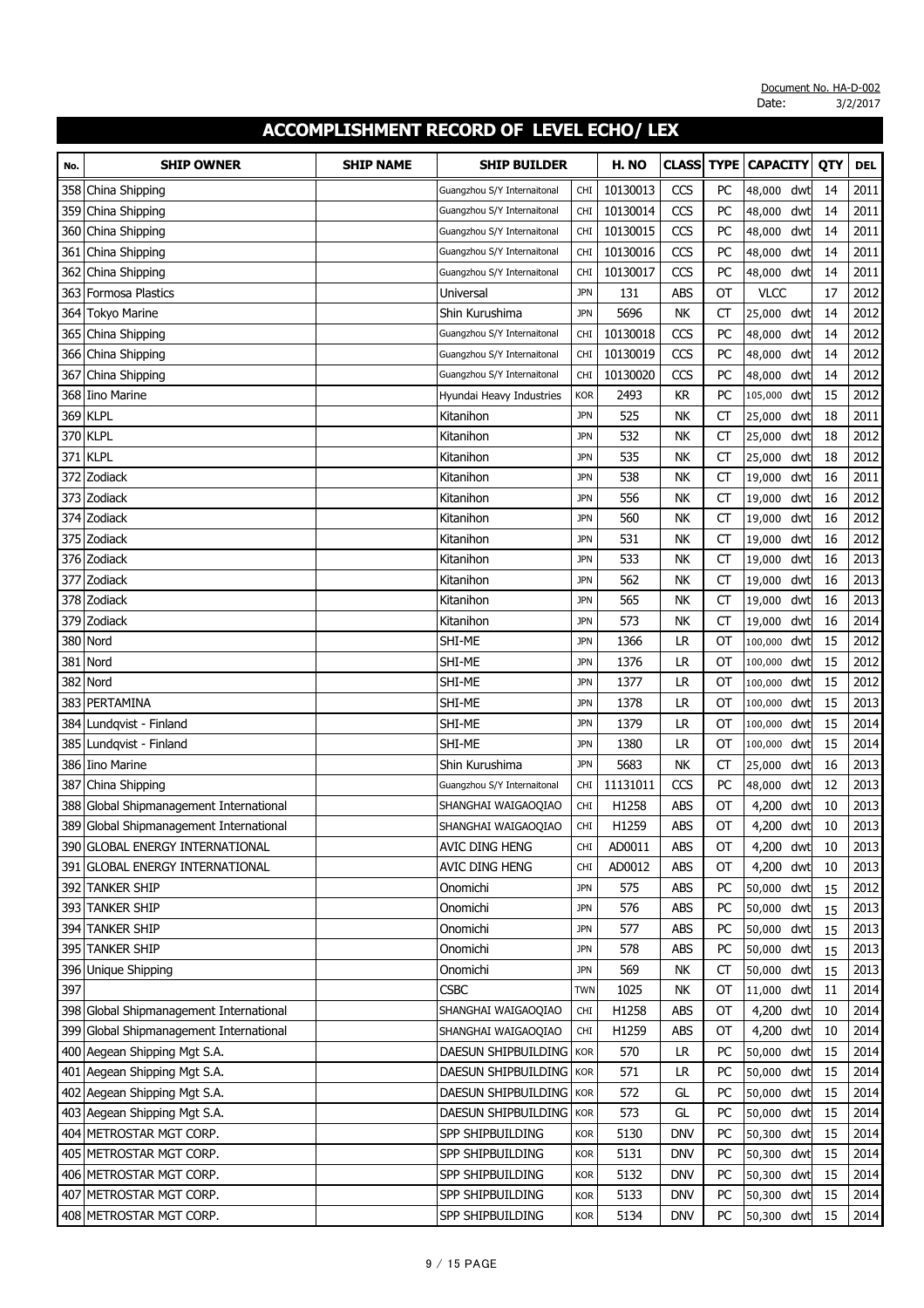| No.    | <b>SHIP OWNER</b>              | <b>SHIP NAME</b> | <b>SHIP BUILDER</b>         |            | H. NO    | <b>CLASS</b> | <b>TYPE</b> | <b>CAPACITY</b>  |     | QTY | <b>DEL</b> |
|--------|--------------------------------|------------------|-----------------------------|------------|----------|--------------|-------------|------------------|-----|-----|------------|
| 409    | METROSTAR MGT CORP.            |                  | SPP SHIPBUILDING            | <b>KOR</b> | 5135     | <b>DNV</b>   | PC          | 50,300 dwt       |     | 15  | 2014       |
| 410    |                                |                  | SHANGHAI WAIGAOQIAO         | <b>CHI</b> | H1262    | abs          | ОТ          | 4,200            | dwt | 10  | 2013       |
|        | 411 Equatorial Maritime        |                  | Yangzhou Kejin              | <b>CHI</b> | KJ-12119 | <b>NK</b>    | OT          | 4,200            | dwt | 8   | 2013       |
|        | 412 Equatorial Maritime        |                  | Yangzhou Kejin              | <b>CHI</b> | KJ-12120 | <b>NK</b>    | OT          | 4,200            | dwt | 8   | 2013       |
|        | <b>413 MTM</b>                 |                  | Shin Kurushima              | <b>JPN</b> | 5822     | <b>NK</b>    | CT          | 22,000           | dwt | 18  | 2014       |
|        | 414 MTM                        |                  | Shin Kurushima              | <b>JPN</b> | 5823     | <b>NK</b>    | СT          | 22,000           | dwt | 18  | 2014       |
| 415    | Zodiack                        |                  | Kitanihon                   | <b>JPN</b> | 566      | NK           | <b>CT</b>   | 19,000           | dwt | 20  | 2014       |
|        | 416 Zodiack                    |                  | Kitanihon                   | <b>JPN</b> | 567      | <b>NK</b>    | CT          | 19,000           | dwt | 20  | 2014       |
|        | 417 Zodiack                    |                  | Kitanihon                   | <b>JPN</b> | 568      | <b>NK</b>    | <b>CT</b>   | 19,000           | dwt | 20  | 2014       |
|        | 418 Zodiack                    |                  | Kitanihon                   | <b>JPN</b> | 570      | NΚ           | <b>CT</b>   | 19,000           | dwt | 20  | 2014       |
|        | 419 Consolidated Marine Mgt    |                  | Hyundai Heavy Industries    | <b>KOR</b> | 696      | <b>ABS</b>   | PC          | 115,000          | dwt | 14  | 2014       |
| 420    | <b>Consolidated Marine Mgt</b> |                  | Hyundai Heavy Industries    | <b>KOR</b> | 697      | <b>ABS</b>   | PC          | 115,000          | dwt | 14  | 2014       |
| 421    | <b>Consolidated Marine Mgt</b> |                  | Hyundai Heavy Industries    | <b>KOR</b> | 698      | <b>DNV</b>   | PC          | 115,000          | dwt | 14  | 2014       |
|        | 422 Target Marine (Horizon)    |                  | Sungdong Shipbuilding       | <b>KOR</b> | 3075     | LR           | PC          | 52,000           | dwt | 14  | 2014       |
|        | 423 Target Marine (Horizon)    |                  | Sungdong Shipbuilding       | <b>KOR</b> | 3076     | <b>LR</b>    | PC          | 52,000           | dwt | 14  | 2014       |
|        | 424 Zodiack                    |                  | Kitanihon                   | <b>JPN</b> | 571      | <b>NK</b>    | CT          | 19,000           | dwt | 16  | 2015       |
| 425    | <b>MTM</b>                     |                  | Shin Kurushima              | <b>JPN</b> | 5868     | <b>NK</b>    | <b>CT</b>   | 22,000           | dwt | 18  | 2015       |
| 426    | <b>MTM</b>                     |                  | Shin Kurushima              | <b>JPN</b> | 5887     | <b>NK</b>    | <b>CT</b>   | 22,000           | dwt | 18  | 2015       |
| 427    | <b>Iino Marine</b>             |                  | Shin Kurushima              | <b>JPN</b> | 5885     | NΚ           | СT          | 35,000           | dwt | 16  | 2015       |
| 428    | METROSTAR MGT CORP.            |                  | <b>SPP SHIPBUILDING</b>     | <b>KOR</b> | S1177    | <b>DNV</b>   | PC          | 50,300           | dwt | 15  | 2015       |
| 429    | METROSTAR MGT CORP.            |                  | SPP SHIPBUILDING            | <b>KOR</b> | S1178    | <b>DNV</b>   | PC          | 50,300           | dwt | 15  | 2015       |
| 430    | METROSTAR MGT CORP.            |                  | SPP SHIPBUILDING            | <b>KOR</b> | S1183    | <b>DNV</b>   | PC          | 50,300           | dwt | 15  | 2015       |
|        | 431 METROSTAR MGT CORP.        |                  | SPP SHIPBUILDING            | <b>KOR</b> | S1184    | DNV          | PC          | 50,300           | dwt | 15  | 2015       |
|        | 432 Target Marine (Horizon)    |                  | Sungdong Shipbuilding       | <b>KOR</b> | 3077     | LR           | PC          | 52,000           | dwt | 14  | 2014       |
|        | 433 Target Marine (Horizon)    |                  | Sungdong Shipbuilding       | <b>KOR</b> | 3086     | <b>LR</b>    | PC          | 52,000           | dwt | 14  | 2014       |
| 434    | Tsakos Group                   |                  | DSEC Co., Ltd               | <b>KOR</b> | H5010    | <b>DNV</b>   | OT          | 112,800          | dwt | 14  | 2015       |
| 435    | <b>Tsakos Group</b>            |                  | DSEC Co., Ltd               | <b>KOR</b> | H5011    | <b>DNV</b>   | OT          | 112,800 dwt      |     | 14  | 2015       |
| 436    | <b>Tsakos Group</b>            |                  | DSEC Co., Ltd               | <b>KOR</b> | H5012    | DNV          | OT          | 112,800 dwt      |     | 14  | 2016       |
| 437    | <b>Tsakos Group</b>            |                  | DSEC Co., Ltd               | <b>KOR</b> | H5013    | DNV          | ОТ          | 112,800 dwt      |     | 14  | 2016       |
| 438    | <b>Tsakos Group</b>            |                  | DSEC Co., Ltd               | <b>KOR</b> | H5014    | <b>DNV</b>   | OT          | 112,800          | dwt | 14  | 2016       |
| 439    | <b>Tsakos Group</b>            |                  | DSEC Co., Ltd               | <b>KOR</b> | H5015    | <b>DNV</b>   | OT          | 112,800          | dwt | 14  | 2016       |
|        | 440 Tsakos Group               |                  | DSEC Co., Ltd               | <b>KOR</b> | H5016    | <b>DNV</b>   | ОT          | 112,800 dwt      |     | 14  | 2016       |
| 441    | <b>Tsakos Group</b>            |                  | DSEC Co., Ltd               | <b>KOR</b> | H5017    | DNV          | ОТ          | 112,800 dwt      |     | 14  | 2016       |
|        | 442 Tsakos Group               |                  | DSEC Co., Ltd               | <b>KOR</b> | H5018    | <b>DNV</b>   | OT          | 112,800 dwt      |     | 14  | 2016       |
|        | 443 Navig8 Group               |                  | Shanghai WaiGaiqiao         | CHI        | H1355    | ABS          | <b>VLCC</b> | 300,000 dwt      |     | 17  | 2015       |
|        | 444 Navig8 Group               |                  | Shanghai WaiGaigiao         | <b>CHI</b> | H1356    | ABS          | <b>VLCC</b> | 300,000 dwt      |     | 17  | 2015       |
|        | 445 Navig8 Group               |                  | Shanghai WaiGaigiao         | <b>CHI</b> | H1357    | ABS          | <b>VLCC</b> | 300,000 dwt      |     | 17  | 2015       |
|        | 446 Navig8 Group               |                  | Shanghai WaiGaigiao         | CHI        | H1358    | <b>ABS</b>   | <b>VLCC</b> | 300,000 dwt      |     | 17  | 2015       |
| 447    | Navig8 Group                   |                  | Shanghai WaiGaigiao         | <b>CHI</b> | H1384    | ABS          | <b>VLCC</b> | 300,000 dwt      |     | 17  | 2014       |
|        | 448 Navig8 Group               |                  | Shanghai WaiGaigiao         | CHI        | H1385    | ABS          | <b>VLCC</b> | 300,000 dwt      |     | 17  | 2015       |
| 449    |                                |                  | Yangzhou Kejin Shipyard     | <b>CHI</b> | KJ-13123 | <b>BV</b>    | PC          | 35,000 dwt       |     | 14  | 2014       |
|        | 450 Navig8 Group               |                  | STX Offshore & Shipbuilding | <b>KOR</b> | S1651    | KR           | PC          | 74,000           | dwt | 14  | 2015       |
|        | 451 Navig8 Group               |                  | STX Offshore & Shipbuilding | <b>KOR</b> | S1652    | <b>KR</b>    | PC          | 74,000           | dwt | 14  | 2015       |
|        | 452 Navig8 Group               |                  | STX Offshore & Shipbuilding | <b>KOR</b> | S1653    | <b>KR</b>    | PC          | 74,000           | dwt | 14  | 2015       |
|        | 453 Navig8 Group               |                  | STX Offshore & Shipbuilding | <b>KOR</b> | S1654    | KR           | PC          | 74,000           | dwt | 14  | 2015       |
|        | 454 Navig8 Group               |                  | STX Offshore & Shipbuilding | <b>KOR</b> | S1655    | KR           | PC          | 74,000           | dwt | 14  | 2015       |
|        | 455 Navig8 Group               |                  | STX Offshore & Shipbuilding | <b>KOR</b> | S1656    | KR           | PC          | 74,000           | dwt | 14  | 2015       |
|        | 456 Navig8 Group               |                  | STX Offshore & Shipbuilding | <b>KOR</b> | S1657    | <b>KR</b>    | PC          | 74,000           | dwt | 14  | 2015       |
|        | 457 Navig8 Group               |                  | STX Offshore & Shipbuilding | <b>KOR</b> | S1658    | KR           | PC          | 74,000           | dwt | 14  | 2015       |
| 458 BP |                                |                  | Hyundai Mipo Dockyard       | <b>KOR</b> | H2575    | LR.          |             | PC/CT 50,000     | dwt | 15  | 2015       |
| 459 BP |                                |                  | Hyundai Mipo Dockyard       | <b>KOR</b> | H2576    | LR           |             | PC/CT 50,000 dwt |     | 15  | 2015       |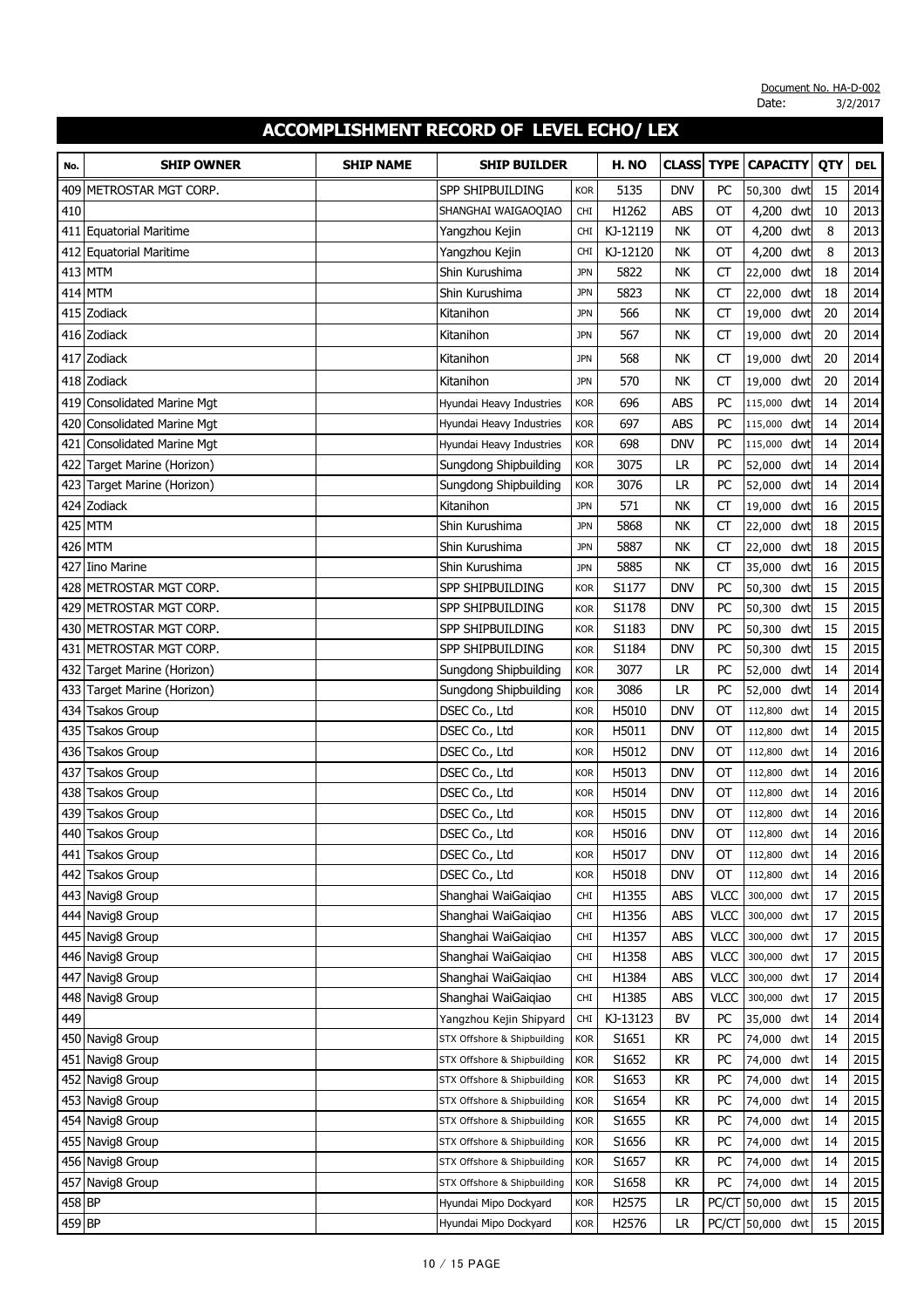| No.    | <b>SHIP OWNER</b>   | <b>SHIP NAME</b> | <b>SHIP BUILDER</b>         |            | H. NO | <b>CLASS</b> | <b>TYPE</b> | <b>CAPACITY</b>  |     | QTY | <b>DEL</b> |
|--------|---------------------|------------------|-----------------------------|------------|-------|--------------|-------------|------------------|-----|-----|------------|
| 460 BP |                     |                  | Hyundai Mipo Dockyard       | <b>KOR</b> | H2577 | <b>LR</b>    |             | PC/CT 50,000 dwt |     | 15  | 2015       |
| 461 BP |                     |                  | Hyundai Mipo Dockyard       | <b>KOR</b> | H2578 | LR           |             | PC/CT 50,000     | dwt | 15  | 2015       |
| 462 BP |                     |                  | Hyundai Mipo Dockyard       | <b>KOR</b> | H2579 | LR           |             | PC/CT 50,000     | dwt | 15  | 2016       |
| 463 BP |                     |                  | Hyundai Mipo Dockyard       | <b>KOR</b> | H2580 | LR           |             | PC/CT 50,000     | dwt | 15  | 2016       |
| 464 BP |                     |                  | Hyundai Mipo Dockyard       | <b>KOR</b> | H2581 | LR           |             | PC/CT 50,000     | dwt | 15  | 2016       |
| 465 BP |                     |                  | Hyundai Mipo Dockyard       | <b>KOR</b> | H2582 | LR           |             | PC/CT 50,000     | dwt | 15  | 2016       |
| 466 BP |                     |                  | Hyundai Mipo Dockyard       | <b>KOR</b> | H2583 | LR           |             | PC/CT 50,000     | dwt | 15  | 2016       |
| 467 BP |                     |                  | Hyundai Mipo Dockyard       | <b>KOR</b> | H2494 | LR           |             | PC/CT 40,000     | dwt | 15  | 2015       |
| 468 BP |                     |                  | Hyundai Mipo Dockyard       | <b>KOR</b> | H2495 | LR           |             | PC/CT 40,000     | dwt | 15  | 2016       |
| 469 BP |                     |                  | Hyundai Mipo Dockyard       | <b>KOR</b> | H2496 | LR           |             | PC/CT 40,000     | dwt | 15  | 2016       |
| 470 BP |                     |                  | Hyundai Mipo Dockyard       | <b>KOR</b> | H2497 | LR           |             | PC/CT 40,000     | dwt | 15  | 2016       |
| 471 BP |                     |                  | Hyundai Mipo Dockyard       | <b>KOR</b> | H2498 | LR           |             | PC/CT 40,000     | dwt | 15  | 2016       |
| 472    | Unknown             |                  | Usuki                       | <b>JPN</b> | 1746  | <b>NK</b>    | СT          | 7,200            | dwt | 16  | 2014       |
| 473    | Sansho Kaiun        |                  | Asakawa                     | <b>JPN</b> | 592   | <b>NK</b>    | <b>CT</b>   | 17,000           | dwt | 16  | 2014       |
|        | 474 Sansho Kaiun    |                  | Shitanoe                    | <b>JPN</b> | 1343  | NΚ           | СT          | 17,000           | dwt | 16  | 2014       |
| 475    | Unknown             |                  | Fukuoka                     | <b>JPN</b> | N2062 | NΚ           | CT          | 25,000           | dwt | 14  | 2014       |
| 476    | Unknown             |                  | Fukuoka                     | <b>JPN</b> | N2063 | NK           | СT          | 25,000           | dwt | 14  | 2014       |
| 477    | Unknown             |                  | Fukuoka                     | <b>JPN</b> | N2065 | NΚ           | СT          | 25,000           | dwt | 14  | 2015       |
| 478    | Unknown             |                  | Fukuoka                     | <b>JPN</b> | N2067 | <b>NK</b>    | <b>CT</b>   | 25,000           | dwt | 14  | 2015       |
|        | 479 MOL             |                  | Minami Nihon                | <b>JPN</b> | M742  | NK           | <b>CT</b>   | 30,000           | dwt | 15  | 2014       |
| 480    | <b>MOL</b>          |                  | Minami Nihon                | <b>JPN</b> | M743  | NK           | СT          | 30,000           | dwt | 15  | 2014       |
| 481    | <b>MOL</b>          |                  | Minami Nihon                | <b>JPN</b> | M744  | NK           | СT          | 30,000           | dwt | 15  | 2014       |
| 482    | <b>MOL</b>          |                  | Minami Nihon                | <b>JPN</b> | M745  | NΚ           | СT          | 30,000           | dwt | 15  | 2015       |
|        | 483 MOL             |                  | Minami Nihon                | <b>JPN</b> | M746  | <b>NK</b>    | <b>CT</b>   | 30,000           | dwt | 15  | 2014       |
|        | 484   MOL           |                  | Minami Nihon                | <b>JPN</b> | M749  | NΚ           | СT          | 45,000           | dwt | 15  | 2015       |
| 485    | <b>MOL</b>          |                  | Minami Nihon                | <b>JPN</b> | M751  | <b>NK</b>    | CT          | 45,000           | dwt | 15  | 2015       |
|        | 486 MOL             |                  | Minami Nihon                | <b>JPN</b> | M750  | <b>NK</b>    | СT          | 50,000           | dwt | 15  | 2015       |
| 487    | <b>MOL</b>          |                  | Minami Nihon                | <b>JPN</b> | M752  | <b>NK</b>    | СT          | 50,000           | dwt | 15  | 2015       |
| 488    | <b>MOL</b>          |                  | Minami Nihon                | <b>JPN</b> | M755  | <b>NK</b>    | <b>CT</b>   | 50,000           | dwt | 15  | 2015       |
| 489    | Cardiff Marine Inc. |                  | SPP SHIPBUILDING            | <b>KOR</b> | S1179 | NΚ           |             | PC/CT 50,300     | dwt | 14  | 2015       |
| 490    | Cardiff Marine Inc. |                  | SPP SHIPBUILDING            | <b>KOR</b> | S1180 | NK           |             | PC/CT 50,300     | dwt | 14  | 2015       |
|        | 491 Navig8 Group    |                  | HHIC - PHIL - Korea         | <b>KOR</b> | P137  | <b>DNV</b>   |             | VLCC 300,000 dwt |     | 17  | 2015       |
|        | 492 Navig8 Group    |                  | HHIC - PHIL - Korea         | <b>KOR</b> | P138  | <b>DNV</b>   |             | VLCC 300,000 dwt |     | 17  | 2015       |
|        | 493 TRF Group       |                  | HHIC - PHIL - Korea         | <b>KOR</b> | P139  | <b>DNV</b>   |             | VLCC 300,000 dwt |     | 17  | 2015       |
|        | 494 TRF Group       |                  | HHIC - PHIL - Korea         | <b>KOR</b> | P140  | <b>DNV</b>   |             | VLCC 300,000 dwt |     | 17  | 2016       |
|        | 495 Navig8 Group    |                  | SPP SHIPBUILDING            | <b>KOR</b> | S1181 | KR           | PC          | 74,000           | dwt | 14  | 2015       |
|        | 496 Navig8 Group    |                  | SPP SHIPBUILDING            | <b>KOR</b> | S1182 | KR           | PC          | 74,000           | dwt | 14  | 2015       |
|        | 497 Navig8 Group    |                  | SPP SHIPBUILDING            | <b>KOR</b> | S1185 | KR           | PC          | 74,000           | dwt | 14  | 2015       |
|        | 498 Navig8 Group    |                  | SPP SHIPBUILDING            | <b>KOR</b> | S1186 | <b>KR</b>    | PC          | 74,000           | dwt | 14  | 2015       |
|        | 499 MTM             |                  | Shin Kurushima              | <b>JPN</b> | 5890  | NΚ           | CT          | 35,000           | dwt | 16  | 2015       |
|        | 500 MTM             |                  | Shin Kurushima              | <b>JPN</b> | 5891  | NΚ           | СT          | 35,000           | dwt | 16  | 2015       |
|        | 501 Sansho Kaiun    |                  | Asakawa                     | <b>JPN</b> | 612   | NΚ           | CT          | 25,000           | dwt | 26  | 2015       |
|        | 502 Sansho Kaiun    |                  | Asakawa                     | <b>JPN</b> | 617   | NΚ           | CT          | 25,000           | dwt | 26  | 2015       |
|        | 503 Sansho Kaiun    |                  | Asakawa                     | <b>JPN</b> | 618   | NΚ           | <b>CT</b>   | 25,000           | dwt | 26  | 2015       |
|        | 504 Navig8 Group    |                  | Hyundai Samho Heavy Ind     | <b>KOR</b> | S768  | KR           | <b>VLCC</b> | 300,000 dwt      |     | 17  | 2015       |
|        | 505 Navig8 Group    |                  | Hyundai Samho Heavy Ind     | <b>KOR</b> | S769  | KR           |             | VLCC 300,000 dwt |     | 17  | 2015       |
|        | 506 Navig8 Group    |                  | Hyundai Samho Heavy Ind     | <b>KOR</b> | S770  | <b>KR</b>    | <b>VLCC</b> | 300,000 dwt      |     | 17  | 2016       |
|        | 507 Navig8 Group    |                  | Hyundai Samho Heavy Ind     | <b>KOR</b> | S771  | <b>KR</b>    | <b>VLCC</b> | 300,000 dwt      |     | 17  | 2016       |
|        | 508 Navig8 Group    |                  | Hyundai Heavy Industries    | <b>KOR</b> | H2794 | KR           |             | VLCC 300,000     | dwt | 17  | 2015       |
|        | 509 Navig8 Group    |                  | Hyundai Heavy Industries    | <b>KOR</b> | H2795 | KR           |             | VLCC 300,000 dwt |     | 17  | 2015       |
|        | 510 Navig8 Group    |                  | STX Offshore & Shipbuilding | <b>KOR</b> | S1721 | ABS          | PC          | 49,000 dwt       |     | 18  | 2015       |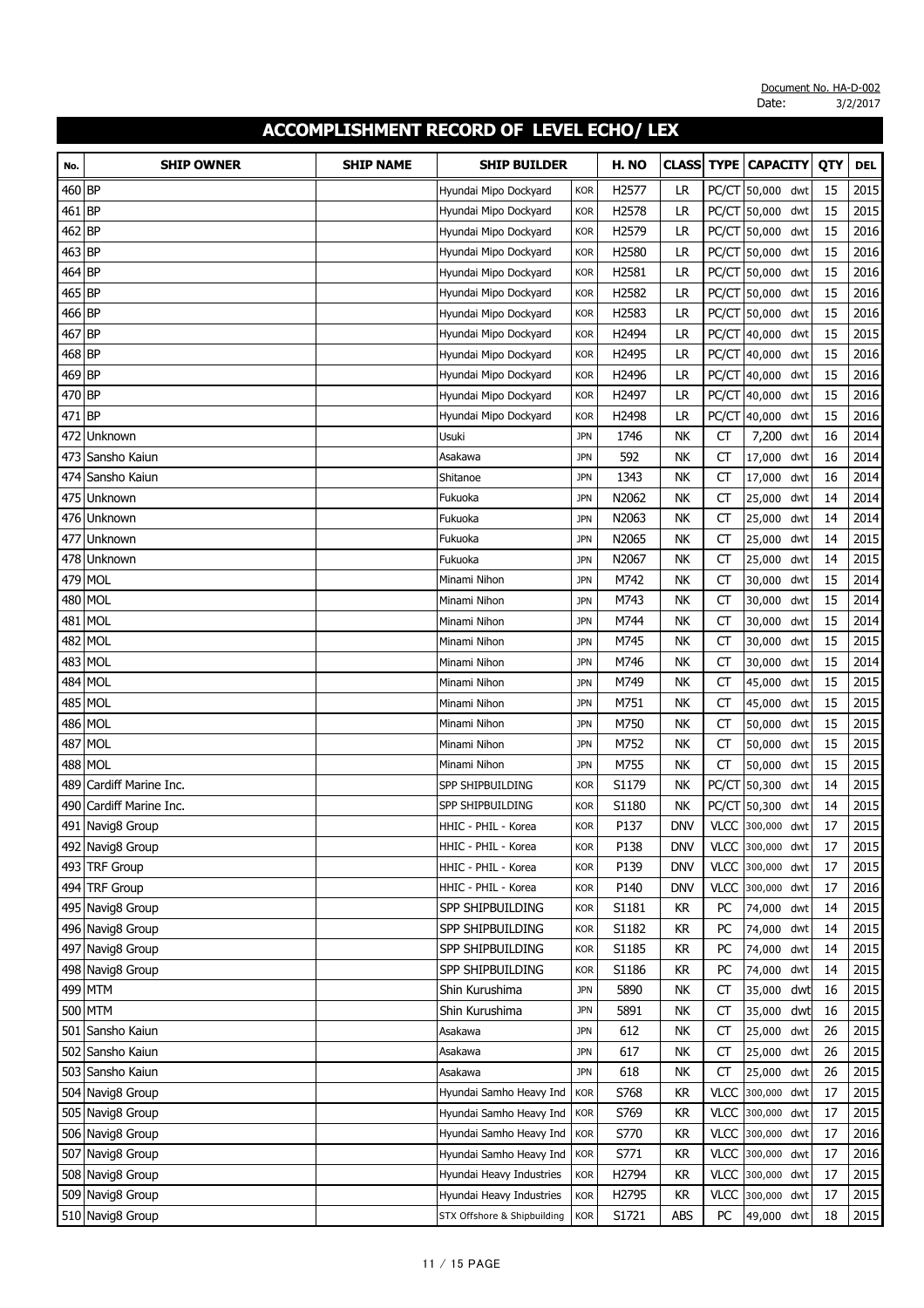| No. | <b>SHIP OWNER</b>                       | <b>SHIP NAME</b> | <b>SHIP BUILDER</b>                                        |                          | H. NO          | <b>CLASS</b>      | <b>TYPE</b> | <b>CAPACITY</b>  |            | QTY      | <b>DEL</b>   |
|-----|-----------------------------------------|------------------|------------------------------------------------------------|--------------------------|----------------|-------------------|-------------|------------------|------------|----------|--------------|
|     |                                         |                  |                                                            |                          |                |                   |             |                  |            |          |              |
| 511 | Navig8 Group                            |                  | STX Offshore & Shipbuilding                                | <b>KOR</b>               | S1722<br>S1723 | ABS<br><b>ABS</b> | PC<br>PC    | 49,000 dwt       |            | 18<br>18 | 2015<br>2015 |
|     | 512 Navig8 Group<br>513 Navig8 Group    |                  | STX Offshore & Shipbuilding<br>STX Offshore & Shipbuilding | <b>KOR</b><br><b>KOR</b> | S1724          | <b>ABS</b>        | PC          | 49,000<br>49,000 | dwt<br>dwt | 18       | 2015         |
|     | 514 Parakou Shipping Limited            |                  | SPP SHIPBUILDING                                           | <b>KOR</b>               | S1189          | DNV               | PC          | 50,300           | dwt        | 14       | 2015         |
|     | 515 Parakou Shipping Limited            |                  | SPP SHIPBUILDING                                           | <b>KOR</b>               | S1190          | <b>DNV</b>        | PC          | 50,300           | dwt        | 14       | 2015         |
|     | 516 Parakou Shipping Limited            |                  | SPP SHIPBUILDING                                           | <b>KOR</b>               | S1191          | DNV               | PC          | 50,300           | dwt        | 14       | 2015         |
| 517 | Parakou Shipping Limited                |                  | SPP SHIPBUILDING                                           | <b>KOR</b>               | S1192          | DNV               | PC          | 50,300           | dwt        | 14       | 2016         |
|     | 518 Unknown                             |                  | Fukuoka                                                    | <b>JPN</b>               | N2070          | NΚ                | CT          | 33,000           | dwt        | 18       | 2016         |
| 519 | Unknown                                 |                  | Fukuoka                                                    | <b>JPN</b>               | N2071          | NΚ                | <b>CT</b>   | 33,000           | dwt        | 18       | 2016         |
| 520 | Unknown                                 |                  | Fukuoka                                                    | <b>JPN</b>               | N2072          | <b>NK</b>         | <b>CT</b>   | 33,000           | dwt        | 18       | 2016         |
| 521 | Polembros Shipping Ltd - Greece         |                  | Hyundai Heavy Industries                                   | <b>KOR</b>               | 2806           | ABS               | OT          | 159,000          | dwt        | 14       | 2015         |
| 522 | Polembros Shipping Ltd - Greece         |                  | Hyundai Heavy Industries                                   | <b>KOR</b>               | 2807           | <b>ABS</b>        | OT          | 159,000          | dwt        | 14       | 2015         |
|     | 523 Polembros Shipping Ltd - Greece     |                  | Hyundai Heavy Industries                                   | <b>KOR</b>               | 2808           | <b>ABS</b>        | OT          | 159,000          | dwt        | 14       | 2016         |
|     | 524 Polembros Shipping Ltd - Greece     |                  | Hyundai Heavy Industries                                   | <b>KOR</b>               | 2809           | abs               | ОТ          | 159,000          | dwt        | 14       | 2016         |
| 525 | Tsakos Group - Greece                   |                  | Sungdong Shipbuilding                                      | <b>KOR</b>               | 3116           | <b>ABS</b>        | PC          | 74,000           | dwt        | 15       | 2015         |
| 526 | Tsakos Group - Greece                   |                  | Sungdong Shipbuilding                                      | <b>KOR</b>               | 3117           | ABS               | PC          | 74,000           | dwt        | 15       | 2015         |
| 527 | Nisshin - Japan                         |                  | Sungdong Shipbuilding                                      | <b>KOR</b>               | 3108           | <b>BV</b>         | PC          | 74,000           | dwt        | 15       | 2015         |
| 528 | Nisshin - Japan                         |                  | Sungdong Shipbuilding                                      | <b>KOR</b>               | 3109           | <b>BV</b>         | PC          | 74,000           | dwt        | 15       | 2016         |
| 529 | CMB - Belgium                           |                  | Kitanihon                                                  | <b>JPN</b>               | 602            | <b>NK</b>         | CT          | 19,000           | dwt        | 20       | 2015         |
| 530 | CMB - Belgium                           |                  | Kitanihon                                                  | <b>JPN</b>               | 606            | <b>NK</b>         | СT          | 19,000           | dwt        | 20       | 2015         |
| 531 | CMB - Belgium                           |                  | Kitanihon                                                  | <b>JPN</b>               | 633            | <b>NK</b>         | <b>CT</b>   | 19,000           | dwt        | 20       | 2016         |
| 532 | Zodiack                                 |                  | Kitanihon                                                  | <b>JPN</b>               | 603            | NK                | СT          | 19,000           | dwt        | 16       | 2015         |
|     | 533 Zodiack                             |                  | Kitanihon                                                  | <b>JPN</b>               | 610            | <b>NK</b>         | <b>CT</b>   | 19,000           | dwt        | 16       | 2015         |
|     | 534 Zodiack                             |                  | Kitanihon                                                  | <b>JPN</b>               | 616            | NΚ                | CT          | 19,000           | dwt        | 16       | 2016         |
| 535 | Zodiack                                 |                  | Kitanihon                                                  | <b>JPN</b>               | 621            | NΚ                | СT          | 19,000           | dwt        | 16       | 2017         |
|     | 536 TRF Group - Norway                  |                  | Kitanihon                                                  | <b>JPN</b>               | 605            | <b>NK</b>         | СT          | 19,000           | dwt        | 20       | 2015         |
| 537 | TRF Group - Norway                      |                  | Kitanihon                                                  | <b>JPN</b>               | 608            | <b>NK</b>         | CT          | 19,000           | dwt        | 20       | 2015         |
| 538 | TRF Group - Norway                      |                  | Kitanihon                                                  | <b>JPN</b>               | 611            | <b>NK</b>         | <b>CT</b>   | 19,000           | dwt        | 20       | 2015         |
| 539 | TRF Group - Norway                      |                  | Kitanihon                                                  | <b>JPN</b>               | 615            | <b>NK</b>         | <b>CT</b>   | 19,000           | dwt        | 20       | 2016         |
| 540 | EPS - Singapore                         |                  | Kitanihon                                                  | <b>JPN</b>               | 607            | <b>NK</b>         | СT          | 19,000           | dwt        | 16       | 2015         |
| 541 | EPS - Singapore                         |                  | Kitanihon                                                  | <b>JPN</b>               | 612            | <b>NK</b>         | СT          | 19,000           | dwt        | 16       | 2015         |
|     | 542 GREAT HORSE                         |                  | Fukuoka                                                    | <b>JPN</b>               | N2070          | NK                | <b>CT</b>   | 33,000           | dwt        | 18       | 2015         |
|     | 543 Unknown                             |                  | Fukuoka                                                    | <b>JPN</b>               | N2071          | NΚ                | СT          | 33,000 dwt       |            | 18       | 2016         |
|     | 544 Unknown                             |                  | Fukuoka                                                    | <b>JPN</b>               | N2072          | NΚ                | СT          | 33,000 dwt       |            | 18       | 2016         |
|     | 545 Lundqvist - Finland                 |                  | SHI-ME                                                     | <b>JPN</b>               | 1383           | LR                | ОТ          | 100,000 dwt      |            | 15       | 2015         |
|     | 546 Lundqvist - Finland                 |                  | SHI-ME                                                     | <b>JPN</b>               | 1386           | LR                | ОТ          | 100,000 dwt      |            | 15       | 2015         |
|     | 547 EASTERN PACIFIC                     |                  | SHI-ME                                                     | <b>JPN</b>               | 1384           | <b>LR</b>         | ОТ          | 100,000 dwt      |            | 15       | 2015         |
|     | 548 EASTERN PACIFIC                     |                  | SHI-ME                                                     | <b>JPN</b>               | 1385           | LR                | OT          | 100,000 dwt      |            | 15       | 2015         |
|     | 549 Wah Kwong - Hong Kong               |                  | SHI-ME                                                     | <b>JPN</b>               | 1387           | <b>LR</b>         | ОT          | 100,000 dwt      |            | 15       | 2016         |
|     | 550 Wah Kwong - Hong Kong               |                  | SHI-ME                                                     | <b>JPN</b>               | 1388           | LR.               | ОТ          | 100,000 dwt      |            | 15       | 2016         |
| 551 | Cosco International Trading Co. Ltd     |                  | Guangzhou S/Y Internaitonal                                | <b>CHI</b>               | 14121008       | CCS               |             | PC/OT 50,000 dwt |            | 12       | 2015         |
|     | 552 Cosco International Trading Co. Ltd |                  | Guangzhou S/Y Internaitonal                                | CHI                      | 14121009       | CCS               |             | PC/OT 50,000 dwt |            | 12       | 2015         |
|     | 553 Cosco International Trading Co. Ltd |                  | Guangzhou S/Y Internaitonal                                | <b>CHI</b>               | 14121010       | CCS               |             | PC/OT 50,000 dwt |            | 12       | 2016         |
|     | 554 Maran Tankers - Greece              |                  | DSEC Co., Ltd                                              | <b>KOR</b>               | 5019           | LR                | ОТ          | 156,000 dwt      |            | 14       | 2016         |
|     | 555 Maran Tankers - Greece              |                  | DSEC Co., Ltd                                              | <b>KOR</b>               | 5020           | LR                | ОТ          | 156,000 dwt      |            | 14       | 2016         |
|     | 556 Maran Tankers - Greece              |                  | DSEC Co., Ltd                                              | <b>KOR</b>               | 5021           | LR.               | ОТ          | 156,000 dwt      |            | 14       | 2016         |
|     | 557 Maran Tankers - Greece              |                  | DSEC Co., Ltd                                              | <b>KOR</b>               | 5022           | LR                | ОТ          | 156,000 dwt      |            | 14       | 2017         |
|     | 558 Tokyo Marine - Japan                |                  | Shin Kurushima                                             | <b>JPN</b>               | 5900           | NΚ                | <b>CT</b>   | 35,000 dwt       |            | 26       | 2016         |
|     | 559 Tokyo Marine - Japan                |                  | Shin Kurushima                                             | <b>JPN</b>               | 5901           | NΚ                | <b>CT</b>   | 35,000 dwt       |            | 26       | 2016         |
|     | 560 Tai Chong Cheang - Hong Kong        |                  | Namura Shipbuilding                                        | <b>JPN</b>               | 395            | ABS               | OT          | 114,000 dwt      |            | 14       | 2016         |
|     | 561 Tai Chong Cheang - Hong Kong        |                  | Namura Shipbuilding                                        | <b>JPN</b>               | 396            | ABS               | ОТ          | 114,000 dwt      |            | 14       | 2016         |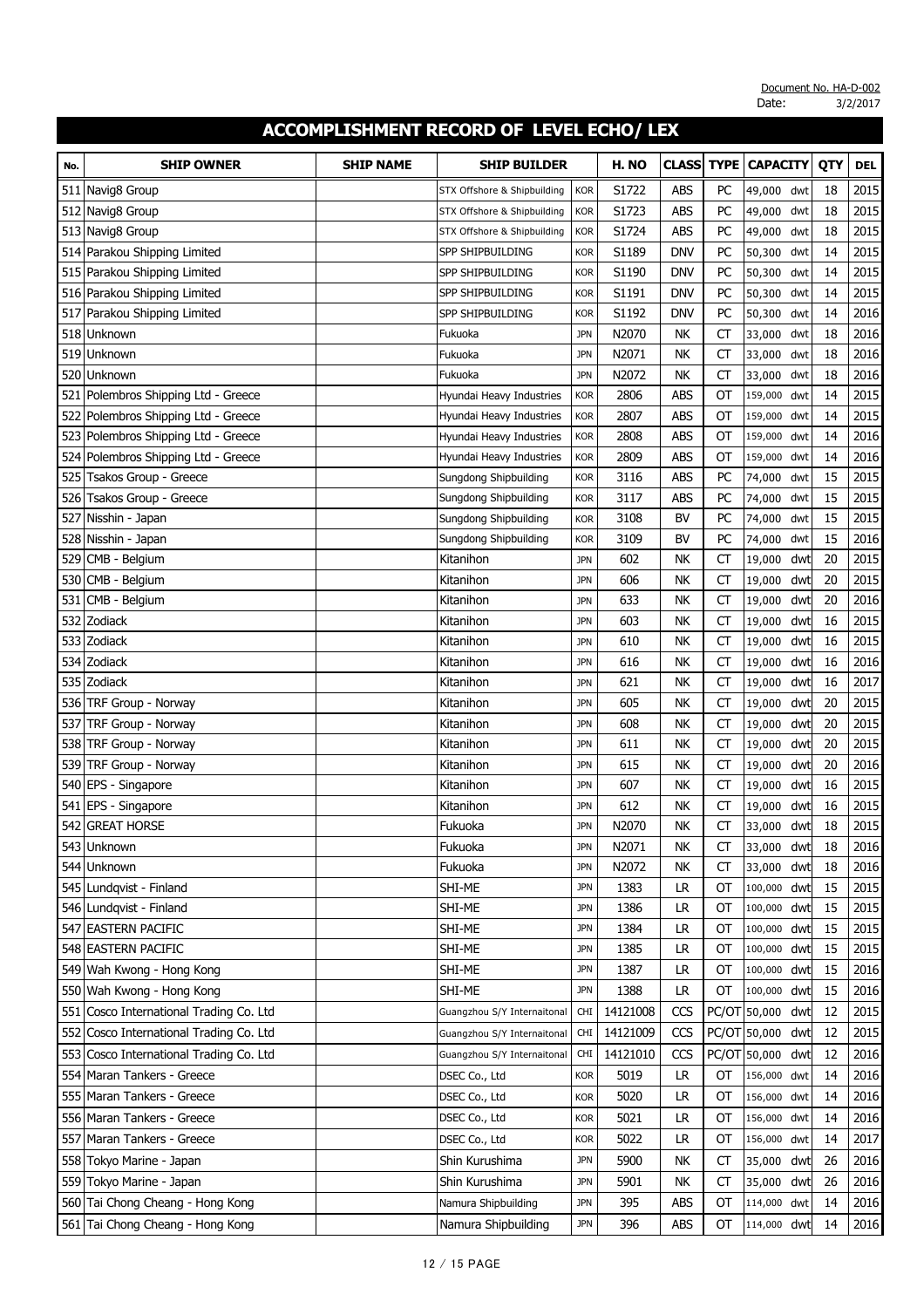| 2836<br><b>DNV</b><br>OT<br>14<br>2015<br>562<br>Alpha Tankers & Freighters - Greece<br>159,000 dwt<br>Hyundai Heavy Industries<br><b>KOR</b><br>2837<br><b>DNV</b><br>2015<br>563 Alpha Tankers & Freighters - Greece<br>OT<br>dwt<br>14<br>Hyundai Heavy Industries<br>159,000<br><b>KOR</b><br>2016<br>564 SINOKOR - Korea<br>S1741<br>DNV/KR<br><b>OT</b><br>dwt<br>14<br><b>KOR</b><br>74,000<br>STX Offshore & Shipbuilding<br>S1742<br><b>KR/DNV</b><br>2016<br>SINOKOR - Korea<br>ОT<br>74,000<br>dwt<br>14<br>565<br><b>KOR</b><br>STX Offshore & Shipbuilding<br>SINOKOR - Korea<br>S1743<br>2016<br><b>KR/ABS</b><br>ОT<br>74,000<br>dwt<br>14<br>566<br><b>KOR</b><br>STX Offshore & Shipbuilding<br>SINOKOR - Korea<br>2016<br>567<br>S1744<br>ABS/KR<br>OT<br>dwt<br>14<br>74,000<br><b>KOR</b><br>STX Offshore & Shipbuilding<br>622<br>CT<br>28<br>2016<br>568 Tokyo Marine - Japan<br>NΚ<br>35,000<br>dwt<br><b>JPN</b><br>Kitanihon<br>626<br>NK<br><b>CT</b><br>28<br>2016<br>569 Tokyo Marine - Japan<br>dwt<br>Kitanihon<br><b>JPN</b><br>35,000<br>570 Oak Maritime (HK) Inc Ltd - Hong Kong<br>H1336<br><b>BV</b><br><b>VLCC</b><br>17<br>2015<br>Shanghai WaiGaigiao<br>300,000<br><b>CHI</b><br>dwt<br>2015<br>MT Silva<br><b>ARS</b><br>OT<br>14<br>571 Atlas Shipmanagement - Dubai<br>Chenxi Shipyard<br>Retrofits<br>80,300<br><b>CHI</b><br>dwt<br>Yasa Tankers - Turkey<br>S1194<br><b>DNV</b><br>PC<br>14<br>2016<br>572<br>50,300<br>SPP SHIPBUILDING<br><b>KOR</b><br>dwt<br>PC<br>2016<br>Yasa Tankers - Turkey<br>SPP SHIPBUILDING<br>S1195<br><b>DNV</b><br>dwt<br>14<br>573<br><b>KOR</b><br>50,300<br>574 Nissen Kaiun<br>5927<br><b>CT</b><br>2016<br>Shin Kurushima<br><b>JPN</b><br>NΚ<br>22,000<br>dwt<br>18<br>2016<br>575 Nissen Kaiun<br>5928<br>NK<br><b>CT</b><br>18<br>Shin Kurushima<br><b>JPN</b><br>22,000<br>dwt<br>576 Pantheon (Alfa) Tankers - Greece<br>2861<br><b>DNV</b><br><b>VLCC</b><br>dwt<br>17<br>2015<br><b>KOR</b><br>300,000<br>Hyundai Heavy Industries<br>577 Pantheon (Alfa) Tankers - Greece<br>2862<br><b>VLCC</b><br>17<br>2016<br>Hyundai Heavy Industries<br><b>DNV</b><br>300,000<br>dwt<br><b>KOR</b><br>2016<br>578 Navig8 Group<br>613<br><b>NK</b><br><b>CT</b><br>18<br>25,000<br>dwt<br>Kitanihon<br><b>JPN</b><br>617<br><b>NK</b><br>18<br>2016<br>579 Navig8 Group<br>СT<br>25,000<br>dwt<br>Kitanihon<br><b>JPN</b><br>580 Navig8 Group<br>618<br>NK<br>18<br>2016<br>СT<br>dwt<br><b>JPN</b><br>25,000<br>Kitanihon<br>581 Navig8 Group<br>620<br><b>NK</b><br>18<br>2016<br>СT<br>25,000<br>dwt<br>Kitanihon<br><b>JPN</b><br>582 Navig8 Group<br>623<br>NK<br><b>CT</b><br>18<br>2016<br>dwt<br>Kitanihon<br><b>JPN</b><br>25,000<br>583 Navig8 Group<br><b>JPN</b><br>625<br><b>NK</b><br><b>CT</b><br>18<br>2016<br>25,000<br>dwt<br>Kitanihon<br>584 Nisshin - Japan<br>S3122<br><b>ABS</b><br>PC<br>15<br>2016<br>75,000<br>dwt<br>Sungdong Shipbuilding<br><b>KOR</b><br>15<br>585 Nisshin - Japan<br>S3123<br>ABS<br>PC<br>2016<br><b>KOR</b><br>75,000<br>dwt<br>Sungdong Shipbuilding<br>15<br>2016<br>S3124<br>ABS<br>PC<br>586 Nisshin - Japan<br>75,000<br>dwt<br><b>KOR</b><br>Sungdong Shipbuilding<br>H1421<br><b>ABS</b><br><b>VLCC</b><br>17<br>2016<br>587<br>TRF Group - Norway<br>CHI<br>300,000<br>dwt<br>Shanghai WaiGaigiao<br>PC<br>588 Sun Enterprises - Greece<br>H2852<br><b>ABS</b><br>14<br>2016<br>72,400<br>dwt<br>Hyundai Heavy Industries<br><b>KOR</b><br>589 Goodwood Shipmgt - Singapore<br><b>DHT Falcon</b><br>Retrofits<br><b>LR</b><br><b>VLCC</b><br>17<br>2015<br>Yiu Lian Dockyard<br><b>CHI</b><br>300,000<br>dwt<br>S809<br>ABS<br>2016<br>590 Dong-A Tanker - Korea<br>PC<br>dwt<br>14<br><b>KOR</b><br>114,000<br>Hyundai Samho Heavy Ind<br>591 Dong-A Tanker - Korea<br>S810<br><b>ABS</b><br>PC<br>14<br>2016<br>Hyundai Samho Heavy Ind<br><b>KOR</b><br>114,000<br>dwt<br>592 Dong-A Tanker - Korea<br>S811<br><b>ABS</b><br>PC<br>dwt<br>14<br>2016<br><b>KOR</b><br>114,000<br>Hyundai Samho Heavy Ind<br>S812<br>2016<br>593 Dong-A Tanker - Korea<br>Hyundai Samho Heavy Ind<br><b>KOR</b><br>ABS<br>PC<br>114,000 dwt<br>14<br>594 Unknown<br>N2075<br>NΚ<br>18<br>2016<br>Fukuoka<br>СT<br>25,000 dwt<br><b>JPN</b><br>595 Unknown<br>N2076<br>2016<br>Fukuoka<br>NΚ<br>25,000 dwt<br>18<br><b>JPN</b><br>CT<br>596 MMSL JAPAN<br>M759<br>15<br>2016<br>Minami Nihon<br>NΚ<br>CT<br>50,000 dwt<br><b>JPN</b><br>597 MMSL JAPAN<br>15<br>Minami Nihon<br><b>JPN</b><br>M760<br>NΚ<br>CT<br>50,000 dwt<br>2016<br>28<br>2017<br>598 Tokyo Marine - Japan<br>Kitanihon<br>627<br>NΚ<br>СT<br>35,000<br>dwt<br><b>JPN</b><br>28<br>599 Tokyo Marine - Japan<br>630<br>NΚ<br><b>CT</b><br>35,000<br>2017<br>Kitanihon<br><b>JPN</b><br>dwt<br>600 Maran Tankers - Greece<br><b>DSME</b><br>S5427<br>LR.<br>OT<br>156,000 dwt<br>14<br>2016<br><b>KOR</b><br>601 Maran Tankers - Greece<br>S5428<br>OT<br>2016<br><b>DSME</b><br><b>KOR</b><br>LR.<br>156,000 dwt<br>14<br>2591<br>NK<br>PC/CT 50,000 dwt<br>14<br>2016<br>602 Meiji Shipping - Japan<br>Hyundai Mipo Dockyard<br><b>KOR</b><br>603 Meiji Shipping - Japan<br>2592<br>PC/CT 50,000<br>2016<br>Hyundai Mipo Dockyard<br><b>KOR</b><br>NΚ<br>14<br>dwt<br>604 Doun Kisen Co., Itd<br>Shin Kurushima<br>5915<br>NK<br>35,000 dwt<br>2016<br><b>JPN</b><br>CT<br>14<br>605<br>Shin Kurushima<br>2016<br><b>JPN</b><br>5925<br>NΚ<br>CT<br>22,000<br>dwt<br>18<br>606<br>Nakatani<br>NK<br>3,500 dwt<br>8<br>2016<br><b>JPN</b><br>648<br>Asphalt<br>607<br>Nakatani<br>650<br>NΚ<br>Asphalt<br>3,500<br>8<br>2016<br><b>JPN</b><br>dwt<br>VLCC 300,000 dwt<br>608 SINOKOR - Korea<br><b>DSME</b><br>5421<br>BV/KR<br>2016<br>17<br><b>KOR</b><br>VLCC 300,000 dwt<br>609 SINOKOR - Korea<br><b>DSME</b><br>5422<br>BV/KR<br>17<br>2016<br><b>KOR</b><br>610 SINOKOR - Korea<br>VLCC 300,000 dwt<br>BV/ KR | No. | <b>SHIP OWNER</b> | SHIP NAME | <b>SHIP BUILDER</b> |     | H. NO | <b>CLASS</b> | <b>TYPE</b> | <b>CAPACITY</b> | QTY | <b>DEL</b> |
|--------------------------------------------------------------------------------------------------------------------------------------------------------------------------------------------------------------------------------------------------------------------------------------------------------------------------------------------------------------------------------------------------------------------------------------------------------------------------------------------------------------------------------------------------------------------------------------------------------------------------------------------------------------------------------------------------------------------------------------------------------------------------------------------------------------------------------------------------------------------------------------------------------------------------------------------------------------------------------------------------------------------------------------------------------------------------------------------------------------------------------------------------------------------------------------------------------------------------------------------------------------------------------------------------------------------------------------------------------------------------------------------------------------------------------------------------------------------------------------------------------------------------------------------------------------------------------------------------------------------------------------------------------------------------------------------------------------------------------------------------------------------------------------------------------------------------------------------------------------------------------------------------------------------------------------------------------------------------------------------------------------------------------------------------------------------------------------------------------------------------------------------------------------------------------------------------------------------------------------------------------------------------------------------------------------------------------------------------------------------------------------------------------------------------------------------------------------------------------------------------------------------------------------------------------------------------------------------------------------------------------------------------------------------------------------------------------------------------------------------------------------------------------------------------------------------------------------------------------------------------------------------------------------------------------------------------------------------------------------------------------------------------------------------------------------------------------------------------------------------------------------------------------------------------------------------------------------------------------------------------------------------------------------------------------------------------------------------------------------------------------------------------------------------------------------------------------------------------------------------------------------------------------------------------------------------------------------------------------------------------------------------------------------------------------------------------------------------------------------------------------------------------------------------------------------------------------------------------------------------------------------------------------------------------------------------------------------------------------------------------------------------------------------------------------------------------------------------------------------------------------------------------------------------------------------------------------------------------------------------------------------------------------------------------------------------------------------------------------------------------------------------------------------------------------------------------------------------------------------------------------------------------------------------------------------------------------------------------------------------------------------------------------------------------------------------------------------------------------------------------------------------------------------------------------------------------------------------------------------------------------------------------------------------------------------------------------------------------------------------------------------------------------------------------------------------------------------------------------------------------------------------------------------------------------------------------------------------------------------------------------------------------------------------------------------------------------------------------------------------------------------------------------------------------------------------------------------------------------------------------------------------------------------------------------------------------------------------------------------------------------------------------------------------------------------------------------------------------------------------------------------------------------------------------------------------------------------------------------------------------------------------------------------------|-----|-------------------|-----------|---------------------|-----|-------|--------------|-------------|-----------------|-----|------------|
|                                                                                                                                                                                                                                                                                                                                                                                                                                                                                                                                                                                                                                                                                                                                                                                                                                                                                                                                                                                                                                                                                                                                                                                                                                                                                                                                                                                                                                                                                                                                                                                                                                                                                                                                                                                                                                                                                                                                                                                                                                                                                                                                                                                                                                                                                                                                                                                                                                                                                                                                                                                                                                                                                                                                                                                                                                                                                                                                                                                                                                                                                                                                                                                                                                                                                                                                                                                                                                                                                                                                                                                                                                                                                                                                                                                                                                                                                                                                                                                                                                                                                                                                                                                                                                                                                                                                                                                                                                                                                                                                                                                                                                                                                                                                                                                                                                                                                                                                                                                                                                                                                                                                                                                                                                                                                                                                                                                                                                                                                                                                                                                                                                                                                                                                                                                                                                                                                                                    |     |                   |           |                     |     |       |              |             |                 |     |            |
|                                                                                                                                                                                                                                                                                                                                                                                                                                                                                                                                                                                                                                                                                                                                                                                                                                                                                                                                                                                                                                                                                                                                                                                                                                                                                                                                                                                                                                                                                                                                                                                                                                                                                                                                                                                                                                                                                                                                                                                                                                                                                                                                                                                                                                                                                                                                                                                                                                                                                                                                                                                                                                                                                                                                                                                                                                                                                                                                                                                                                                                                                                                                                                                                                                                                                                                                                                                                                                                                                                                                                                                                                                                                                                                                                                                                                                                                                                                                                                                                                                                                                                                                                                                                                                                                                                                                                                                                                                                                                                                                                                                                                                                                                                                                                                                                                                                                                                                                                                                                                                                                                                                                                                                                                                                                                                                                                                                                                                                                                                                                                                                                                                                                                                                                                                                                                                                                                                                    |     |                   |           |                     |     |       |              |             |                 |     |            |
|                                                                                                                                                                                                                                                                                                                                                                                                                                                                                                                                                                                                                                                                                                                                                                                                                                                                                                                                                                                                                                                                                                                                                                                                                                                                                                                                                                                                                                                                                                                                                                                                                                                                                                                                                                                                                                                                                                                                                                                                                                                                                                                                                                                                                                                                                                                                                                                                                                                                                                                                                                                                                                                                                                                                                                                                                                                                                                                                                                                                                                                                                                                                                                                                                                                                                                                                                                                                                                                                                                                                                                                                                                                                                                                                                                                                                                                                                                                                                                                                                                                                                                                                                                                                                                                                                                                                                                                                                                                                                                                                                                                                                                                                                                                                                                                                                                                                                                                                                                                                                                                                                                                                                                                                                                                                                                                                                                                                                                                                                                                                                                                                                                                                                                                                                                                                                                                                                                                    |     |                   |           |                     |     |       |              |             |                 |     |            |
|                                                                                                                                                                                                                                                                                                                                                                                                                                                                                                                                                                                                                                                                                                                                                                                                                                                                                                                                                                                                                                                                                                                                                                                                                                                                                                                                                                                                                                                                                                                                                                                                                                                                                                                                                                                                                                                                                                                                                                                                                                                                                                                                                                                                                                                                                                                                                                                                                                                                                                                                                                                                                                                                                                                                                                                                                                                                                                                                                                                                                                                                                                                                                                                                                                                                                                                                                                                                                                                                                                                                                                                                                                                                                                                                                                                                                                                                                                                                                                                                                                                                                                                                                                                                                                                                                                                                                                                                                                                                                                                                                                                                                                                                                                                                                                                                                                                                                                                                                                                                                                                                                                                                                                                                                                                                                                                                                                                                                                                                                                                                                                                                                                                                                                                                                                                                                                                                                                                    |     |                   |           |                     |     |       |              |             |                 |     |            |
|                                                                                                                                                                                                                                                                                                                                                                                                                                                                                                                                                                                                                                                                                                                                                                                                                                                                                                                                                                                                                                                                                                                                                                                                                                                                                                                                                                                                                                                                                                                                                                                                                                                                                                                                                                                                                                                                                                                                                                                                                                                                                                                                                                                                                                                                                                                                                                                                                                                                                                                                                                                                                                                                                                                                                                                                                                                                                                                                                                                                                                                                                                                                                                                                                                                                                                                                                                                                                                                                                                                                                                                                                                                                                                                                                                                                                                                                                                                                                                                                                                                                                                                                                                                                                                                                                                                                                                                                                                                                                                                                                                                                                                                                                                                                                                                                                                                                                                                                                                                                                                                                                                                                                                                                                                                                                                                                                                                                                                                                                                                                                                                                                                                                                                                                                                                                                                                                                                                    |     |                   |           |                     |     |       |              |             |                 |     |            |
|                                                                                                                                                                                                                                                                                                                                                                                                                                                                                                                                                                                                                                                                                                                                                                                                                                                                                                                                                                                                                                                                                                                                                                                                                                                                                                                                                                                                                                                                                                                                                                                                                                                                                                                                                                                                                                                                                                                                                                                                                                                                                                                                                                                                                                                                                                                                                                                                                                                                                                                                                                                                                                                                                                                                                                                                                                                                                                                                                                                                                                                                                                                                                                                                                                                                                                                                                                                                                                                                                                                                                                                                                                                                                                                                                                                                                                                                                                                                                                                                                                                                                                                                                                                                                                                                                                                                                                                                                                                                                                                                                                                                                                                                                                                                                                                                                                                                                                                                                                                                                                                                                                                                                                                                                                                                                                                                                                                                                                                                                                                                                                                                                                                                                                                                                                                                                                                                                                                    |     |                   |           |                     |     |       |              |             |                 |     |            |
|                                                                                                                                                                                                                                                                                                                                                                                                                                                                                                                                                                                                                                                                                                                                                                                                                                                                                                                                                                                                                                                                                                                                                                                                                                                                                                                                                                                                                                                                                                                                                                                                                                                                                                                                                                                                                                                                                                                                                                                                                                                                                                                                                                                                                                                                                                                                                                                                                                                                                                                                                                                                                                                                                                                                                                                                                                                                                                                                                                                                                                                                                                                                                                                                                                                                                                                                                                                                                                                                                                                                                                                                                                                                                                                                                                                                                                                                                                                                                                                                                                                                                                                                                                                                                                                                                                                                                                                                                                                                                                                                                                                                                                                                                                                                                                                                                                                                                                                                                                                                                                                                                                                                                                                                                                                                                                                                                                                                                                                                                                                                                                                                                                                                                                                                                                                                                                                                                                                    |     |                   |           |                     |     |       |              |             |                 |     |            |
|                                                                                                                                                                                                                                                                                                                                                                                                                                                                                                                                                                                                                                                                                                                                                                                                                                                                                                                                                                                                                                                                                                                                                                                                                                                                                                                                                                                                                                                                                                                                                                                                                                                                                                                                                                                                                                                                                                                                                                                                                                                                                                                                                                                                                                                                                                                                                                                                                                                                                                                                                                                                                                                                                                                                                                                                                                                                                                                                                                                                                                                                                                                                                                                                                                                                                                                                                                                                                                                                                                                                                                                                                                                                                                                                                                                                                                                                                                                                                                                                                                                                                                                                                                                                                                                                                                                                                                                                                                                                                                                                                                                                                                                                                                                                                                                                                                                                                                                                                                                                                                                                                                                                                                                                                                                                                                                                                                                                                                                                                                                                                                                                                                                                                                                                                                                                                                                                                                                    |     |                   |           |                     |     |       |              |             |                 |     |            |
|                                                                                                                                                                                                                                                                                                                                                                                                                                                                                                                                                                                                                                                                                                                                                                                                                                                                                                                                                                                                                                                                                                                                                                                                                                                                                                                                                                                                                                                                                                                                                                                                                                                                                                                                                                                                                                                                                                                                                                                                                                                                                                                                                                                                                                                                                                                                                                                                                                                                                                                                                                                                                                                                                                                                                                                                                                                                                                                                                                                                                                                                                                                                                                                                                                                                                                                                                                                                                                                                                                                                                                                                                                                                                                                                                                                                                                                                                                                                                                                                                                                                                                                                                                                                                                                                                                                                                                                                                                                                                                                                                                                                                                                                                                                                                                                                                                                                                                                                                                                                                                                                                                                                                                                                                                                                                                                                                                                                                                                                                                                                                                                                                                                                                                                                                                                                                                                                                                                    |     |                   |           |                     |     |       |              |             |                 |     |            |
|                                                                                                                                                                                                                                                                                                                                                                                                                                                                                                                                                                                                                                                                                                                                                                                                                                                                                                                                                                                                                                                                                                                                                                                                                                                                                                                                                                                                                                                                                                                                                                                                                                                                                                                                                                                                                                                                                                                                                                                                                                                                                                                                                                                                                                                                                                                                                                                                                                                                                                                                                                                                                                                                                                                                                                                                                                                                                                                                                                                                                                                                                                                                                                                                                                                                                                                                                                                                                                                                                                                                                                                                                                                                                                                                                                                                                                                                                                                                                                                                                                                                                                                                                                                                                                                                                                                                                                                                                                                                                                                                                                                                                                                                                                                                                                                                                                                                                                                                                                                                                                                                                                                                                                                                                                                                                                                                                                                                                                                                                                                                                                                                                                                                                                                                                                                                                                                                                                                    |     |                   |           |                     |     |       |              |             |                 |     |            |
|                                                                                                                                                                                                                                                                                                                                                                                                                                                                                                                                                                                                                                                                                                                                                                                                                                                                                                                                                                                                                                                                                                                                                                                                                                                                                                                                                                                                                                                                                                                                                                                                                                                                                                                                                                                                                                                                                                                                                                                                                                                                                                                                                                                                                                                                                                                                                                                                                                                                                                                                                                                                                                                                                                                                                                                                                                                                                                                                                                                                                                                                                                                                                                                                                                                                                                                                                                                                                                                                                                                                                                                                                                                                                                                                                                                                                                                                                                                                                                                                                                                                                                                                                                                                                                                                                                                                                                                                                                                                                                                                                                                                                                                                                                                                                                                                                                                                                                                                                                                                                                                                                                                                                                                                                                                                                                                                                                                                                                                                                                                                                                                                                                                                                                                                                                                                                                                                                                                    |     |                   |           |                     |     |       |              |             |                 |     |            |
|                                                                                                                                                                                                                                                                                                                                                                                                                                                                                                                                                                                                                                                                                                                                                                                                                                                                                                                                                                                                                                                                                                                                                                                                                                                                                                                                                                                                                                                                                                                                                                                                                                                                                                                                                                                                                                                                                                                                                                                                                                                                                                                                                                                                                                                                                                                                                                                                                                                                                                                                                                                                                                                                                                                                                                                                                                                                                                                                                                                                                                                                                                                                                                                                                                                                                                                                                                                                                                                                                                                                                                                                                                                                                                                                                                                                                                                                                                                                                                                                                                                                                                                                                                                                                                                                                                                                                                                                                                                                                                                                                                                                                                                                                                                                                                                                                                                                                                                                                                                                                                                                                                                                                                                                                                                                                                                                                                                                                                                                                                                                                                                                                                                                                                                                                                                                                                                                                                                    |     |                   |           |                     |     |       |              |             |                 |     |            |
|                                                                                                                                                                                                                                                                                                                                                                                                                                                                                                                                                                                                                                                                                                                                                                                                                                                                                                                                                                                                                                                                                                                                                                                                                                                                                                                                                                                                                                                                                                                                                                                                                                                                                                                                                                                                                                                                                                                                                                                                                                                                                                                                                                                                                                                                                                                                                                                                                                                                                                                                                                                                                                                                                                                                                                                                                                                                                                                                                                                                                                                                                                                                                                                                                                                                                                                                                                                                                                                                                                                                                                                                                                                                                                                                                                                                                                                                                                                                                                                                                                                                                                                                                                                                                                                                                                                                                                                                                                                                                                                                                                                                                                                                                                                                                                                                                                                                                                                                                                                                                                                                                                                                                                                                                                                                                                                                                                                                                                                                                                                                                                                                                                                                                                                                                                                                                                                                                                                    |     |                   |           |                     |     |       |              |             |                 |     |            |
|                                                                                                                                                                                                                                                                                                                                                                                                                                                                                                                                                                                                                                                                                                                                                                                                                                                                                                                                                                                                                                                                                                                                                                                                                                                                                                                                                                                                                                                                                                                                                                                                                                                                                                                                                                                                                                                                                                                                                                                                                                                                                                                                                                                                                                                                                                                                                                                                                                                                                                                                                                                                                                                                                                                                                                                                                                                                                                                                                                                                                                                                                                                                                                                                                                                                                                                                                                                                                                                                                                                                                                                                                                                                                                                                                                                                                                                                                                                                                                                                                                                                                                                                                                                                                                                                                                                                                                                                                                                                                                                                                                                                                                                                                                                                                                                                                                                                                                                                                                                                                                                                                                                                                                                                                                                                                                                                                                                                                                                                                                                                                                                                                                                                                                                                                                                                                                                                                                                    |     |                   |           |                     |     |       |              |             |                 |     |            |
|                                                                                                                                                                                                                                                                                                                                                                                                                                                                                                                                                                                                                                                                                                                                                                                                                                                                                                                                                                                                                                                                                                                                                                                                                                                                                                                                                                                                                                                                                                                                                                                                                                                                                                                                                                                                                                                                                                                                                                                                                                                                                                                                                                                                                                                                                                                                                                                                                                                                                                                                                                                                                                                                                                                                                                                                                                                                                                                                                                                                                                                                                                                                                                                                                                                                                                                                                                                                                                                                                                                                                                                                                                                                                                                                                                                                                                                                                                                                                                                                                                                                                                                                                                                                                                                                                                                                                                                                                                                                                                                                                                                                                                                                                                                                                                                                                                                                                                                                                                                                                                                                                                                                                                                                                                                                                                                                                                                                                                                                                                                                                                                                                                                                                                                                                                                                                                                                                                                    |     |                   |           |                     |     |       |              |             |                 |     |            |
|                                                                                                                                                                                                                                                                                                                                                                                                                                                                                                                                                                                                                                                                                                                                                                                                                                                                                                                                                                                                                                                                                                                                                                                                                                                                                                                                                                                                                                                                                                                                                                                                                                                                                                                                                                                                                                                                                                                                                                                                                                                                                                                                                                                                                                                                                                                                                                                                                                                                                                                                                                                                                                                                                                                                                                                                                                                                                                                                                                                                                                                                                                                                                                                                                                                                                                                                                                                                                                                                                                                                                                                                                                                                                                                                                                                                                                                                                                                                                                                                                                                                                                                                                                                                                                                                                                                                                                                                                                                                                                                                                                                                                                                                                                                                                                                                                                                                                                                                                                                                                                                                                                                                                                                                                                                                                                                                                                                                                                                                                                                                                                                                                                                                                                                                                                                                                                                                                                                    |     |                   |           |                     |     |       |              |             |                 |     |            |
|                                                                                                                                                                                                                                                                                                                                                                                                                                                                                                                                                                                                                                                                                                                                                                                                                                                                                                                                                                                                                                                                                                                                                                                                                                                                                                                                                                                                                                                                                                                                                                                                                                                                                                                                                                                                                                                                                                                                                                                                                                                                                                                                                                                                                                                                                                                                                                                                                                                                                                                                                                                                                                                                                                                                                                                                                                                                                                                                                                                                                                                                                                                                                                                                                                                                                                                                                                                                                                                                                                                                                                                                                                                                                                                                                                                                                                                                                                                                                                                                                                                                                                                                                                                                                                                                                                                                                                                                                                                                                                                                                                                                                                                                                                                                                                                                                                                                                                                                                                                                                                                                                                                                                                                                                                                                                                                                                                                                                                                                                                                                                                                                                                                                                                                                                                                                                                                                                                                    |     |                   |           |                     |     |       |              |             |                 |     |            |
|                                                                                                                                                                                                                                                                                                                                                                                                                                                                                                                                                                                                                                                                                                                                                                                                                                                                                                                                                                                                                                                                                                                                                                                                                                                                                                                                                                                                                                                                                                                                                                                                                                                                                                                                                                                                                                                                                                                                                                                                                                                                                                                                                                                                                                                                                                                                                                                                                                                                                                                                                                                                                                                                                                                                                                                                                                                                                                                                                                                                                                                                                                                                                                                                                                                                                                                                                                                                                                                                                                                                                                                                                                                                                                                                                                                                                                                                                                                                                                                                                                                                                                                                                                                                                                                                                                                                                                                                                                                                                                                                                                                                                                                                                                                                                                                                                                                                                                                                                                                                                                                                                                                                                                                                                                                                                                                                                                                                                                                                                                                                                                                                                                                                                                                                                                                                                                                                                                                    |     |                   |           |                     |     |       |              |             |                 |     |            |
|                                                                                                                                                                                                                                                                                                                                                                                                                                                                                                                                                                                                                                                                                                                                                                                                                                                                                                                                                                                                                                                                                                                                                                                                                                                                                                                                                                                                                                                                                                                                                                                                                                                                                                                                                                                                                                                                                                                                                                                                                                                                                                                                                                                                                                                                                                                                                                                                                                                                                                                                                                                                                                                                                                                                                                                                                                                                                                                                                                                                                                                                                                                                                                                                                                                                                                                                                                                                                                                                                                                                                                                                                                                                                                                                                                                                                                                                                                                                                                                                                                                                                                                                                                                                                                                                                                                                                                                                                                                                                                                                                                                                                                                                                                                                                                                                                                                                                                                                                                                                                                                                                                                                                                                                                                                                                                                                                                                                                                                                                                                                                                                                                                                                                                                                                                                                                                                                                                                    |     |                   |           |                     |     |       |              |             |                 |     |            |
|                                                                                                                                                                                                                                                                                                                                                                                                                                                                                                                                                                                                                                                                                                                                                                                                                                                                                                                                                                                                                                                                                                                                                                                                                                                                                                                                                                                                                                                                                                                                                                                                                                                                                                                                                                                                                                                                                                                                                                                                                                                                                                                                                                                                                                                                                                                                                                                                                                                                                                                                                                                                                                                                                                                                                                                                                                                                                                                                                                                                                                                                                                                                                                                                                                                                                                                                                                                                                                                                                                                                                                                                                                                                                                                                                                                                                                                                                                                                                                                                                                                                                                                                                                                                                                                                                                                                                                                                                                                                                                                                                                                                                                                                                                                                                                                                                                                                                                                                                                                                                                                                                                                                                                                                                                                                                                                                                                                                                                                                                                                                                                                                                                                                                                                                                                                                                                                                                                                    |     |                   |           |                     |     |       |              |             |                 |     |            |
|                                                                                                                                                                                                                                                                                                                                                                                                                                                                                                                                                                                                                                                                                                                                                                                                                                                                                                                                                                                                                                                                                                                                                                                                                                                                                                                                                                                                                                                                                                                                                                                                                                                                                                                                                                                                                                                                                                                                                                                                                                                                                                                                                                                                                                                                                                                                                                                                                                                                                                                                                                                                                                                                                                                                                                                                                                                                                                                                                                                                                                                                                                                                                                                                                                                                                                                                                                                                                                                                                                                                                                                                                                                                                                                                                                                                                                                                                                                                                                                                                                                                                                                                                                                                                                                                                                                                                                                                                                                                                                                                                                                                                                                                                                                                                                                                                                                                                                                                                                                                                                                                                                                                                                                                                                                                                                                                                                                                                                                                                                                                                                                                                                                                                                                                                                                                                                                                                                                    |     |                   |           |                     |     |       |              |             |                 |     |            |
|                                                                                                                                                                                                                                                                                                                                                                                                                                                                                                                                                                                                                                                                                                                                                                                                                                                                                                                                                                                                                                                                                                                                                                                                                                                                                                                                                                                                                                                                                                                                                                                                                                                                                                                                                                                                                                                                                                                                                                                                                                                                                                                                                                                                                                                                                                                                                                                                                                                                                                                                                                                                                                                                                                                                                                                                                                                                                                                                                                                                                                                                                                                                                                                                                                                                                                                                                                                                                                                                                                                                                                                                                                                                                                                                                                                                                                                                                                                                                                                                                                                                                                                                                                                                                                                                                                                                                                                                                                                                                                                                                                                                                                                                                                                                                                                                                                                                                                                                                                                                                                                                                                                                                                                                                                                                                                                                                                                                                                                                                                                                                                                                                                                                                                                                                                                                                                                                                                                    |     |                   |           |                     |     |       |              |             |                 |     |            |
|                                                                                                                                                                                                                                                                                                                                                                                                                                                                                                                                                                                                                                                                                                                                                                                                                                                                                                                                                                                                                                                                                                                                                                                                                                                                                                                                                                                                                                                                                                                                                                                                                                                                                                                                                                                                                                                                                                                                                                                                                                                                                                                                                                                                                                                                                                                                                                                                                                                                                                                                                                                                                                                                                                                                                                                                                                                                                                                                                                                                                                                                                                                                                                                                                                                                                                                                                                                                                                                                                                                                                                                                                                                                                                                                                                                                                                                                                                                                                                                                                                                                                                                                                                                                                                                                                                                                                                                                                                                                                                                                                                                                                                                                                                                                                                                                                                                                                                                                                                                                                                                                                                                                                                                                                                                                                                                                                                                                                                                                                                                                                                                                                                                                                                                                                                                                                                                                                                                    |     |                   |           |                     |     |       |              |             |                 |     |            |
|                                                                                                                                                                                                                                                                                                                                                                                                                                                                                                                                                                                                                                                                                                                                                                                                                                                                                                                                                                                                                                                                                                                                                                                                                                                                                                                                                                                                                                                                                                                                                                                                                                                                                                                                                                                                                                                                                                                                                                                                                                                                                                                                                                                                                                                                                                                                                                                                                                                                                                                                                                                                                                                                                                                                                                                                                                                                                                                                                                                                                                                                                                                                                                                                                                                                                                                                                                                                                                                                                                                                                                                                                                                                                                                                                                                                                                                                                                                                                                                                                                                                                                                                                                                                                                                                                                                                                                                                                                                                                                                                                                                                                                                                                                                                                                                                                                                                                                                                                                                                                                                                                                                                                                                                                                                                                                                                                                                                                                                                                                                                                                                                                                                                                                                                                                                                                                                                                                                    |     |                   |           |                     |     |       |              |             |                 |     |            |
|                                                                                                                                                                                                                                                                                                                                                                                                                                                                                                                                                                                                                                                                                                                                                                                                                                                                                                                                                                                                                                                                                                                                                                                                                                                                                                                                                                                                                                                                                                                                                                                                                                                                                                                                                                                                                                                                                                                                                                                                                                                                                                                                                                                                                                                                                                                                                                                                                                                                                                                                                                                                                                                                                                                                                                                                                                                                                                                                                                                                                                                                                                                                                                                                                                                                                                                                                                                                                                                                                                                                                                                                                                                                                                                                                                                                                                                                                                                                                                                                                                                                                                                                                                                                                                                                                                                                                                                                                                                                                                                                                                                                                                                                                                                                                                                                                                                                                                                                                                                                                                                                                                                                                                                                                                                                                                                                                                                                                                                                                                                                                                                                                                                                                                                                                                                                                                                                                                                    |     |                   |           |                     |     |       |              |             |                 |     |            |
|                                                                                                                                                                                                                                                                                                                                                                                                                                                                                                                                                                                                                                                                                                                                                                                                                                                                                                                                                                                                                                                                                                                                                                                                                                                                                                                                                                                                                                                                                                                                                                                                                                                                                                                                                                                                                                                                                                                                                                                                                                                                                                                                                                                                                                                                                                                                                                                                                                                                                                                                                                                                                                                                                                                                                                                                                                                                                                                                                                                                                                                                                                                                                                                                                                                                                                                                                                                                                                                                                                                                                                                                                                                                                                                                                                                                                                                                                                                                                                                                                                                                                                                                                                                                                                                                                                                                                                                                                                                                                                                                                                                                                                                                                                                                                                                                                                                                                                                                                                                                                                                                                                                                                                                                                                                                                                                                                                                                                                                                                                                                                                                                                                                                                                                                                                                                                                                                                                                    |     |                   |           |                     |     |       |              |             |                 |     |            |
|                                                                                                                                                                                                                                                                                                                                                                                                                                                                                                                                                                                                                                                                                                                                                                                                                                                                                                                                                                                                                                                                                                                                                                                                                                                                                                                                                                                                                                                                                                                                                                                                                                                                                                                                                                                                                                                                                                                                                                                                                                                                                                                                                                                                                                                                                                                                                                                                                                                                                                                                                                                                                                                                                                                                                                                                                                                                                                                                                                                                                                                                                                                                                                                                                                                                                                                                                                                                                                                                                                                                                                                                                                                                                                                                                                                                                                                                                                                                                                                                                                                                                                                                                                                                                                                                                                                                                                                                                                                                                                                                                                                                                                                                                                                                                                                                                                                                                                                                                                                                                                                                                                                                                                                                                                                                                                                                                                                                                                                                                                                                                                                                                                                                                                                                                                                                                                                                                                                    |     |                   |           |                     |     |       |              |             |                 |     |            |
|                                                                                                                                                                                                                                                                                                                                                                                                                                                                                                                                                                                                                                                                                                                                                                                                                                                                                                                                                                                                                                                                                                                                                                                                                                                                                                                                                                                                                                                                                                                                                                                                                                                                                                                                                                                                                                                                                                                                                                                                                                                                                                                                                                                                                                                                                                                                                                                                                                                                                                                                                                                                                                                                                                                                                                                                                                                                                                                                                                                                                                                                                                                                                                                                                                                                                                                                                                                                                                                                                                                                                                                                                                                                                                                                                                                                                                                                                                                                                                                                                                                                                                                                                                                                                                                                                                                                                                                                                                                                                                                                                                                                                                                                                                                                                                                                                                                                                                                                                                                                                                                                                                                                                                                                                                                                                                                                                                                                                                                                                                                                                                                                                                                                                                                                                                                                                                                                                                                    |     |                   |           |                     |     |       |              |             |                 |     |            |
|                                                                                                                                                                                                                                                                                                                                                                                                                                                                                                                                                                                                                                                                                                                                                                                                                                                                                                                                                                                                                                                                                                                                                                                                                                                                                                                                                                                                                                                                                                                                                                                                                                                                                                                                                                                                                                                                                                                                                                                                                                                                                                                                                                                                                                                                                                                                                                                                                                                                                                                                                                                                                                                                                                                                                                                                                                                                                                                                                                                                                                                                                                                                                                                                                                                                                                                                                                                                                                                                                                                                                                                                                                                                                                                                                                                                                                                                                                                                                                                                                                                                                                                                                                                                                                                                                                                                                                                                                                                                                                                                                                                                                                                                                                                                                                                                                                                                                                                                                                                                                                                                                                                                                                                                                                                                                                                                                                                                                                                                                                                                                                                                                                                                                                                                                                                                                                                                                                                    |     |                   |           |                     |     |       |              |             |                 |     |            |
|                                                                                                                                                                                                                                                                                                                                                                                                                                                                                                                                                                                                                                                                                                                                                                                                                                                                                                                                                                                                                                                                                                                                                                                                                                                                                                                                                                                                                                                                                                                                                                                                                                                                                                                                                                                                                                                                                                                                                                                                                                                                                                                                                                                                                                                                                                                                                                                                                                                                                                                                                                                                                                                                                                                                                                                                                                                                                                                                                                                                                                                                                                                                                                                                                                                                                                                                                                                                                                                                                                                                                                                                                                                                                                                                                                                                                                                                                                                                                                                                                                                                                                                                                                                                                                                                                                                                                                                                                                                                                                                                                                                                                                                                                                                                                                                                                                                                                                                                                                                                                                                                                                                                                                                                                                                                                                                                                                                                                                                                                                                                                                                                                                                                                                                                                                                                                                                                                                                    |     |                   |           |                     |     |       |              |             |                 |     |            |
|                                                                                                                                                                                                                                                                                                                                                                                                                                                                                                                                                                                                                                                                                                                                                                                                                                                                                                                                                                                                                                                                                                                                                                                                                                                                                                                                                                                                                                                                                                                                                                                                                                                                                                                                                                                                                                                                                                                                                                                                                                                                                                                                                                                                                                                                                                                                                                                                                                                                                                                                                                                                                                                                                                                                                                                                                                                                                                                                                                                                                                                                                                                                                                                                                                                                                                                                                                                                                                                                                                                                                                                                                                                                                                                                                                                                                                                                                                                                                                                                                                                                                                                                                                                                                                                                                                                                                                                                                                                                                                                                                                                                                                                                                                                                                                                                                                                                                                                                                                                                                                                                                                                                                                                                                                                                                                                                                                                                                                                                                                                                                                                                                                                                                                                                                                                                                                                                                                                    |     |                   |           |                     |     |       |              |             |                 |     |            |
|                                                                                                                                                                                                                                                                                                                                                                                                                                                                                                                                                                                                                                                                                                                                                                                                                                                                                                                                                                                                                                                                                                                                                                                                                                                                                                                                                                                                                                                                                                                                                                                                                                                                                                                                                                                                                                                                                                                                                                                                                                                                                                                                                                                                                                                                                                                                                                                                                                                                                                                                                                                                                                                                                                                                                                                                                                                                                                                                                                                                                                                                                                                                                                                                                                                                                                                                                                                                                                                                                                                                                                                                                                                                                                                                                                                                                                                                                                                                                                                                                                                                                                                                                                                                                                                                                                                                                                                                                                                                                                                                                                                                                                                                                                                                                                                                                                                                                                                                                                                                                                                                                                                                                                                                                                                                                                                                                                                                                                                                                                                                                                                                                                                                                                                                                                                                                                                                                                                    |     |                   |           |                     |     |       |              |             |                 |     |            |
|                                                                                                                                                                                                                                                                                                                                                                                                                                                                                                                                                                                                                                                                                                                                                                                                                                                                                                                                                                                                                                                                                                                                                                                                                                                                                                                                                                                                                                                                                                                                                                                                                                                                                                                                                                                                                                                                                                                                                                                                                                                                                                                                                                                                                                                                                                                                                                                                                                                                                                                                                                                                                                                                                                                                                                                                                                                                                                                                                                                                                                                                                                                                                                                                                                                                                                                                                                                                                                                                                                                                                                                                                                                                                                                                                                                                                                                                                                                                                                                                                                                                                                                                                                                                                                                                                                                                                                                                                                                                                                                                                                                                                                                                                                                                                                                                                                                                                                                                                                                                                                                                                                                                                                                                                                                                                                                                                                                                                                                                                                                                                                                                                                                                                                                                                                                                                                                                                                                    |     |                   |           |                     |     |       |              |             |                 |     |            |
|                                                                                                                                                                                                                                                                                                                                                                                                                                                                                                                                                                                                                                                                                                                                                                                                                                                                                                                                                                                                                                                                                                                                                                                                                                                                                                                                                                                                                                                                                                                                                                                                                                                                                                                                                                                                                                                                                                                                                                                                                                                                                                                                                                                                                                                                                                                                                                                                                                                                                                                                                                                                                                                                                                                                                                                                                                                                                                                                                                                                                                                                                                                                                                                                                                                                                                                                                                                                                                                                                                                                                                                                                                                                                                                                                                                                                                                                                                                                                                                                                                                                                                                                                                                                                                                                                                                                                                                                                                                                                                                                                                                                                                                                                                                                                                                                                                                                                                                                                                                                                                                                                                                                                                                                                                                                                                                                                                                                                                                                                                                                                                                                                                                                                                                                                                                                                                                                                                                    |     |                   |           |                     |     |       |              |             |                 |     |            |
|                                                                                                                                                                                                                                                                                                                                                                                                                                                                                                                                                                                                                                                                                                                                                                                                                                                                                                                                                                                                                                                                                                                                                                                                                                                                                                                                                                                                                                                                                                                                                                                                                                                                                                                                                                                                                                                                                                                                                                                                                                                                                                                                                                                                                                                                                                                                                                                                                                                                                                                                                                                                                                                                                                                                                                                                                                                                                                                                                                                                                                                                                                                                                                                                                                                                                                                                                                                                                                                                                                                                                                                                                                                                                                                                                                                                                                                                                                                                                                                                                                                                                                                                                                                                                                                                                                                                                                                                                                                                                                                                                                                                                                                                                                                                                                                                                                                                                                                                                                                                                                                                                                                                                                                                                                                                                                                                                                                                                                                                                                                                                                                                                                                                                                                                                                                                                                                                                                                    |     |                   |           |                     |     |       |              |             |                 |     |            |
|                                                                                                                                                                                                                                                                                                                                                                                                                                                                                                                                                                                                                                                                                                                                                                                                                                                                                                                                                                                                                                                                                                                                                                                                                                                                                                                                                                                                                                                                                                                                                                                                                                                                                                                                                                                                                                                                                                                                                                                                                                                                                                                                                                                                                                                                                                                                                                                                                                                                                                                                                                                                                                                                                                                                                                                                                                                                                                                                                                                                                                                                                                                                                                                                                                                                                                                                                                                                                                                                                                                                                                                                                                                                                                                                                                                                                                                                                                                                                                                                                                                                                                                                                                                                                                                                                                                                                                                                                                                                                                                                                                                                                                                                                                                                                                                                                                                                                                                                                                                                                                                                                                                                                                                                                                                                                                                                                                                                                                                                                                                                                                                                                                                                                                                                                                                                                                                                                                                    |     |                   |           |                     |     |       |              |             |                 |     |            |
|                                                                                                                                                                                                                                                                                                                                                                                                                                                                                                                                                                                                                                                                                                                                                                                                                                                                                                                                                                                                                                                                                                                                                                                                                                                                                                                                                                                                                                                                                                                                                                                                                                                                                                                                                                                                                                                                                                                                                                                                                                                                                                                                                                                                                                                                                                                                                                                                                                                                                                                                                                                                                                                                                                                                                                                                                                                                                                                                                                                                                                                                                                                                                                                                                                                                                                                                                                                                                                                                                                                                                                                                                                                                                                                                                                                                                                                                                                                                                                                                                                                                                                                                                                                                                                                                                                                                                                                                                                                                                                                                                                                                                                                                                                                                                                                                                                                                                                                                                                                                                                                                                                                                                                                                                                                                                                                                                                                                                                                                                                                                                                                                                                                                                                                                                                                                                                                                                                                    |     |                   |           |                     |     |       |              |             |                 |     |            |
|                                                                                                                                                                                                                                                                                                                                                                                                                                                                                                                                                                                                                                                                                                                                                                                                                                                                                                                                                                                                                                                                                                                                                                                                                                                                                                                                                                                                                                                                                                                                                                                                                                                                                                                                                                                                                                                                                                                                                                                                                                                                                                                                                                                                                                                                                                                                                                                                                                                                                                                                                                                                                                                                                                                                                                                                                                                                                                                                                                                                                                                                                                                                                                                                                                                                                                                                                                                                                                                                                                                                                                                                                                                                                                                                                                                                                                                                                                                                                                                                                                                                                                                                                                                                                                                                                                                                                                                                                                                                                                                                                                                                                                                                                                                                                                                                                                                                                                                                                                                                                                                                                                                                                                                                                                                                                                                                                                                                                                                                                                                                                                                                                                                                                                                                                                                                                                                                                                                    |     |                   |           |                     |     |       |              |             |                 |     |            |
|                                                                                                                                                                                                                                                                                                                                                                                                                                                                                                                                                                                                                                                                                                                                                                                                                                                                                                                                                                                                                                                                                                                                                                                                                                                                                                                                                                                                                                                                                                                                                                                                                                                                                                                                                                                                                                                                                                                                                                                                                                                                                                                                                                                                                                                                                                                                                                                                                                                                                                                                                                                                                                                                                                                                                                                                                                                                                                                                                                                                                                                                                                                                                                                                                                                                                                                                                                                                                                                                                                                                                                                                                                                                                                                                                                                                                                                                                                                                                                                                                                                                                                                                                                                                                                                                                                                                                                                                                                                                                                                                                                                                                                                                                                                                                                                                                                                                                                                                                                                                                                                                                                                                                                                                                                                                                                                                                                                                                                                                                                                                                                                                                                                                                                                                                                                                                                                                                                                    |     |                   |           |                     |     |       |              |             |                 |     |            |
|                                                                                                                                                                                                                                                                                                                                                                                                                                                                                                                                                                                                                                                                                                                                                                                                                                                                                                                                                                                                                                                                                                                                                                                                                                                                                                                                                                                                                                                                                                                                                                                                                                                                                                                                                                                                                                                                                                                                                                                                                                                                                                                                                                                                                                                                                                                                                                                                                                                                                                                                                                                                                                                                                                                                                                                                                                                                                                                                                                                                                                                                                                                                                                                                                                                                                                                                                                                                                                                                                                                                                                                                                                                                                                                                                                                                                                                                                                                                                                                                                                                                                                                                                                                                                                                                                                                                                                                                                                                                                                                                                                                                                                                                                                                                                                                                                                                                                                                                                                                                                                                                                                                                                                                                                                                                                                                                                                                                                                                                                                                                                                                                                                                                                                                                                                                                                                                                                                                    |     |                   |           |                     |     |       |              |             |                 |     |            |
|                                                                                                                                                                                                                                                                                                                                                                                                                                                                                                                                                                                                                                                                                                                                                                                                                                                                                                                                                                                                                                                                                                                                                                                                                                                                                                                                                                                                                                                                                                                                                                                                                                                                                                                                                                                                                                                                                                                                                                                                                                                                                                                                                                                                                                                                                                                                                                                                                                                                                                                                                                                                                                                                                                                                                                                                                                                                                                                                                                                                                                                                                                                                                                                                                                                                                                                                                                                                                                                                                                                                                                                                                                                                                                                                                                                                                                                                                                                                                                                                                                                                                                                                                                                                                                                                                                                                                                                                                                                                                                                                                                                                                                                                                                                                                                                                                                                                                                                                                                                                                                                                                                                                                                                                                                                                                                                                                                                                                                                                                                                                                                                                                                                                                                                                                                                                                                                                                                                    |     |                   |           |                     |     |       |              |             |                 |     |            |
|                                                                                                                                                                                                                                                                                                                                                                                                                                                                                                                                                                                                                                                                                                                                                                                                                                                                                                                                                                                                                                                                                                                                                                                                                                                                                                                                                                                                                                                                                                                                                                                                                                                                                                                                                                                                                                                                                                                                                                                                                                                                                                                                                                                                                                                                                                                                                                                                                                                                                                                                                                                                                                                                                                                                                                                                                                                                                                                                                                                                                                                                                                                                                                                                                                                                                                                                                                                                                                                                                                                                                                                                                                                                                                                                                                                                                                                                                                                                                                                                                                                                                                                                                                                                                                                                                                                                                                                                                                                                                                                                                                                                                                                                                                                                                                                                                                                                                                                                                                                                                                                                                                                                                                                                                                                                                                                                                                                                                                                                                                                                                                                                                                                                                                                                                                                                                                                                                                                    |     |                   |           |                     |     |       |              |             |                 |     |            |
|                                                                                                                                                                                                                                                                                                                                                                                                                                                                                                                                                                                                                                                                                                                                                                                                                                                                                                                                                                                                                                                                                                                                                                                                                                                                                                                                                                                                                                                                                                                                                                                                                                                                                                                                                                                                                                                                                                                                                                                                                                                                                                                                                                                                                                                                                                                                                                                                                                                                                                                                                                                                                                                                                                                                                                                                                                                                                                                                                                                                                                                                                                                                                                                                                                                                                                                                                                                                                                                                                                                                                                                                                                                                                                                                                                                                                                                                                                                                                                                                                                                                                                                                                                                                                                                                                                                                                                                                                                                                                                                                                                                                                                                                                                                                                                                                                                                                                                                                                                                                                                                                                                                                                                                                                                                                                                                                                                                                                                                                                                                                                                                                                                                                                                                                                                                                                                                                                                                    |     |                   |           |                     |     |       |              |             |                 |     |            |
|                                                                                                                                                                                                                                                                                                                                                                                                                                                                                                                                                                                                                                                                                                                                                                                                                                                                                                                                                                                                                                                                                                                                                                                                                                                                                                                                                                                                                                                                                                                                                                                                                                                                                                                                                                                                                                                                                                                                                                                                                                                                                                                                                                                                                                                                                                                                                                                                                                                                                                                                                                                                                                                                                                                                                                                                                                                                                                                                                                                                                                                                                                                                                                                                                                                                                                                                                                                                                                                                                                                                                                                                                                                                                                                                                                                                                                                                                                                                                                                                                                                                                                                                                                                                                                                                                                                                                                                                                                                                                                                                                                                                                                                                                                                                                                                                                                                                                                                                                                                                                                                                                                                                                                                                                                                                                                                                                                                                                                                                                                                                                                                                                                                                                                                                                                                                                                                                                                                    |     |                   |           |                     |     |       |              |             |                 |     |            |
|                                                                                                                                                                                                                                                                                                                                                                                                                                                                                                                                                                                                                                                                                                                                                                                                                                                                                                                                                                                                                                                                                                                                                                                                                                                                                                                                                                                                                                                                                                                                                                                                                                                                                                                                                                                                                                                                                                                                                                                                                                                                                                                                                                                                                                                                                                                                                                                                                                                                                                                                                                                                                                                                                                                                                                                                                                                                                                                                                                                                                                                                                                                                                                                                                                                                                                                                                                                                                                                                                                                                                                                                                                                                                                                                                                                                                                                                                                                                                                                                                                                                                                                                                                                                                                                                                                                                                                                                                                                                                                                                                                                                                                                                                                                                                                                                                                                                                                                                                                                                                                                                                                                                                                                                                                                                                                                                                                                                                                                                                                                                                                                                                                                                                                                                                                                                                                                                                                                    |     |                   |           |                     |     |       |              |             |                 |     |            |
|                                                                                                                                                                                                                                                                                                                                                                                                                                                                                                                                                                                                                                                                                                                                                                                                                                                                                                                                                                                                                                                                                                                                                                                                                                                                                                                                                                                                                                                                                                                                                                                                                                                                                                                                                                                                                                                                                                                                                                                                                                                                                                                                                                                                                                                                                                                                                                                                                                                                                                                                                                                                                                                                                                                                                                                                                                                                                                                                                                                                                                                                                                                                                                                                                                                                                                                                                                                                                                                                                                                                                                                                                                                                                                                                                                                                                                                                                                                                                                                                                                                                                                                                                                                                                                                                                                                                                                                                                                                                                                                                                                                                                                                                                                                                                                                                                                                                                                                                                                                                                                                                                                                                                                                                                                                                                                                                                                                                                                                                                                                                                                                                                                                                                                                                                                                                                                                                                                                    |     |                   |           |                     |     |       |              |             |                 |     |            |
|                                                                                                                                                                                                                                                                                                                                                                                                                                                                                                                                                                                                                                                                                                                                                                                                                                                                                                                                                                                                                                                                                                                                                                                                                                                                                                                                                                                                                                                                                                                                                                                                                                                                                                                                                                                                                                                                                                                                                                                                                                                                                                                                                                                                                                                                                                                                                                                                                                                                                                                                                                                                                                                                                                                                                                                                                                                                                                                                                                                                                                                                                                                                                                                                                                                                                                                                                                                                                                                                                                                                                                                                                                                                                                                                                                                                                                                                                                                                                                                                                                                                                                                                                                                                                                                                                                                                                                                                                                                                                                                                                                                                                                                                                                                                                                                                                                                                                                                                                                                                                                                                                                                                                                                                                                                                                                                                                                                                                                                                                                                                                                                                                                                                                                                                                                                                                                                                                                                    |     |                   |           |                     |     |       |              |             |                 |     |            |
|                                                                                                                                                                                                                                                                                                                                                                                                                                                                                                                                                                                                                                                                                                                                                                                                                                                                                                                                                                                                                                                                                                                                                                                                                                                                                                                                                                                                                                                                                                                                                                                                                                                                                                                                                                                                                                                                                                                                                                                                                                                                                                                                                                                                                                                                                                                                                                                                                                                                                                                                                                                                                                                                                                                                                                                                                                                                                                                                                                                                                                                                                                                                                                                                                                                                                                                                                                                                                                                                                                                                                                                                                                                                                                                                                                                                                                                                                                                                                                                                                                                                                                                                                                                                                                                                                                                                                                                                                                                                                                                                                                                                                                                                                                                                                                                                                                                                                                                                                                                                                                                                                                                                                                                                                                                                                                                                                                                                                                                                                                                                                                                                                                                                                                                                                                                                                                                                                                                    |     |                   |           |                     |     |       |              |             |                 |     |            |
|                                                                                                                                                                                                                                                                                                                                                                                                                                                                                                                                                                                                                                                                                                                                                                                                                                                                                                                                                                                                                                                                                                                                                                                                                                                                                                                                                                                                                                                                                                                                                                                                                                                                                                                                                                                                                                                                                                                                                                                                                                                                                                                                                                                                                                                                                                                                                                                                                                                                                                                                                                                                                                                                                                                                                                                                                                                                                                                                                                                                                                                                                                                                                                                                                                                                                                                                                                                                                                                                                                                                                                                                                                                                                                                                                                                                                                                                                                                                                                                                                                                                                                                                                                                                                                                                                                                                                                                                                                                                                                                                                                                                                                                                                                                                                                                                                                                                                                                                                                                                                                                                                                                                                                                                                                                                                                                                                                                                                                                                                                                                                                                                                                                                                                                                                                                                                                                                                                                    |     |                   |           | <b>DSME</b>         | KOR | 5423  |              |             |                 | 17  | 2017       |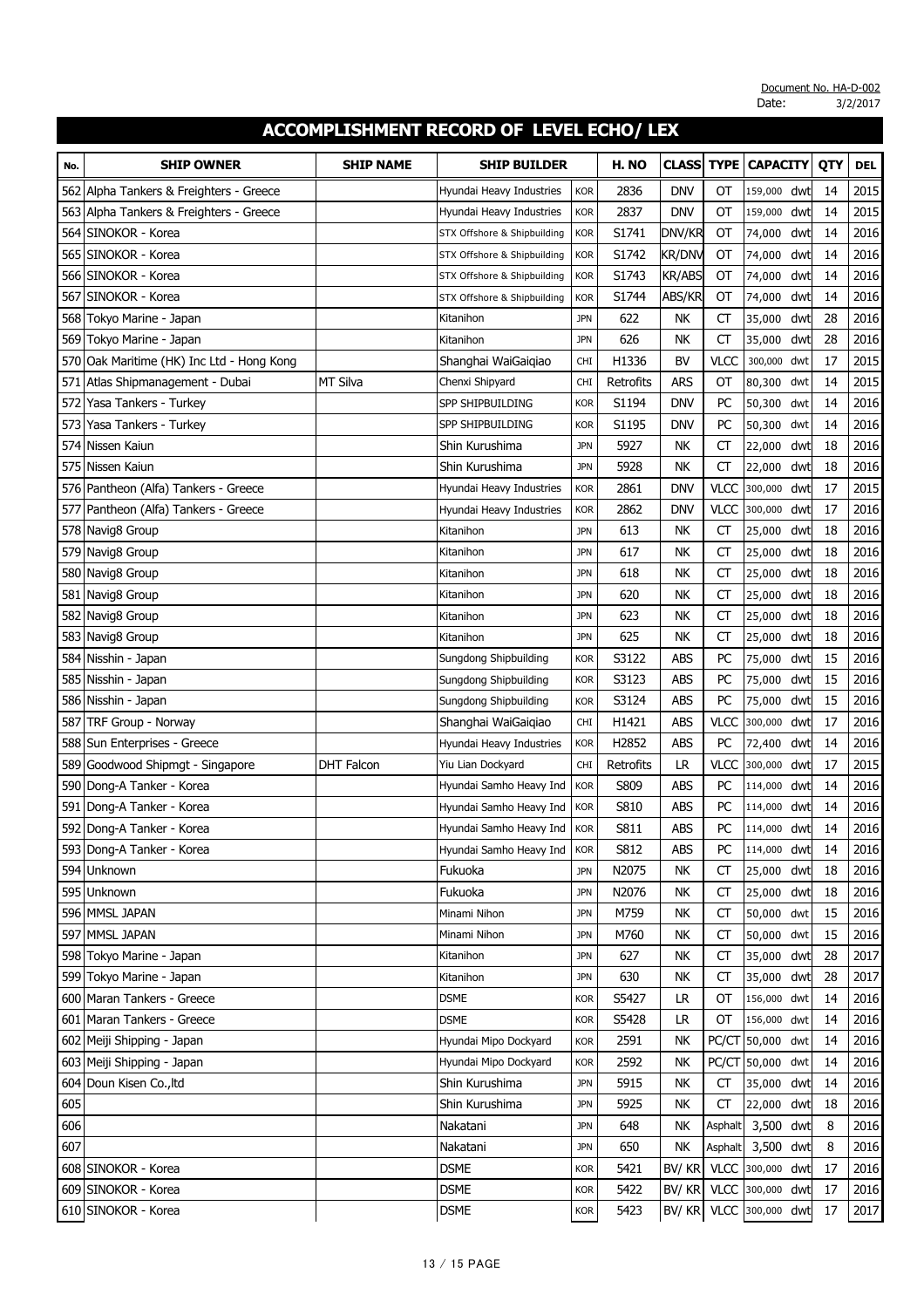| No. | <b>SHIP OWNER</b>                             | <b>SHIP NAME</b> | <b>SHIP BUILDER</b>          |            | H. NO        | <b>CLASS</b>   | <b>TYPE</b>    | <b>CAPACITY</b>   |     | QTY | <b>DEL</b> |
|-----|-----------------------------------------------|------------------|------------------------------|------------|--------------|----------------|----------------|-------------------|-----|-----|------------|
| 611 | SINOKOR - Korea                               |                  | <b>DSME</b>                  | <b>KOR</b> | 5425         | BV/KR          | <b>VLCC</b>    | 300,000           | dwt | 17  | 2017       |
|     | 612 Simosa Marine Co,. Ltd - Taiwan           |                  | ZIJINSHAN Shipyard           | <b>CHI</b> | ZJS-T031     | NK             | <b>Bitumer</b> | 7,500             | dwt | 9   | 2016       |
|     | 613 Cara Shipping - China/ Singapore          |                  | Dalian Shipbuilding Ind. Co. | <b>CHI</b> | P110K-41     | CCS            | OT             | 110,000           | dwt | 14  | 2016       |
|     | 614 Cara Shipping - China/ Singapore          |                  | Dalian Shipbuilding Ind. Co. | <b>CHI</b> | P110K-42     | CCS            | OT             | 110,000           | dwt | 14  | 2016       |
|     | 615 Cara Shipping - China/ Singapore          |                  | Qingdao Beihai Shipbuilding  | <b>CHI</b> | TK11.3-1     | CCS            | OT             | 110,000           | dwt | 14  | 2016       |
|     | 616 Cara Shipping - China/ Singapore          |                  | Qingdao Beihai Shipbuilding  | <b>CHI</b> | TK11.3-2     | CCS            | OT             | 110,000           | dwt | 14  | 2016       |
| 617 | Sinochem International - China                | Yunshanlun       | Ex-Shitanoe Shipbuildings    | <b>JPN</b> | Retrofits    | CCS            | CT/OT          | 6,500             | dwt | 12  | 2016       |
| 618 | Cardiff Marine Inc. - Greece                  |                  | Jiangsu New Hantong          | CHI        | HT-OT115-001 | ABS            | ОT             | 110,000           | dwt | 15  | 2016       |
| 619 | Cardiff Marine Inc. - Greece                  |                  | Jiangsu New Hantong          | CHI        | HT-OT115-002 | <b>ABS</b>     | OT/PC          | 110,000           | dwt | 15  | 2016       |
| 620 | Cardiff Marine Inc. - Greece                  |                  | Jiangsu New Hantong          | <b>CHI</b> | HT-OT115-003 | ABS            | <b>OT</b>      | 110,000           | dwt | 15  | 2016       |
| 621 | Cardiff Marine Inc. - Greece                  |                  | Jiangsu New Hantong          | CHI        | HT-OT115-004 | <b>ABS</b>     |                | OT/PC 110,000 dwt |     | 15  | 2016       |
| 622 | Cardiff Marine Inc. - Greece                  |                  | Jiangsu New Hantong          | CHI        | HT-OT115-005 | <b>ABS</b>     |                | OT/PC 110,000     | dwt | 15  | 2016       |
| 623 | Cardiff Marine Inc. - Greece                  |                  | Jiangsu New Hantong          | <b>CHI</b> | HT-OT115-006 | <b>ABS</b>     |                | OT/PC 110,000     | dwt | 15  | 2016       |
|     | 624 Tai Chong Cheang - Hong Kong              |                  | Namura Shipbuilding          | <b>JPN</b> | 466          | ABS            | ОT             | 114,000           | dwt | 14  | 2016       |
|     | 625 Japanese domestic owner                   |                  | Yamanaka                     | <b>JPN</b> | 1058         | <b>NK</b>      | <b>CT</b>      | 749               | G/T | 8   | 2016       |
|     | 626 Dong-A Tanker - Korea                     |                  | Hyundai Samho Heavy Ind      | <b>KOR</b> | S813         | <b>ABS</b>     | PC             | 114,000           | dwt | 14  | 2016       |
| 627 | Cido Shipping - Korea                         |                  | Hyundai Mipo Dockyard        | Kor        | 2631         | <b>KR</b>      |                | PC/CT 50,000      | dwt | 14  | 2016       |
| 628 | Cido Shipping - Korea                         |                  | Hyundai Mipo Dockyard        | <b>KOR</b> | 2632         | KR             |                | PC/CT 50,000      | dwt | 14  | 2016       |
| 629 | Cido Shipping - Korea                         |                  | Hyundai Mipo Dockyard        | <b>KOR</b> | 2633         | KR             | PC/CT          | 50,000            | dwt | 14  | 2017       |
| 630 | Cido Shipping - Korea                         |                  | Hyundai Mipo Dockyard        | <b>KOR</b> | 2634         | <b>KR</b>      |                | PC/CT 50,000      | dwt | 14  | 2017       |
|     | 631 Cido Shipping - Korea                     |                  | Hyundai Mipo Dockyard        | <b>KOR</b> | 2641         | <b>KR</b>      |                | PC/CT 50,000      | dwt | 14  | 2017       |
| 632 | Cido Shipping - Korea                         |                  | Hyundai Mipo Dockyard        | <b>KOR</b> | 2642         | <b>KR</b>      |                | PC/CT 50,000      | dwt | 14  | 2017       |
|     | 633 Stolt-Nielsen - Netherlands               |                  | Usuki                        | <b>JPN</b> | 1754         | <b>NK</b>      | СT             | 12,500            | dwt | 18  | 2016       |
|     | 634 Stolt-Nielsen - Netherlands               |                  | Usuki                        | <b>JPN</b> | 1755         | NΚ             | СT             | 12,500            | dwt | 18  | 2016       |
| 635 | Stolt-Nielsen - Netherlands                   |                  | Usuki                        | <b>JPN</b> | 1757         | NΚ             | CT             | 12,500            | dwt | 18  | 2017       |
|     | 636 Stolt-Nielsen - Netherlands               |                  | Usuki                        | <b>JPN</b> | 1758         | NΚ             | СT             | 12,500            | dwt | 18  | 2017       |
| 637 | Iino Marine - Japan                           |                  | Shin Kurushima               | <b>JPN</b> | 5916         | NΚ             | CT             | 35,000            | dwt | 14  | 2017       |
|     | 638 Tokyo Marine - Japan                      |                  | Shin Kurushima               | <b>JPN</b> | 5970         | NK             | <b>CT</b>      | 22,000            | dwt | 23  | 2017       |
|     | 639 Tokyo Marine - Japan                      |                  | Shin Kurushima               | <b>JPN</b> | 5971         | <b>NK</b>      | CT             | 22,000            | dwt | 23  | 2017       |
|     | 640 Tokyo Marine - Japan                      |                  | Shin Kurushima               | <b>JPN</b> | 5972         | NΚ             | CT             | 22,000            | dwt | 23  | 2017       |
|     | 641 Mabong Shipping - Korea                   |                  | Jiangsu Island Shipbuilding  | <b>CHI</b> | ISI5001T     | <b>KR</b>      | <b>MST</b>     | 4,990             | dwt | 12  | 2017       |
|     | 642 Kyklades - Greece                         |                  | Japan Marine United          | <b>JPN</b> | 5118         | <b>LR</b>      | ОТ             | 157,000 dwt       |     | 14  | 2017       |
|     | 643 Kyklades - Greece                         |                  | Japan Marine United          | <b>JPN</b> | 5119         | LR             | ОТ             | 157,000 dwt       |     | 14  | 2017       |
|     | 644 Tai Chong Cheang - Hong Kong              |                  | Sasebo Heavy Industries      | <b>JPN</b> | 842          | ABS            | OT             | 114,000 dwt       |     | 14  | 2017       |
|     | 645 Minerva Marine- Greece                    |                  | Sasebo Heavy Industries      | <b>JPN</b> | 843          | ABS            | ОT             | 114,000 dwt       |     | 14  | 2017       |
|     | 646 Minerva Marine- Greece                    |                  | Sasebo Heavy Industries      | <b>JPN</b> | 844          | ABS            | ОТ             | 114,000 dwt       |     | 14  | 2017       |
|     | 647 Minerva Marine- Greece                    |                  | Sasebo Heavy Industries      | <b>JPN</b> | 845          | abs            | OT             | 114,000 dwt       |     | 14  | 2017       |
|     | 648 Minerva Marine- Greece                    |                  | Sasebo Heavy Industries      | <b>JPN</b> | 846          | ABS            | ОТ             | 114,000 dwt       |     | 14  | 2018       |
|     | 649 Angelakos Hellas SA - Greece              |                  | Sasebo Heavy Industries      | <b>JPN</b> | 848          |                | ОT             | 114,000 dwt       |     | 14  | 2018       |
|     | 650 Angelakos Hellas SA - Greece              |                  | Sasebo Heavy Industries      | <b>JPN</b> | 849          |                | ОТ             | 114,000 dwt       |     | 14  | 2018       |
|     | 651 KLPL                                      |                  | Sasebo Heavy Industries      | <b>JPN</b> | 865          |                | OT             | 114,000 dwt       |     | 14  | 2018       |
|     | 652 KLPL                                      |                  | Sasebo Heavy Industries      | <b>JPN</b> | 866          |                | ОT             | 114,000 dwt       |     | 14  | 2019       |
|     | 653 NITC - Iran                               | MT NYX           |                              | <b>CHN</b> | Retrofits    | $\overline{a}$ | <b>VLCC</b>    | 300,000 dwt       |     | 17  | 2016       |
|     | 654 Nereus Shipping S.A. - Greece             |                  | Japan Marine United          | <b>JPN</b> | 5133         | <b>ABS</b>     | OT             | 157,000 dwt       |     | 14  | 2017       |
|     | 655 Nereus Shipping S.A. - Greece             |                  | Japan Marine United          | <b>JPN</b> | 5134         | ABS            | ОT             | 157,000 dwt       |     | 14  | 2018       |
|     | 656 Nereus Shipping S.A. - Greece             |                  | Japan Marine United          | <b>JPN</b> | 5140         | ABS            | OT             | 157,000 dwt       |     | 14  | 2018       |
|     | 657 Nereus Shipping S.A. - Greece             |                  | Japan Marine United          | <b>JPN</b> | 5141         | ABS            | OT             | 157,000 dwt       |     | 14  | 2018       |
|     | 658 Super-Eco Tankers Management Inc - Greece |                  | DAESUN SHIPBUILDING          | <b>KOR</b> | SB607        | <b>LR</b>      |                | PC/CT 50,800 dwt  |     | 15  | 2017       |
|     | 659 Super-Eco Tankers Management Inc - Greece |                  | DAESUN SHIPBUILDING          | <b>KOR</b> | <b>SB608</b> | LR             |                | PC/CT 50,800 dwt  |     | 15  | 2017       |